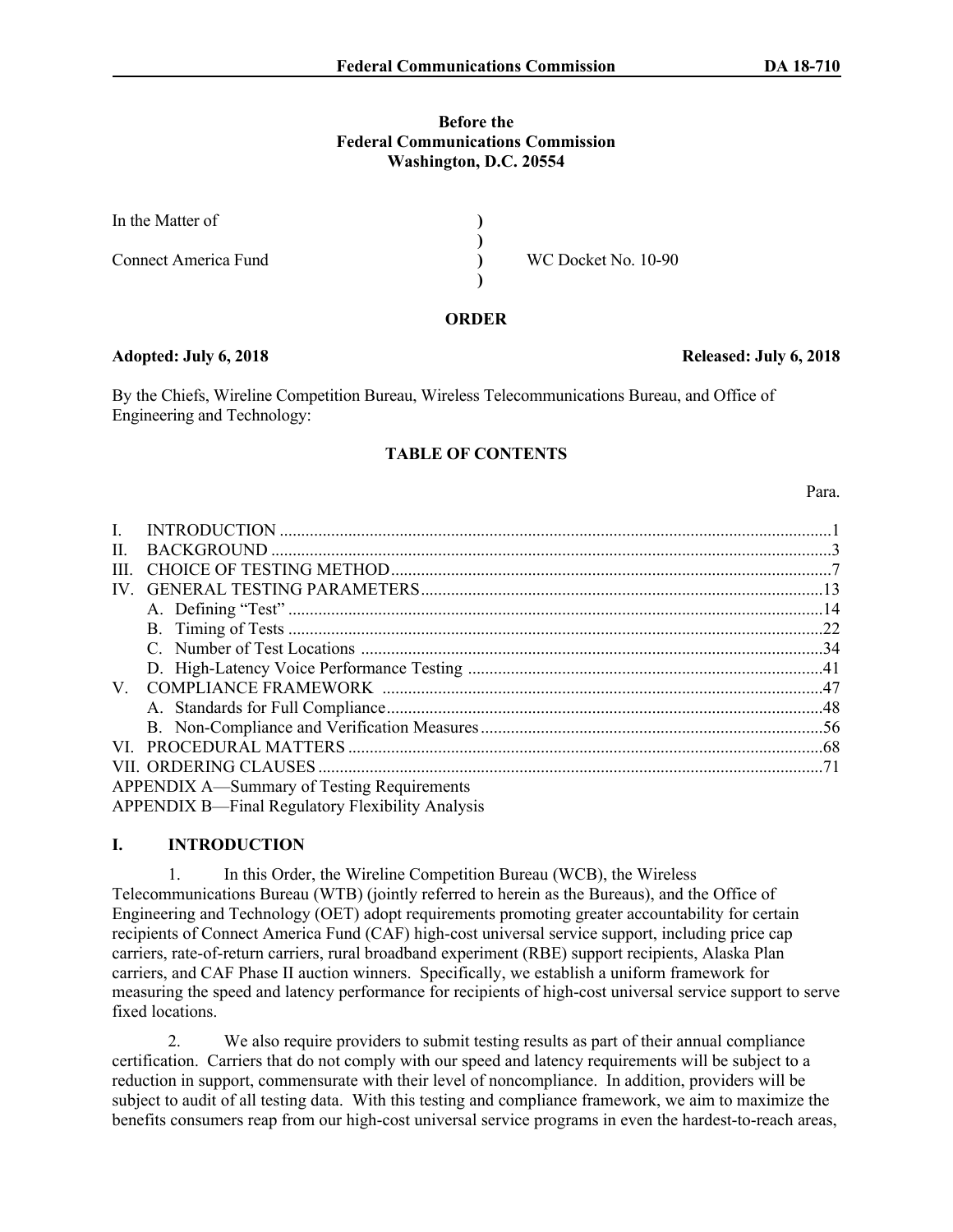thus making the best use of our Universal Service Fund (USF) dollars and further closing the digital divide.

### **II. BACKGROUND**

3. As a condition of receiving high-cost universal service support, eligible telecommunications carriers (ETCs) must offer broadband service in their supported areas that meets certain basic performance requirements.<sup>1</sup> ETCs subject to broadband performance obligations must currently offer broadband with latency suitable for real-time applications, such as Voice over Internet Protocol (VoIP), and meet a minimum speed standard of 10 Mbps downstream and 1 Mbps upstream (10/1 Mbps).<sup>2</sup> Recipients of high-cost support must also test their broadband networks for compliance with speed and latency metrics and certify and report the results to the Universal Service Administrative Company (USAC) and the relevant state or tribal government on an annual basis, with those results subject to audit.<sup>3</sup> In the 2011 *USF/ICC Transformation FNPRM*, the Commission sought comment on the specific methodology ETCs should use to measure the performance of their broadband services and the format in which funding recipients should report their results.<sup>4</sup> The Commission directed the Bureaus and OET to work together to refine the methodology for implementation.<sup>5</sup>

4. Subsequently, in October 2013, WCB defined certain service obligations of price cap carriers that accept CAF Phase II model-based support through the state-level commitment process.<sup>6</sup> It concluded that price cap carriers must be prepared to demonstrate a round-trip latency of 100 ms or less. To show compliance with latency obligations, a price cap carrier must certify that 95 percent or more of all peak period measurements (also referred to as observations) of network round trip latency are at or below 100 ms when measured during the peak period between the customer premises and the nearest Internet Exchange Point (IXP) in an FCC-designated metropolitan area (FCC-designated IXP). The measurements were required to be conducted over a minimum of two consecutive weeks during peak

<sup>2</sup> *Connect America Fund; ETC Annual Reports and Certifications*, Report and Order, 29 FCC Rcd 15644, 15649, para. 15 (2014). Although the Commission adopted 10 Mbps downstream and 1 Mbps upstream as a minimum speed standard for recipients of high-cost support, depending on the outcome of the Commission's competitive bidding processes, some recipients may bid and receive support to offer faster speeds or, potentially, higher-latency service. *See Connect America Fund; ETC Annual Reports and Certifications; Rural Broadband Experiments*, Report and Order and Further Notice of Proposed Rulemaking, 31 FCC Rcd 5949, 5957, para. 15 (2016) (*CAF Phase II Auction Order*) (allowing bids of different performance tiers with speeds of 1 Gbps/500 Mbps, 100/20 Mbps, 25/3 Mbps, and 10/1 Mbps). *See also, e.g.*, *Connect America Fund; ETC Annual Reports and Certifications*, Report and Order and Further Notice of Proposed Rulemaking, 29 FCC Rcd 8769, 8779-80, paras. 24-29 (2014) (*Rural Broadband Experiments Order*) (making available support through the rural broadband experiments for services providing speeds of 100/25 Mbps, 25/5 Mbps, and 10/1 Mbps).

<sup>3</sup> *USF/ICC Transformation Order*, 26 FCC Rcd at 17705-06, para. 109.

4 *Id.* at 18045-46, paras. 1013-1017.

<sup>1</sup> *See Connect America Fund et al.*, WC Docket No. 10-90 et al., Report and Order and Further Notice of Proposed Rulemaking, 26 FCC Rcd 17663, 17705-06, para. 109 (2011) (*USF/ICC Transformation Order and FNPRM*), *aff'd sub nom. In re FCC 11-161*, 753 F.3d 1015 (10th Cir. 2014). As in the *USF/ICC Transformation Order*, we use the term high-cost support or high-cost funding to include all existing high-cost universal service mechanisms, as well as CAF. *See id*. at 17695 n.126. This Order addresses measuring performance of fixed, not mobile, service. For high-cost support mechanisms specifically dedicated to mobile services—Mobility Fund Phase I, Tribal Mobility Fund Phase I, and Mobility Fund Phase II—the Commission adopted different performance standards. *See id.* at 17791-93, paras. 359-368; *Connect America Fund*; *Universal Service Reform – Mobility Fund*, Report and Order and Further Notice of Proposed Rulemaking, 32 FCC Rcd 2152, 2188-90, paras. 86-87 (2017) (*Mobility Fund Phase II Order*).

<sup>5</sup> *Id.* at 17680, 17708, paras. 48, 112 ("We delegate authority to the Bureaus to finalize performance measures as appropriate consistent with the goals we adopt today."); 47 CFR  $\S$  54.313(a)(6).

<sup>6</sup> *Connect America Fund*, Report and Order, WC Docket No. 10-90, Report and Order, 28 FCC Rcd 15060 (WCB 2013) (*CAF Phase II Price Cap Service Obligation Order*).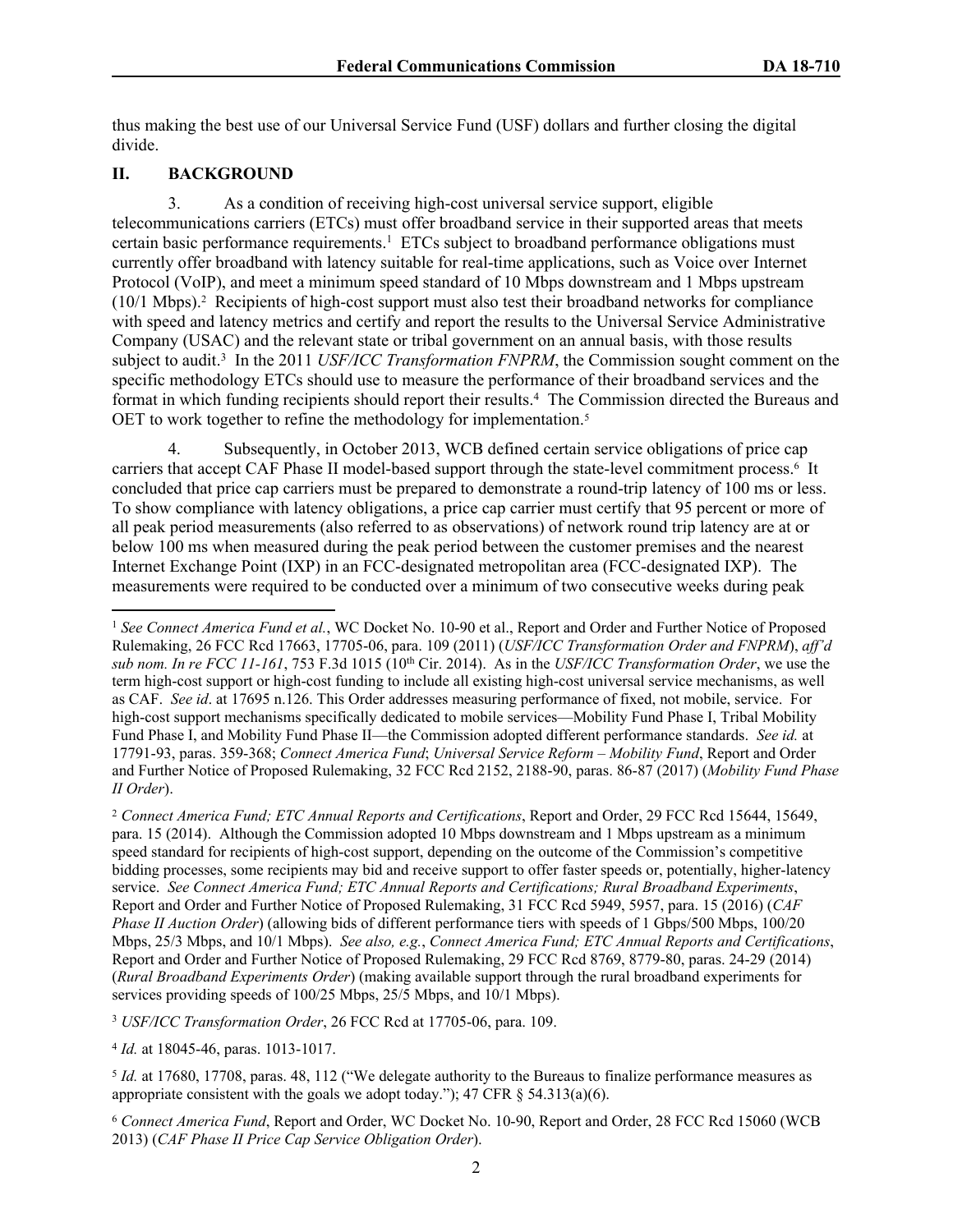hours for at least 50 randomly-selected customer locations within the census blocks of each state for which the provider is receiving model-based support. Such measurements may be made using existing network management systems, ping tests,<sup>7</sup> or other commonly available network measurement tools.<sup>8</sup> Alternatively, carriers participating in the Measuring Broadband America (MBA) program may use the results from that testing to support their certification that they meet the latency requirement, so long as they deploy at least 50 Whiteboxes<sup>9</sup> to customers within the CAF Phase II-funded areas within each state and certify that 95 percent or more of the measurements taken quarterly during peak periods for a period of two weeks were at or below 100 ms. The provider is responsible for the hardware and administrative costs of these Whiteboxes to the extent such Whiteboxes are in addition to those deployed as part of the MBA testing.

5. The Bureaus and OET subsequently released a Public Notice seeking comment on outstanding questions regarding the methodology for measuring broadband services' performance.<sup>10</sup> Specifically, the Bureaus and OET sought to develop the record further on how compliance with speed obligations should be determined for high-cost support recipients that serve fixed locations. The Bureaus and OET also sought comment on whether the same testing methodologies adopted for price cap carriers accepting model-based CAF Phase II support should be applied to other support recipients, such as rateof-return providers and those that are awarded CAF support through a competitive bidding process.<sup>11</sup> The Bureaus and OET raised the possibility of a platform that could be administered by either a single entity (e.g., USAC) or multiple service vendors, who could deploy Whiteboxes to consumers throughout CAFsupported areas, and could reduce the costs of measuring broadband performance.<sup>12</sup> Finally, the Bureaus and OET sought comment on the circumstances that would trigger an audit of speed and latency metrics.<sup>13</sup>

6. Recently, the Bureaus and OET released a Public Notice seeking to update the record more broadly regarding performance measures.<sup>14</sup> Noting that the progression of technology has enabled newer ways of measuring performance across deployments, the Bureaus and OET sought comment on both general options for conducting required tests and precise parameters for testing speed and latency.<sup>15</sup> The Bureaus and OET also specifically sought comment on the USTelecom – the Broadband

<sup>8</sup> *CAF Phase II Price Cap Service Obligation Order*, 28 FCC Rcd at 15071-72, para. 24.

<sup>9</sup> A Whitebox is a measuring device to measure performance of a broadband connection. *See* Measuring Broadband America, Requirements, What it takes to get involved, *available at* https://www.measuringbroadbandamerica.com/fixed-broadband/fixed-broadband-requirements/.

<sup>10</sup> *Wireline Competition Bureau, Wireless Telecommunications Bureau, and the Office of Engineering and Technology Seek Comment on Proposed Methodology for Connect America High-Cost Universal Service Support Recipients to Measure and Report Speed and Latency Performance to Fixed Locations*, Public Notice, 29 FCC Rcd 12623 (WCB 2014) (*2014 Broadband Measurement and Reporting Public Notice*).

<sup>11</sup> *Id.*

<sup>12</sup> *See id.* at 12628, para. 20.

<sup>7</sup> A ping test is a method of determining connectivity and reaction time of a computer connection. *See* Ookla Speedtest, What is "ping", "download speed", and "upload speed"?, *available at* [https://support.speedtest.net/hc/en](https://support.speedtest.net/hc/en-us/articles/203845290-What-is-ping-download-speed-and-upload-speed-)[us/articles/203845290-What-is-ping-download-speed-and-upload-speed-.](https://support.speedtest.net/hc/en-us/articles/203845290-What-is-ping-download-speed-and-upload-speed-) We note that ping tests have significant drawbacks and have shown excessive variability in measuring latency. *See, e.g.,* C. Pelsser, L. Cittadini, S. Vissicchio, and R. Bush. From Paris to Tokyo: On the suitability of ping to measure latency, Proceedings of the 2013 Internet Measurement Conference (IMC 2013) ACM SIGCOMM at 427–432, *available at* http://conferences.sigcomm.org/imc/2013/papers/imc125s-pelsserA.pdf. Thus, although we allow use of ping tests as an off-the-shelf method for testing latency, we recommend that parties use other more reliable methods.

<sup>13</sup> *See id.* at 12629-30, paras. 26-28.

<sup>14</sup> *Comment Sought on Performance Measures for Connect America High-Cost Universal Service Support Recipients*, Public Notice, 32 FCC Rcd 9321 (WCB 2017) (*2017 Performance Measures Public Notice*).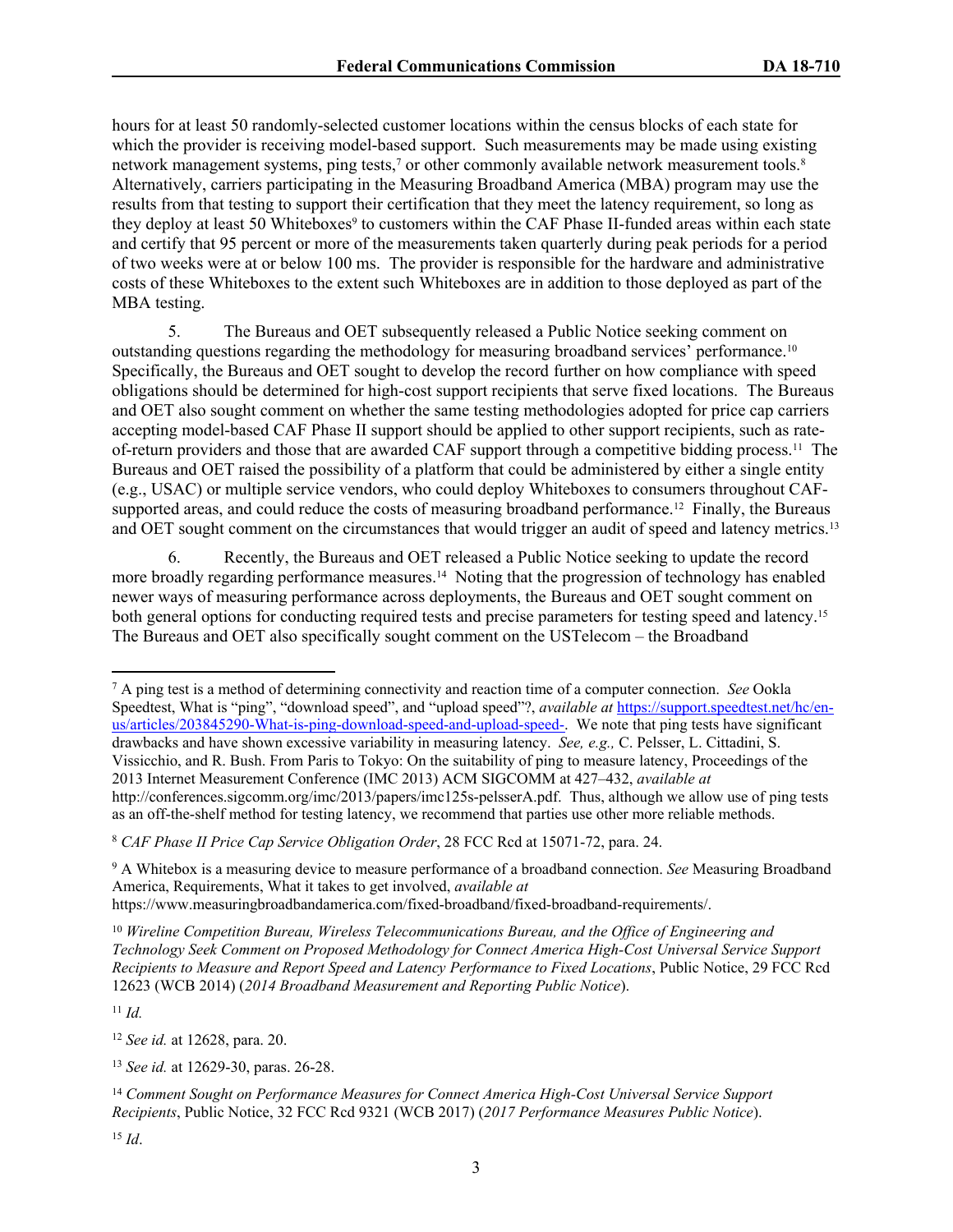Association's (USTelecom) proposal for a performance measurement and compliance framework.<sup>16</sup>

### **III. CHOICE OF TESTING METHOD**

7. *Background*. Price cap carriers are currently permitted to use "existing network management systems, ping tests, or other commonly available network measurement tools," as well as results from the MBA program, subject to certain parameters to demonstrate compliance with latency obligations associated with CAF Phase II model-based support.<sup>17</sup> The Bureaus and OET have since sought comment on whether the Commission should permit the same testing method options for all recipients of high-cost support that provide broadband Internet access service to fixed locations.<sup>18</sup> The Bureaus and OET additionally sought comment on: (1) whether internal or external network measurement system tools should be used to measure latency and speed performance,<sup>19</sup> (2) use of software installed in customer premises equipment (CPE) itself or equipment directly attached to CPE to conduct required testing, and  $(3)$  USAC's role in enabling such testing options.<sup>20</sup>

8. Commenters broadly support flexibility in implementing the Commission's performance testing requirements, including the choice of software or hardware for testing.<sup>21</sup> For example, ADTRAN, Inc. (ADTRAN) emphasizes that the Commission should not mandate particular equipment for measuring performance, and the Wireless Internet Service Providers Association (WISPA) argues that the Commission should permit a variety of affordable and reliable methods to measure broadband speed.<sup>22</sup> Other parties similarly raise concerns about the costs of mandating one particular testing method or implementing newer testing systems.<sup>23</sup> However, one party urges caution; the Rural Electric Cooperatives ask that the Commission "ensure that any approved testing methodology is not subject to manipulation or gaming and, ideally, is designed by neutral third parties."<sup>24</sup> Alternatively, Alaska Communications proposes that, rather than requiring speed testing, the Commission should permit carriers relying on wireless technologies to submit radio frequency propagation maps to demonstrate compliance with high-cost support obligations.<sup>25</sup> Finally, Alaska Communications and USTelecom argue "that USAC's role as the administrator of all high cost programs and the entity in charge of determining

<sup>20</sup> *2017 Performance Measures Public Notice*, 32 FCC Rcd at 9326, paras. 10-12.

<sup>23</sup> *See, e.g.*, CBT Comments at 1-2; Hughes Network Systems Comments at 1; ITTA Comments at 3-4.

<sup>&</sup>lt;sup>16</sup> *Id.* at 9324-26 (citing Letter from Kevin Rupy, Vice President, Law & Policy, USTelecom, to Marlene Dortch, Secretary, FCC, WC Docket No. 10-90, at 7 (filed May 23, 2017) (USTelecom *Ex Parte*)).

<sup>17</sup> *CAF Phase II Price Cap Service Obligation Order*, 28 FCC Rcd at 15071, para. 23.

<sup>18</sup> *2014 Broadband Measurement and Reporting Public Notice*, 29 FCC Rcd at 12626, paras. 13-14; *2017 Performance Measures Public Notice*, 32 FCC Rcd at 9323, para. 6*.*

<sup>19</sup> *2014 Broadband Measurement and Reporting Public Notice*, 29 FCC Rcd at 12625-26, paras. 5-6, 13-14; *2017 Performance Measures Public Notice*, 32 FCC Rcd at 9323-24, para. 7.

<sup>21</sup> *See* ADTRAN, Inc. Comments at 6 (ADTRAN Comments); Cincinnati Bell Telephone Company LLC Comments at 1-2 (CBT Comments); ITTA – The Voice of America's Broadband Providers Comments at 3-4 (ITTA Comments); USTelecom Association Comments at 15-17 (USTelecom Comments); Wireless Internet Service Providers Association Comments at 3-6 (WISPA Comments); WTA – Advocates for Rural Broadband Comments at 8-9 (WTA Comments). Unless otherwise noted, all citations to "Comments" are to comments filed on December 6, 2017 in WC Docket No. 10-90.

<sup>22</sup> *See* ADTRAN Comments at 6; WISPA Comments at 3-6.

<sup>&</sup>lt;sup>24</sup> Rural Electric Cooperatives Comments at 6-7. The Association of Missouri Electric Cooperatives, Midwest Energy & Communications, Alger Delta Cooperative Electric Association, HomeWorks Tri-County Electric Cooperative, Arkansas Electric Cooperatives, Inc., Great Lakes Energy, Indiana Electric Cooperatives, Utilities Technology Council, and the National Rural Electric Cooperative Association submitted comments together as the Rural Electric Cooperatives.

<sup>25</sup> *See* Alaska Communications Comments at 5-6.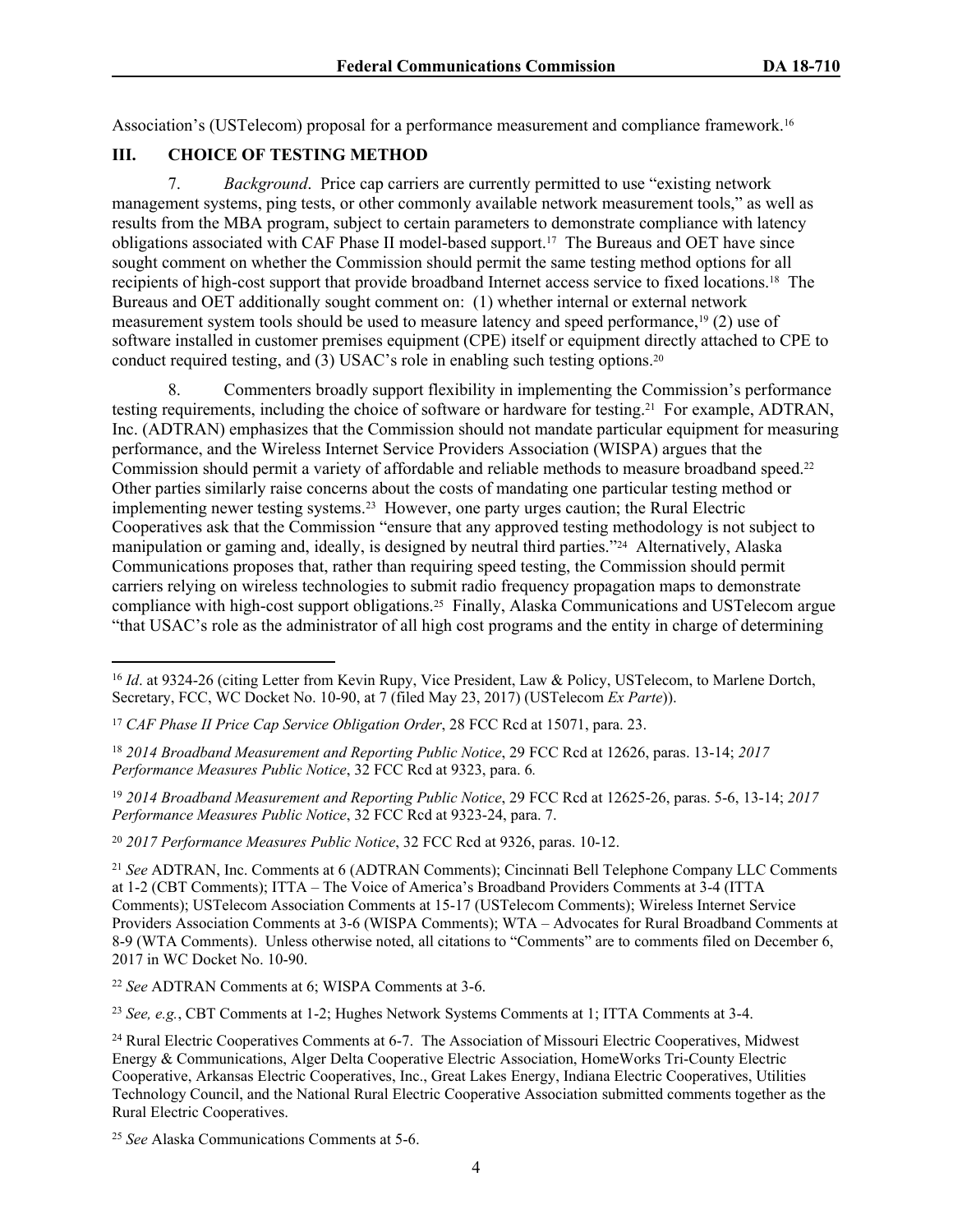compliance with program rules, should disqualify it from being directly involved in the testing itself."<sup>26</sup> USTelecom further asserts that it would be an inappropriate use of universal service support for USAC "to provide measurement services for a fee in competition with public entities."<sup>27</sup>

9. *Discussion*. We provide high-cost support recipients that serve fixed locations three options to afford flexibility in choosing solutions to conduct required performance testing. Specifically, we conclude that ETCs subject to fixed broadband performance obligations may conduct required testing by employing either (1) MBA testing infrastructure (MBA testing), (2) existing network management systems and tools (off-the-shelf testing), or (3) provider-developed self-testing configurations (providerdeveloped self-testing or self-testing). Providers may employ any of these three options as long as the provider's implementation meets the testing requirements established in this Order. We define the three options as follows:

- First, a high-cost support recipient may use MBA testing by arranging with entities that manage and perform testing for the MBA program to implement performance testing, as required, for CAF. The provider is responsible for all costs required to implement testing of its network, including any costs associated with obtaining and maintaining Whiteboxes, to the extent that any additional Whiteboxes are employed as part of the MBA testing. We note that the MBA testing must occur in areas and for the locations supported by CAF, e.g., in CAF Phase II eligible areas for price cap carriers and for specific built-out locations for RBE, Alternative Connect America Cost Model (A-CAM), and legacy rate-of-return support recipients.
- Second, a high-cost support recipient may elect to use existing network management systems and tools, ping tests, and other commonly available performance measurement and network management tools – off-the-shelf testing – to implement performance testing.
- Third, a high-cost support recipient may implement a provider-developed self-testing configuration using software installed on residential gateways or in equipment attached to residential gateways to regularly initiate speed and latency tests.<sup>28</sup> Providers that implement self-testing of their own networks may make network performance testing services available to other providers. We continue to consider whether USAC may have a role in offering server capacity at FCC-designated IXPs, without any oversight role in conducting tests, to mitigate smaller providers' costs.

10. By providing these three options, we ensure that there is a cost-effective method for conducting testing for providers of different sizes and technological sophistication. We do not require that providers invest in and implement new internal systems; instead, providers may perform speed and latency tests with readily-available, off-the-shelf solutions or existing MBA infrastructure. On the other hand, some providers may prefer implementing their own self-testing systems, especially if such testing features are already built into CPE for the carrier's own network management purposes.<sup>29</sup> These three options allow the provider to align required performance testing with their established network management systems and operations, making it as easy as possible for carriers to implement the required testing while establishing rigorous testing parameters and standards, based on real-world data.

<sup>26</sup> USTelecom Comments at 17. *See* Alaska Communications Comments at 8.

<sup>27</sup> USTelecom Comments at 18.

<sup>28</sup> *See* Letter from Mary Henze, Assistant Vice President, Federal Regulatory, AT&T, to Marlene Dortch, Secretary, FCC, WC Docket No. 10-90, at 1-2 (filed June 20, 2016); USTelecom *Ex Parte* at 7.

<sup>29</sup> *See* USTelecom Comments at 15-17.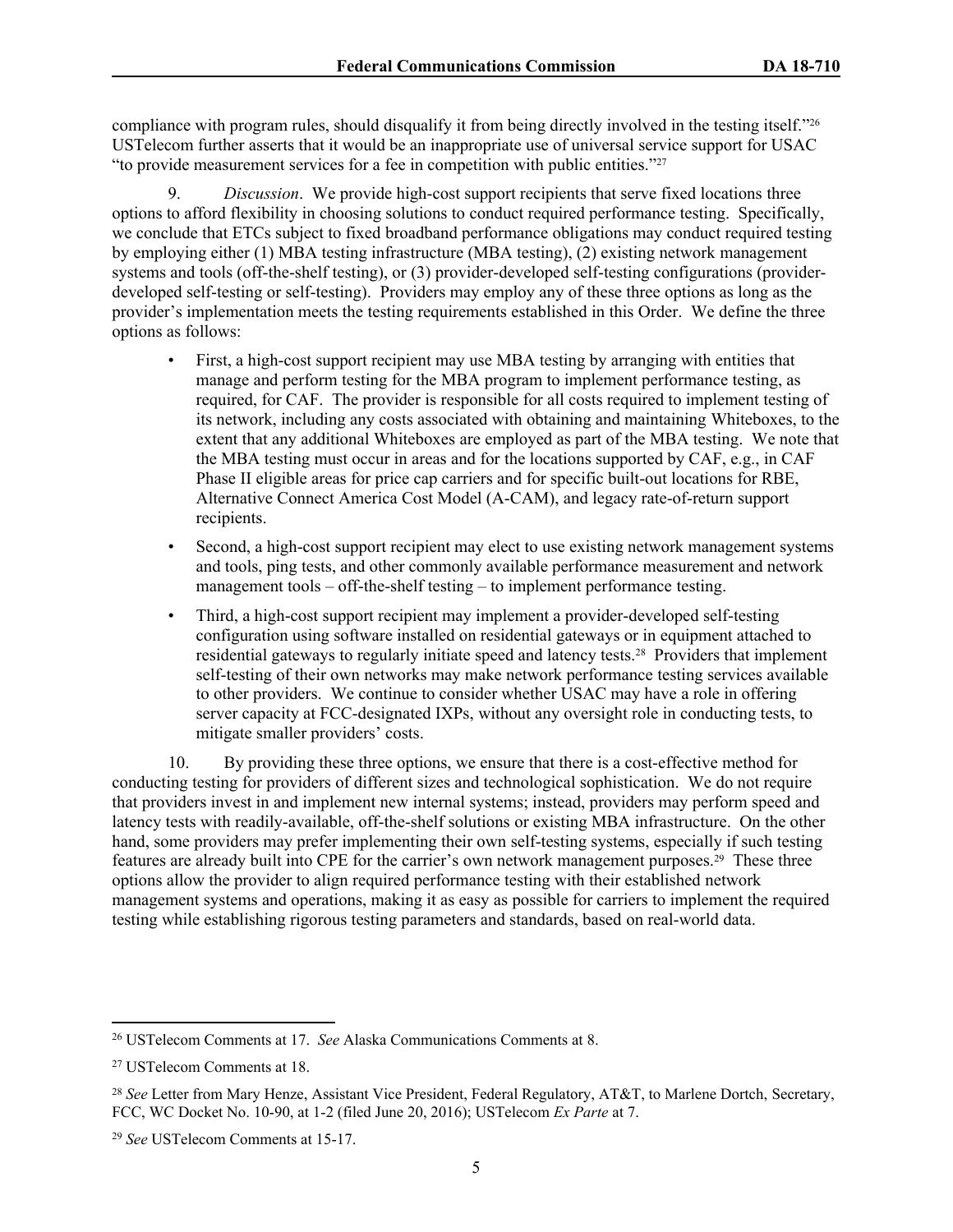11. We recognize that self-testing using provider-developed software may create opportunities for "manipulation or gaming"<sup>30</sup> by CAF recipients. However, we believe that the testing and compliance requirements we adopt will minimize the possibility of such behavior. First, as explained in more detail below, we will be requiring providers to submit and certify testing data annually. . Second, USAC will be verifying provider compliance and auditing performance testing results.

12. We reject Alaska Communications' proposal that high-cost support recipients may submit radio frequency propagation maps in lieu of conducting speed tests to demonstrate compliance with speed obligations.<sup>31</sup> Such maps are only illustrative of planned, "theoretical" coverage and do not provide actual data on what consumers experience.<sup>32</sup> We therefore require providers to conduct the required testing using one of the three options identified above.<sup>33</sup>

### **IV. GENERAL TESTING PARAMETERS**

13. All ETCs subject to fixed broadband performance obligations must conduct the required speed and latency testing using the parameters we outline in this section, regardless of which of the three testing options the carrier selects. We first define "test" and the associated span of measurement, in the context of these performance measurements. Next, we adopt requirements regarding when tests must begin and when exactly carriers may perform the tests, and we set the number of active subscriber locations carriers must test, with variations depending on the size of the carrier. Finally, we address how high-latency bidders in the CAF Phase II auction must conduct required voice testing.

# **A. Defining "Test"**

14. *Background*. In the *USF/ICC Transformation FNPRM*, the Commission sought comment generally on whether it should adopt a specific or uniform measurement methodology,<sup>34</sup> and the Bureaus and OET later sought comment in the *2014 Broadband Measurement and Reporting Public Notice* to develop the record further on measuring compliance with service performance obligations.<sup>35</sup> In the *2017 Performance Measures Public Notice*, the Bureaus and OET sought to refresh the record regarding what should constitute a "test" within the kind of provider-developed self-testing proposed by USTelecom in an *ex parte* filed in this docket, and regarding whether there is an industry standard or other published specification suited to achieve the Commission's universal service goals and CAF performance objectives.<sup>36</sup> In its comments, USTelecom asks that the Commission support the use of industry testing standards in software-based self-testing, such as the testing standard developed by the DSL Forum in 2008 that enables network throughput performance testing and statistical monitoring in a technologyneutral manner (the TR-143 Standard).<sup>37</sup> USTelecom characterizes the TR-143 Standard as envisioning a testing scenario mirroring the Commission's approach in the MBA.<sup>38</sup>

<sup>33</sup> We do not require providers to select one testing option for all areas. Rather, providers may use different options on a state, study area, or service area basis.

<sup>34</sup> *USF/ICC Transformation FNPRM*, 26 FCC Rcd at 18045-46, paras. 1013-1017.

<sup>37</sup> USTelecom Comments at 18.

<sup>30</sup> *See* Rural Electric Cooperatives Comments at 7.

<sup>31</sup> *See* Alaska Communications Comments at 5-6.

<sup>32</sup> *See Connect America Fund; Universal Service Reform – Mobility Fund*, Order on Reconsideration and Second Report and Order, 32 FCC Rcd 6282, 6300-04, paras.  $35-41 \& n.90$  (2017) (requiring, in the context of the Mobility Fund Phase II, that propagation maps be combined with a challenge process to determine actual service to consumers). *See also Mobility Fund Phase II Order*, 32 FCC Rcd at 2238, para. 237 ("We recognize that such maps do not actually portray the consumer's experience throughout the area at issue, given in part that a consumer's experience depends on variables other than signal strength.").

<sup>35</sup> *See generally 2014 Broadband Measurement and Reporting Public Notice*; *CAF Phase II Price Cap Service Obligation Order*.

<sup>36</sup> *2017 Performance Measures Public Notice*, 32 FCC Rcd at 9324-25, para. 9.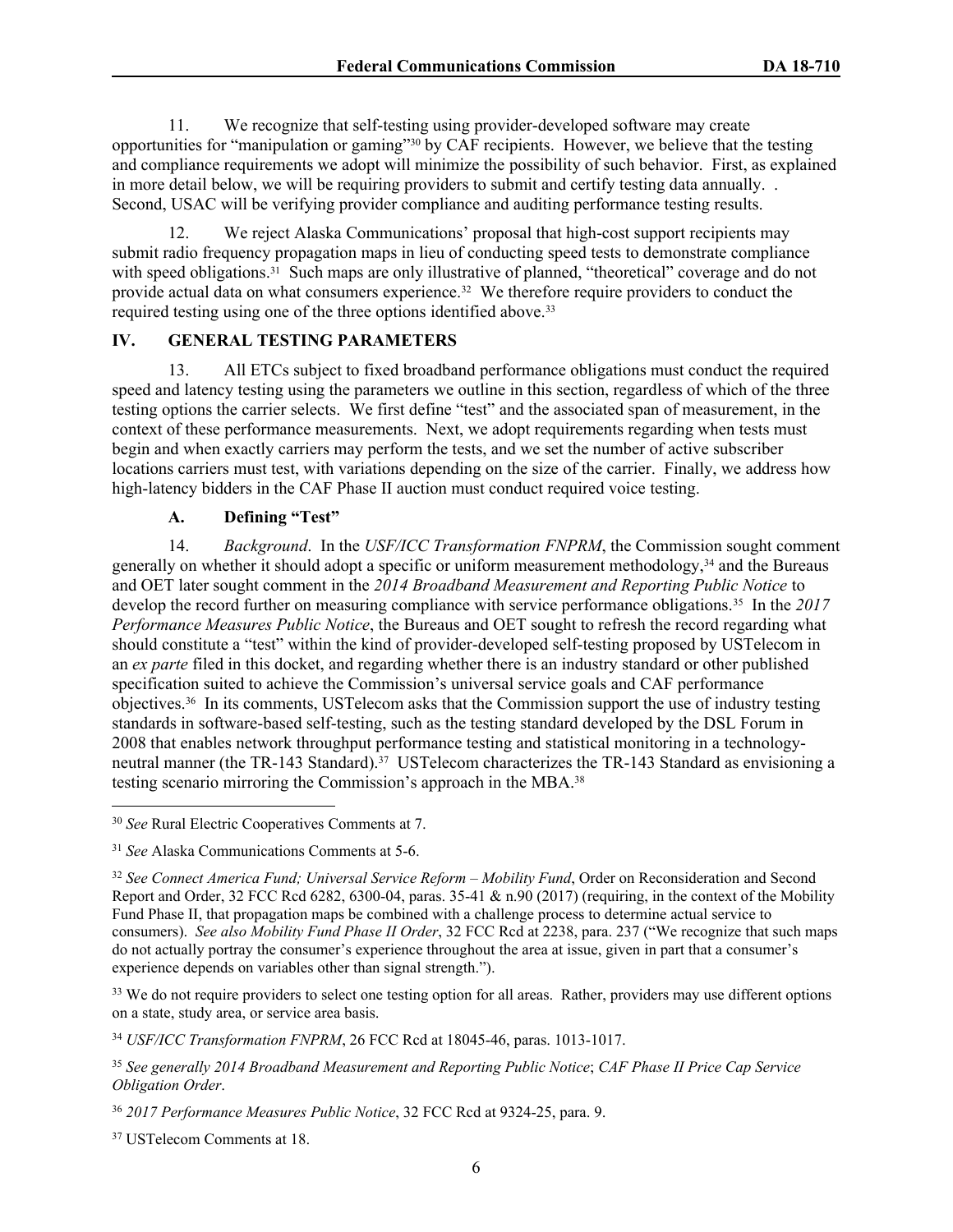15. The Bureaus and OET also sought comment regarding the testing measurement span, i.e., the endpoints of speed and latency testing.<sup>39</sup> To demonstrate compliance with latency obligations associated with CAF Phase II model-based support, price cap carriers must currently measure latency between the customer premises and the closest FCC-designated IXP.<sup>40</sup> The Bureaus and OET sought comment on applying that same requirement to all latency measurements required of ETCs subject to fixed broadband performance obligations.<sup>41</sup>

16. Citing the Commission's 2011 decision in the *USF/ICC Transformation Order*, USTelecom advocates requiring testing between the "end-user interface to the nearest [IXP]."<sup>42</sup> NTCA– The Rural Broadband Association (NTCA), the Rural Electric Cooperatives, and WTA – Advocates for Rural Broadband (WTA), however, urge that the Commission require providers only to test within their own networks, not necessarily to the nearest designated IXP.<sup>43</sup> In particular, NTCA argues that many rural carriers rely on "third-party" middle-mile facilities to connect their networks to the Internet backbone, so even if the carrier "may have purchased sufficient capacity and deployed adequate facilities," it cannot control network performance that occurs beyond its network.<sup>44</sup> NTCA further questions whether "the Commission can compel and test for performance at certain levels with respect to network facilities that are not at all supported via universal service funds."45 Similarly, WTA indicates that, unlike price cap carriers, rural carriers "have little, if any, idea of what actual route or routes a specific item of their customer or test traffic may actually take to and from the Internet."<sup>46</sup> The Rural Electric Cooperatives specifically ask that the Commission include smaller cities like Kansas City, Missouri, as IXP locations.<sup>47</sup> Finally, Alaska Communications raises concerns regarding the test measurement span for non-contiguous carriers and asked that the Commission continue permitting such carriers to conduct latency testing between the customer location and a point at which traffic is consolidated for transport to an IXP in the continental U.S.<sup>48</sup>

17. *Discussion*. To maintain a stringent performance compliance regime while avoiding unnecessary burdens on smaller carriers, we allow flexibility concerning the specific testing approach so that carriers can select, consistent with our adopted framework, the best and most efficient testing methods for their particular circumstances. We encourage the use of industry testing standards, such as

(Continued from previous page) <sup>38</sup> *Id.* at 18-19.

<sup>40</sup> *See CAF Phase II Price Cap Service Obligation Order*, 28 FCC Rcd at 15068-75, paras. 19-36.

<sup>41</sup> *See 2014 Broadband Measurement and Reporting Public Notice*, 29 FCC Rcd at 12625, para. 9; *2017 Performance Measures Public Notice*, 32 FCC Rcd at 9323-24, paras. 6-7.

<sup>42</sup> USTelecom Comments at 13-15 (citing *USF/ICC Transformation Order*, 26 FCC Rcd at 17706, para. 111).

<sup>43</sup> *See* NTCA–The Rural Broadband Association Comments at 9-11 (NTCA Comments); WTA Comments at 5-8. *See also* Letter from Rebekah P. Goodheart, Counsel for the Association of Missouri Electric Cooperatives, Midwest Energy & Communications, HomeWorks, Alger Delta & Great Lakes Energy, and Arkansas Electric Cooperatives, Inc., to Marlene H. Dortch, Secretary, FCC, WC Docket No. 10-90, at 2 (filed Mar. 13, 2018) (Rural Electric Cooperatives *Ex Parte*).

<sup>44</sup> NTCA Comments at 9-11.

<sup>45</sup> *Id.* at 11.

<sup>46</sup> WTA Comments at 5.

<sup>47</sup> Rural Electric Cooperatives *Ex Parte* at 2.

<sup>39</sup> *See 2014 Broadband Measurement and Reporting Public Notice*, 29 FCC Rcd at 12625, para. 9; *2017 Performance Measures Public Notice*, 32 FCC Rcd at 9323-24, paras. 6-7.

<sup>48</sup> Alaska Communications Comments at 8.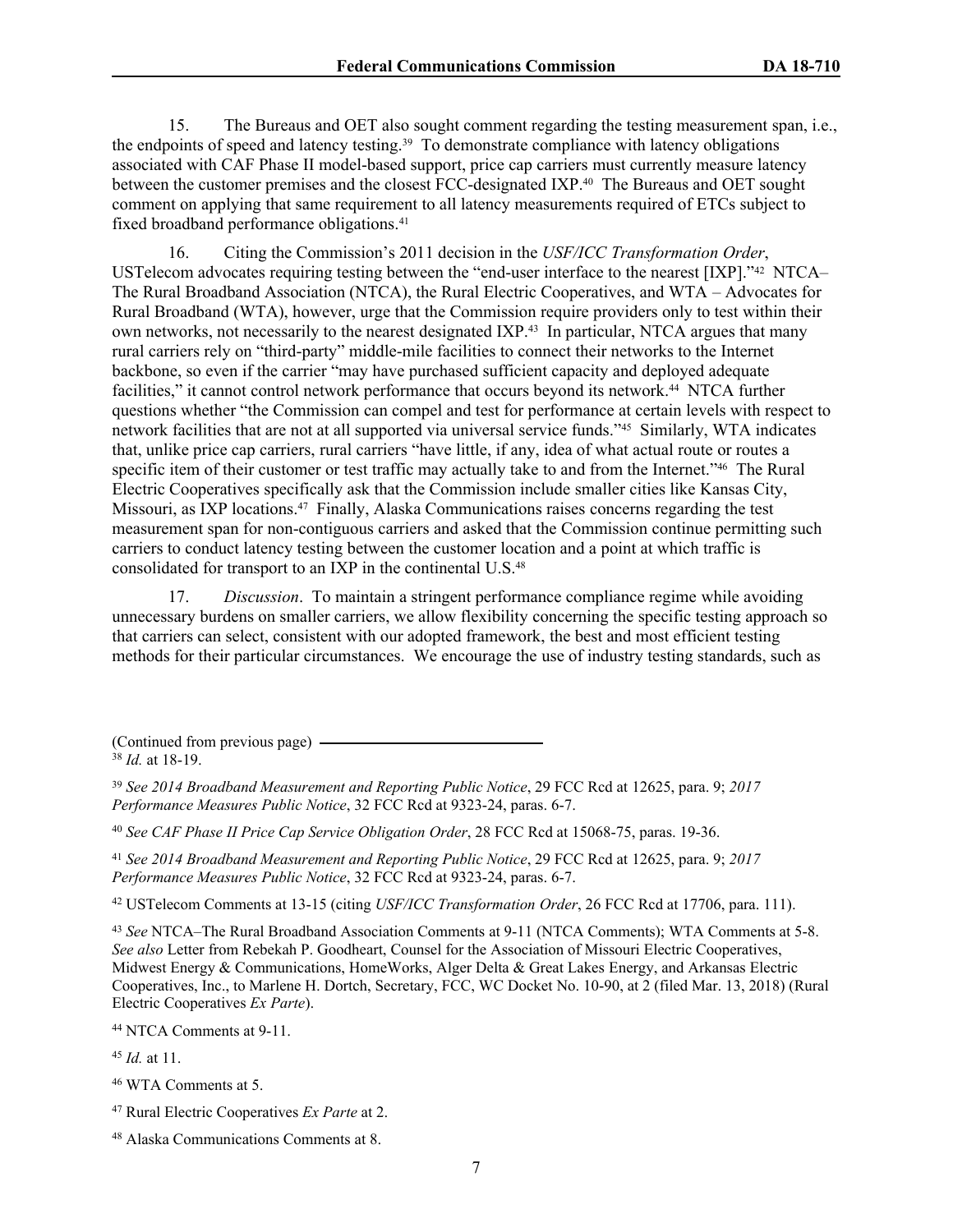the TR-143 Standard, for conducting self-testing.<sup>49</sup>

18. For reasons similar to those outlined in the *CAF Phase II Price Cap Service Obligation* Order,<sup>50</sup> we require that high-cost support recipients serving fixed locations perform these tests over the measurement span already applicable to price cap carriers receiving CAF Phase II model-based support. ETCs must test speed and latency from the customer premises of an active subscriber to a remote test server located at or reached by passing through an FCC-designated IXP. Accordingly, a speed test is a single measurement of download or upload speed of 10 to 15 seconds duration between a specific consumer location and a specific remote server location. Similarly, a latency test is a single measurement of latency, often performed using a single User Datagram Protocol (UDP) packet or a group of three Internet Control Message Protocol (ICMP) or UDP packets sent at essentially the same time, as is common with ping tests.<sup>51</sup>

19. Large and small ETCs alike commit to providing a certain level of service when accepting high-cost support to deploy broadband. "Testing . . . on only a portion of the network connecting a consumer to the Internet core will not show whether that customer is able to enjoy highquality real-time applications because it is network performance from the customer's location to the destination that determines the quality of the service from the customer's perspective."<sup>52</sup> Although the measurement span we adopt may include transport (e.g., backhaul or transit) that a provider does not control, the carrier can influence the quality of transport purchased and can negotiate with the transport provider for a level of service that will enable it to meet the Commission's performance requirements. This is true for both price cap carriers and smaller carriers.<sup>53</sup> We therefore disagree with suggestions that testing should only occur within a provider's own network because providers do not always control the portion of the network reaching the nearest designated IXP.<sup>54</sup>

20. Previously, we designated the following ten locations as FCC-designated IXPs: New York City, NY; Washington, DC; Atlanta, GA; Miami, FL; Chicago, IL; Dallas-Fort Worth, TX; Los Angeles, CA; San Francisco, CA; Seattle, WA; and Denver, CO.<sup>55</sup> All of these areas, except Denver, are locations used by the MBA program, which selected these locations because they are geographically distributed major U.S. Internet peering locations. Denver was added to the list so that all contiguous areas in the United States are within 700 miles of an FCC-designated IXP.<sup>56</sup> Because we are expanding testing to additional CAF recipients, we add the following six metropolitan areas as additional FCC-designated IXPs: Salt Lake City, UT; St. Paul, MN; Helena, MT; Kansas City, MO; Phoenix, AZ; and Boston, MA. This expanded list ensures that most mainland U.S. locations are within 300 air miles of an FCCdesignated IXP, and all are within approximately 500 air miles of one. Further, we find that there is no reason to limit testing to the provider's nearest IXP; rather, providers can use any FCC-designated IXP for testing purposes.

<sup>50</sup> *See CAF Phase II Price Cap Service Obligation Order*, 28 FCC Rcd at 15073-74, paras. 31-32.

<sup>51</sup> *See supra* n.7 (citing Ookla Speedtest, What is "ping", "download speed", and "upload speed"?, *available at* https://support.speedtest.net/hc/en-us/articles/203845290-What-is-ping-download-speed-and-upload-speed-.) (defining a "ping test").

<sup>52</sup> *CAF Phase II Price Cap Service Obligation Order*, 28 FCC Rcd at 15073-74, para. 31.

<sup>53</sup> *Id.* at 15074, para. 32.

<sup>54</sup> *See* NTCA Comments at 9-11; WTA Comments at 5-8. *See also* Rural Electric Cooperatives *Ex Parte* at 2. *Cf. Connect America Fund*, Order, 28 FCC Rcd 7227, 7728-29, para. 6 (WCB 2013) (requiring rate-of-return ETCs to make certifications regarding the provision of broadband service in satisfaction of their high-cost obligations regardless of whether that customer purchases retail broadband service directly from the ETC or from an Internet service provider that purchases the ETC's wholesale broadband transmission service offering).

<sup>55</sup> *See CAF Phase II Price Cap Service Obligation Order*, 28 FCC Rcd at 15071 n.63.

<sup>49</sup> *See* USTelecom Comments at 18-19.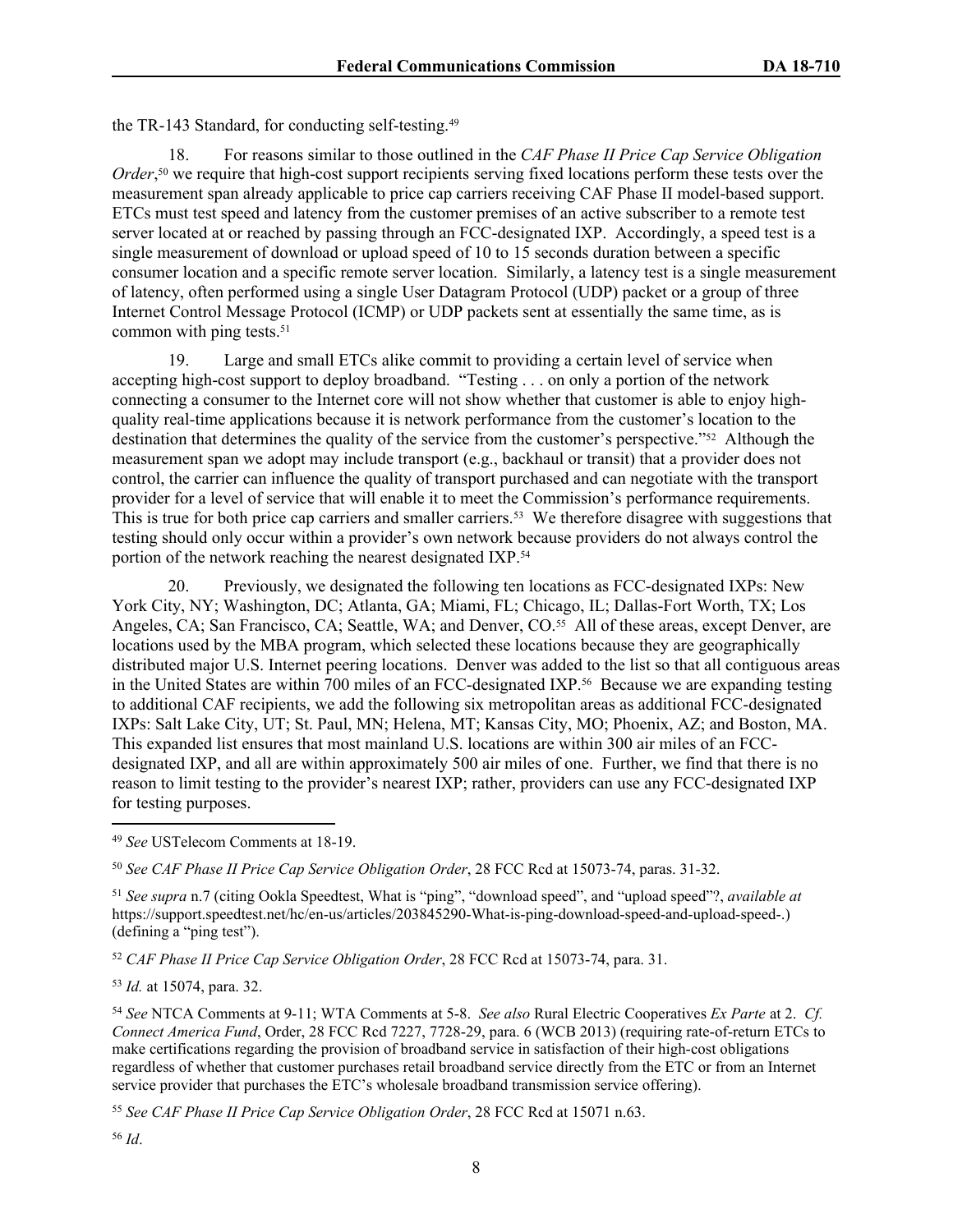21. Still, we recognize that non-contiguous providers face unique challenges in providing service outside the continental U.S.<sup>57</sup> The distance between a carrier and its nearest IXP affects latency<sup>58</sup> and may affect speed as well. At this time, we do not have sufficient data to determine the extent of the effect of distance on speed performance testing. Therefore, similar to our existing exception for noncontiguous price cap carriers accepting model-based CAF Phase II support,<sup>59</sup> we permit all providers serving non-contiguous areas greater than 500 air miles from an FCC-designated IXP to conduct all required latency and speed testing between the customer premises and the point at which traffic is aggregated for transport to the continental U.S. We have identified a sufficient number of IXPs so that no point in the continental U.S. is more than approximately 500 miles from an FCC-designated IXP. Therefore, allowing non-contiguous providers located more than 500 miles from an FCC-designated IXP to test to the point in the non-contiguous area where traffic is aggregated for transport to the mainland will prevent these providers from being unfairly penalized for failing to meet their performance obligations solely because of the location of the areas being served. However, as the Commission gains additional MBA and other data on speed and latency from non-contiguous areas, we may revisit this conclusion.

### **B. Timing of Tests**

22. *Background*. Price cap carriers receiving CAF Phase II model-based support must currently conduct the required latency testing during peak periods, i.e., weeknights between 7:00 pm and 11:00 pm local time, over a minimum of two consecutive weeks per quarter.<sup>60</sup> In 2014, the Bureaus and OET sought comment on adopting a similar requirement for all high-cost support recipients serving fixed locations, to conduct required testing once hourly during peak periods, i.e., 7:00 pm to 11:00 pm daily local time, over four consecutive weeks, to occur at least once annually.<sup>61</sup> In 2017, the Bureaus and OET again sought comment on this proposal and broadly sought comment on USTelecom's recommended expansion of the testing period to 18 hours, with one speed test during each of the following four testing windows: (a) 6:00 am to 10:30 am, (b) 10:30 am to 3:00 pm, (c) 3:00 pm to 7:30 pm, and (d) 7:30 pm to 12:00 am. Noting the Commission's previous statement that "[f]ocusing on peak usage period provides the most useful information because it demonstrates the performance users can expect when the Internet in their local area is experiencing highest demand from users,"<sup>62</sup> the Bureaus and OET also sought comment on defining the "peak period," testing in areas with seasonal fluctuation in traffic load, the usefulness of measurements taken during non-peak periods, and potential concerns regarding network congestion or consumer impact.<sup>63</sup> Finally, the Bureaus and OET sought comment on the number of tests necessary to determine whether a carrier's network is meeting performance objectives.<sup>64</sup>

23. Several commenters support requiring testing during the peak period of network

<sup>57</sup> *See* Alaska Communications Comments at 8. *See also CAF Phase II Price Cap Service Obligation Order*, 28 FCC Rcd at 15075, para. 35 ("Therefore, providers in noncontiguous area of the United States should conduct their latency network testing from the customer location to a point at which traffic is consolidated for transport to an Internet exchange point in the continental United States.").

<sup>58</sup> *See* 2016 Measuring Broadband America Fixed Broadband Report, Federal Communications Commission Office of Engineering and Technology and Office of Strategic Planning & Policy Analysis at 20, *available at* [https://www.fcc.gov/reports-research/reports/measuring-broadband-america/measuring-fixed-broadband-report-](https://www.fcc.gov/reports-research/reports/measuring-broadband-america/measuring-fixed-broadband-report-2016)[2016](https://www.fcc.gov/reports-research/reports/measuring-broadband-america/measuring-fixed-broadband-report-2016) (2016 MBA Report) (latency "increases with the distance between the source and destination").

<sup>59</sup> *See CAF Phase II Price Cap Service Obligation Order*, 28 FCC Rcd at 15075, para. 35.

<sup>60</sup> *Id.* at 15070-73, paras. 23, 30.

<sup>61</sup> *See 2014 Broadband Measurement and Reporting Public Notice*, 29 FCC Rcd at 12625-26, paras. 9-12.

<sup>62</sup> *See 2017 Performance Measures Public Notice*, 32 FCC Rcd at 9324-25, para. 9 (citing 2016 MBA Report).

<sup>63</sup> *See id*.

<sup>64</sup> *See id.*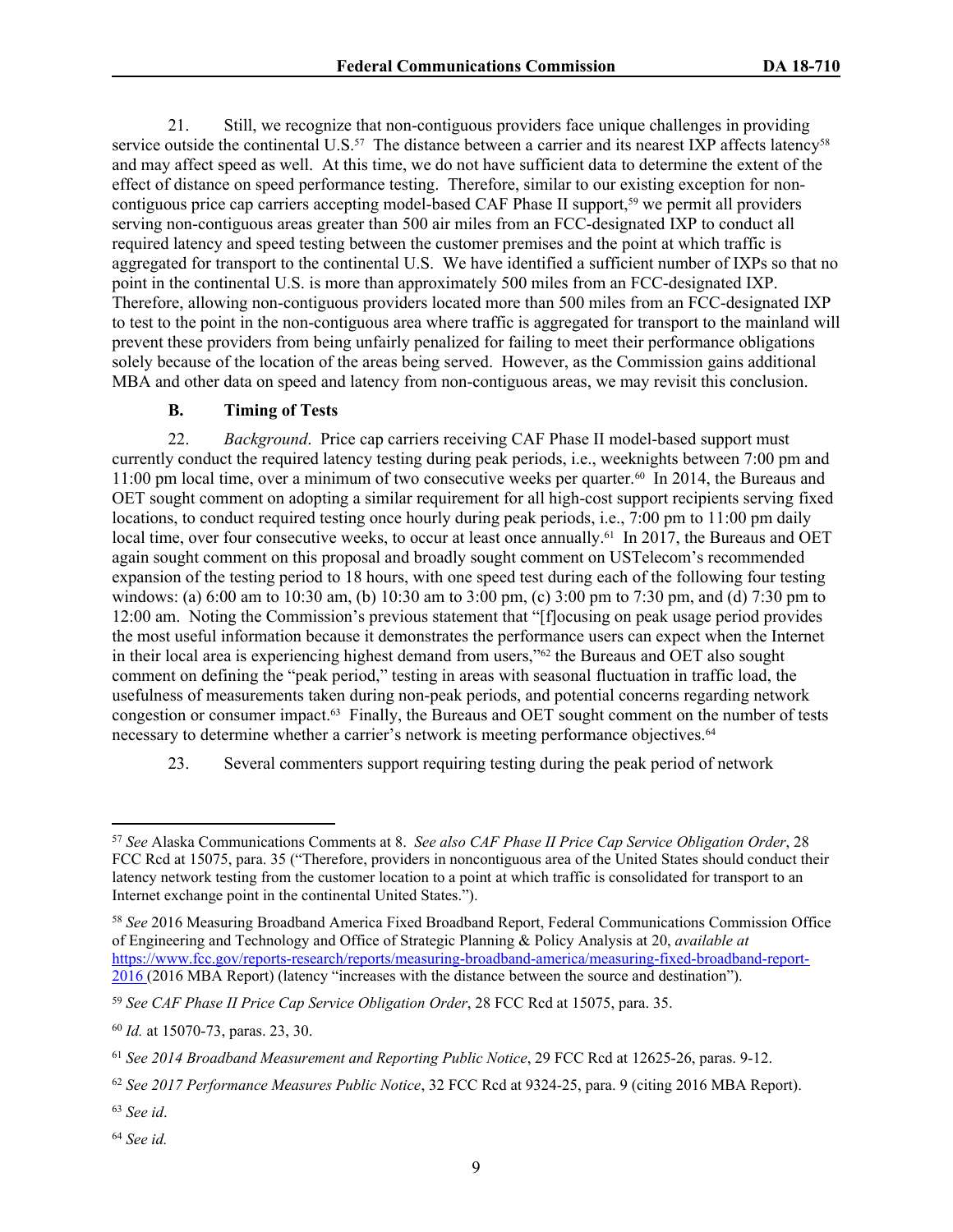congestion.<sup>65</sup> In particular, the Rural Electric Cooperatives raise concerns that an 18-hour testing window "could open the door to abuse, as it would allow providers to test when few users are online," and "could provide the Commission with a distorted and potentially misleading picture of network performance."<sup>66</sup> The Rural Electric Cooperatives explain that data show Internet usage in the United States as highest on weeknights between 7:00 pm and 11:00 pm—producing increased congestion during that period.<sup>67</sup> Thus, the Rural Electric Cooperatives argue, "testing during peak times . . . ensures that networks function properly during all other times of day, when demand is markedly lower."<sup>68</sup> Addressing concerns regarding the impact of testing on the network, the Rural Electric Cooperatives also note that "staggering tests throughout the . . . testing window will minimize any risk of network degradation that may exist."<sup>69</sup>

24. Instead of a single evening test period, NTCA proposes two test windows, 6:00 am to 10:30 am and 7:30 pm to 12:00 am, to capture the impact of business and residential usage.<sup>70</sup> NTCA likewise "cautions that an 18-hour testing window . . . could enable providers with less-capable networks to impute performance at 'less active' periods to more constricted busy hours."<sup>71</sup> If the Commission permits conducting tests over several windows during the course of a day, NTCA proposes that providers be required to report results on a per-window basis.<sup>72</sup>

25. Other commenters support USTelecom's proposed 18-hour test window but differ in their reasoning.<sup>73</sup> WISPA, for example, cites concerns similar to those of USTelecom and asserts that requiring tests "during a specified time window could increase congestion on a network."<sup>74</sup> Alaska Communications likewise indicates that testing exclusively during the peak period could impact customers' broadband experience.<sup>75</sup> Alaska Communications further asks that the Commission give carriers discretion to select an appropriate period to conduct latency testing.<sup>76</sup> Cincinnati Bell Telephone Company LLC (CBT), on the other hand, expresses concerns about the reverse—i.e., that peak-period congestion may negatively impact carriers' performance measurements.<sup>77</sup> Finally, WTA cites in support of USTelecom's proposed testing schedule WTA members' skepticism about whether there is a peak period for Internet usage that coincides with primetime television.<sup>78</sup>

<sup>67</sup> *Id.* at 4-5.

<sup>68</sup> *Id.* at 4-5.

<sup>71</sup> *Id.* at 13.

<sup>72</sup> *Id.* at 13.

<sup>74</sup> WISPA Comments at 7.

<sup>75</sup> *See* Alaska Communications Comments at 6.

<sup>76</sup> *Id.* at 6-7.

<sup>65</sup> *See* ADTRAN Comments at 5; NTCA Comments at 11-14; Rural Electric Cooperatives Comments at 3-6. *Cf.* CBT Comments at 4-5 (supporting the USTelecom 18-hour testing window, but proposing that carriers participating in the MBA program may use MBA methodology, which tests during the peak hours of 7:00 pm to 11:00 pm).

<sup>66</sup> Rural Electric Cooperatives Comments at 2.

<sup>69</sup> *Id.* at 6.

<sup>70</sup> NTCA Comments at 12.

<sup>73</sup> *See* CBT Comments at 4; USTelecom Comments at 7-8; WISPA Comments at 7; WTA Comments at 9.

<sup>77</sup> *See* CBT Comments at 4 ("Testing at multiple times throughout the day would also help the carrier determine whether any performance issues are due to network congestion or specific problems impacting an individual customer.").

<sup>78</sup> WTA Comments at 8-9.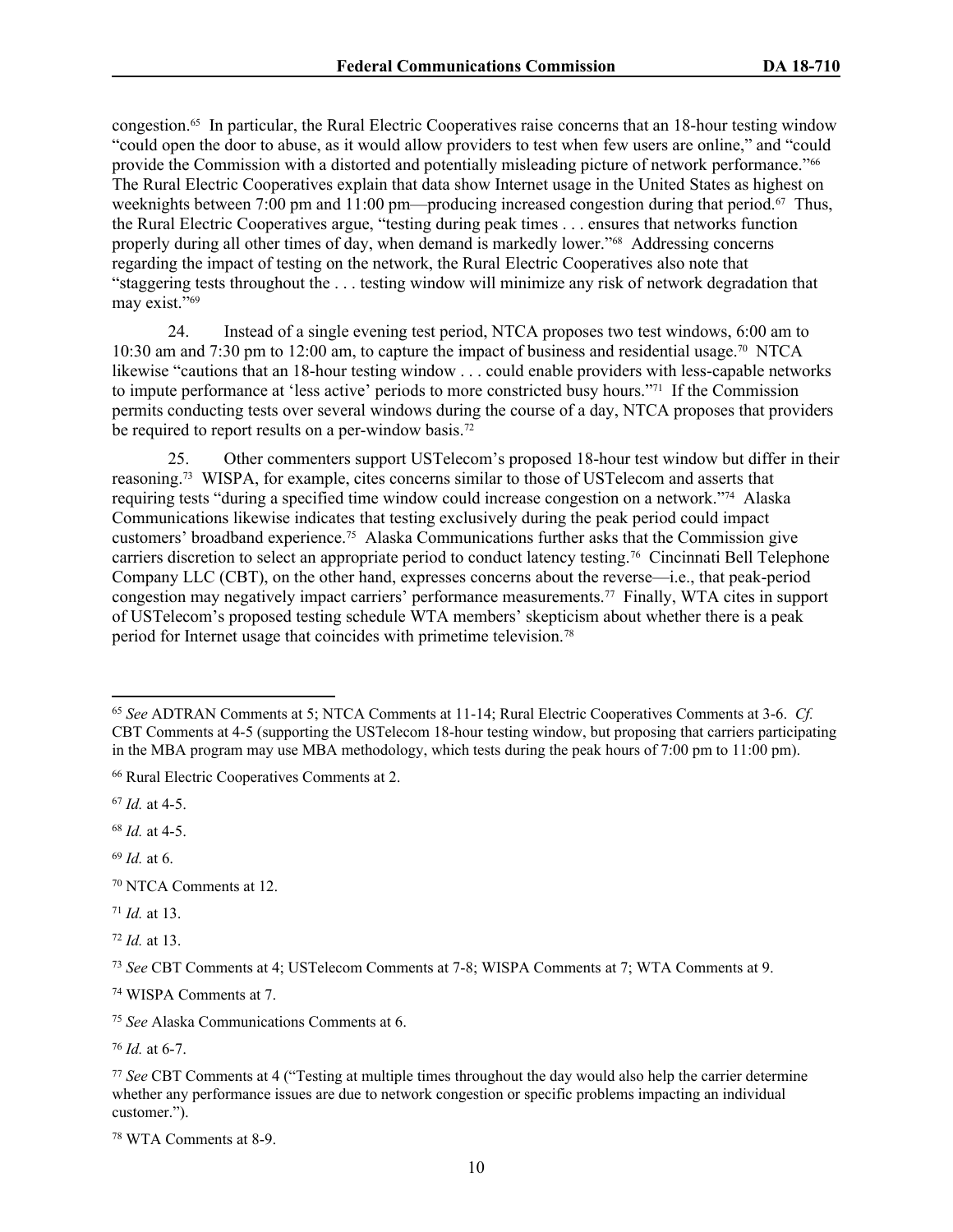26. As proposed by the Bureaus and OET in 2014,<sup>79</sup> USTelecom supports testing over four consecutive weeks of the ETC's choice.<sup>80</sup> However, ITTA – The Voice of America's Broadband Providers (ITTA) cautions that USTelecom's four-consecutive-week proposal is likely to be a disincentive for consumers to participate in testing using methods such as Whiteboxes.<sup>81</sup> NTCA also notes that network performance may seasonally vary for certain providers and emphasizes that the testing methodology should "hold all providers to the same consistent standard of service as measured by the customer experience."<sup>82</sup>

27. *Discussion*. First, we establish the specific test intervals within the daily test period. For latency, we require a minimum of one discrete test per minute, i.e., 60 tests per hour, for each of the testing hours,<sup>83</sup> at each subscriber test location, with the results of each discrete test recorded separately. We note that intensive consumer use of the network (such as streaming video) during testing, referred to as cross-talk, can influence both consumer service and testing results. The data usage load for latency testing is minimal; sending 60 UDP packets of 64 bytes each in one hour is approximately 4,000 bytes in total.However, to prevent cross-talk from negatively affecting both the consumer experience and test results, we adopt consumer load thresholds—i.e., cross-talk thresholds—similar to those used by the MBA program.<sup>84</sup> Accordingly, for latency testing, if the consumer load exceeds 64 Kbps downstream, the provider may cancel the test and reevaluate whether the consumer load exceeds 64 Kbps downstream before retrying the test in the next minute. Providers who elect to do more than the minimum required number of latency tests at subscriber test locations must include the results from all tests performed during testing periods in their compliance calculations.

28. For speed, we require a minimum of one download test and one upload test per testing hour at each subscriber test location. We note that speed testing has greater network impact than latency testing. For speed testing, we require providers to start separate download and upload speed tests at the beginning of each test hour window. As with latency, we adopt cross-talk thresholds similar to those used in the MBA program. If the consumer load is greater than 64 Kbps downstream for download tests or 32 Kbps upstream for upload tests, the provider may defer the affected download or upload test for one minute and reevaluate whether the consumer load exceeds the relevant 64 Kbps or 32 Kbps threshold before retrying the test.<sup>85</sup> This load check-and-retry must continue at one-minute intervals until the speed test can be run or the one-hour test window ends and the test for that hour is canceled.<sup>86</sup> Also as with latency, providers who elect to do more than the minimum required number of speed tests at subscriber test locations must include the results from all tests performed during testing periods for compliance

<sup>82</sup> NTCA Comments at 14.

<sup>84</sup> *See* 2016 MBA Report, Technical Appendix at 36, *available at* [http://data.fcc.gov/download/measuring](http://data.fcc.gov/download/measuring-broadband-america/2016/Technical-Appendix-fixed-2016.pdf)[broadband-america/2016/Technical-Appendix-fixed-2016.pdf.](http://data.fcc.gov/download/measuring-broadband-america/2016/Technical-Appendix-fixed-2016.pdf)

<sup>85</sup> Equivalent to less than 1% of 10 Mbps, a 64 Kbps load should not affect test results. 2016 Measuring Broadband America Fixed Broadband Report, Federal Communications Commission Office of Engineering and Technology and Office of Strategic Planning & Policy Analysis, Raw Data – August *available at* https://www.fcc.gov/reports-research/reports/measuring-broadband-america/raw-data-measuring-broadbandamerica-2016#block-menu-block-4 (MBA Raw Data Aug 2016).

<sup>86</sup> MBA data shows that a significant majority of MBA speed tests are completed within their designated 1-hour window despite consumer load. The MBA test process only requires 5 re-tries, while our requirements call for retries once per minute until successful or the one-hour window is finished. The number of failed download speed tests during MBA peak hours is approximately 1.7%. The number of deferred tests is approximately 16%. *Id.*

<sup>79</sup> *2014 Broadband Measurement and Reporting Public Notice,* 29 FCC Rcd at 12625, para. 9.

<sup>80</sup> USTelecom *Ex Parte* at 3.

<sup>81</sup> ITTA Comments at 2 n.7.

<sup>&</sup>lt;sup>83</sup> Testing hours are defined in paragraph 30. We define a "test" to be a single, discrete observation or measurement of speed or latency.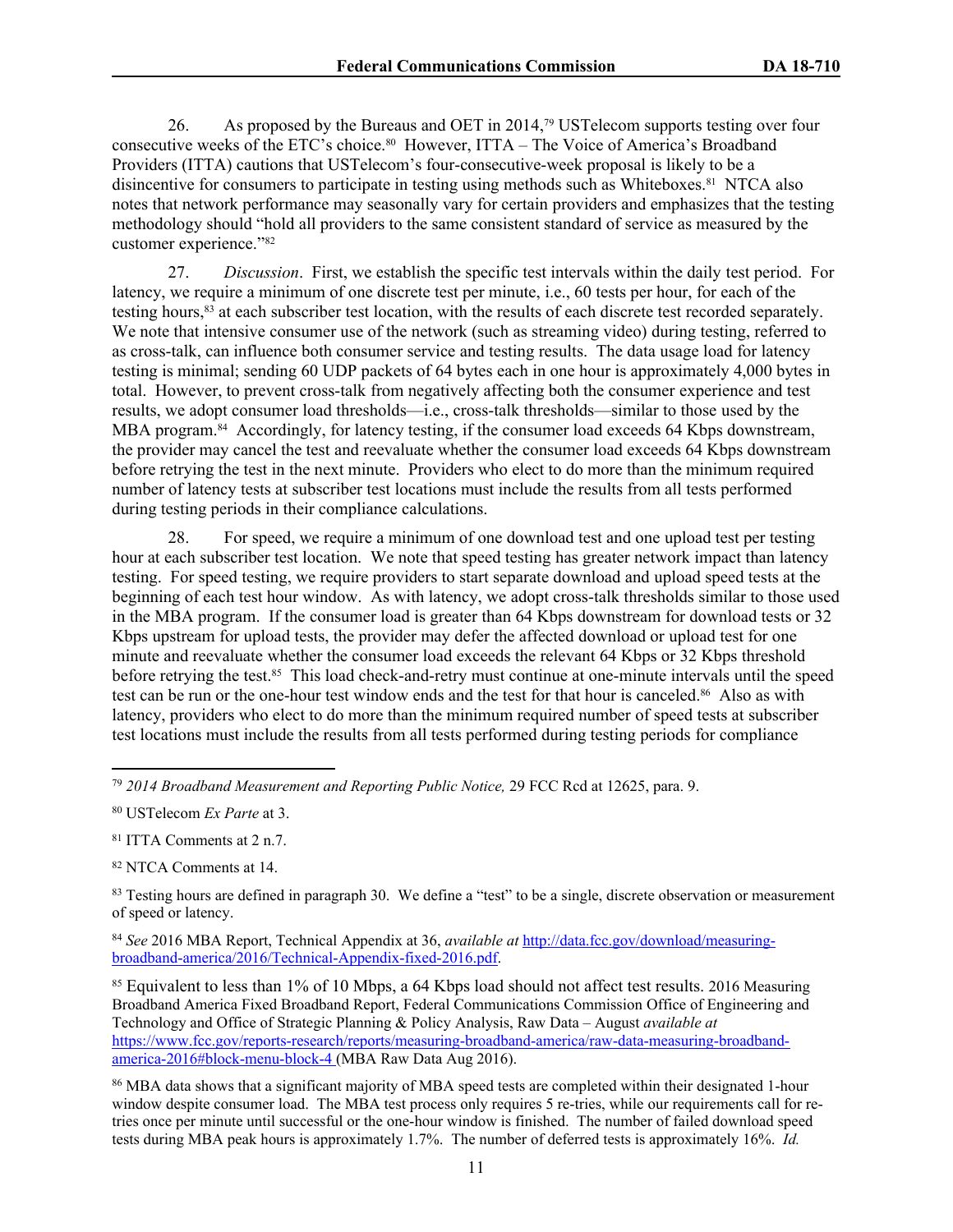calculations.

29. Second, to capture any seasonal effects on a carrier's broadband performance, we require that carriers subject to the latency and speed testing requirements conduct one week of testing in each quarter of the calendar year. Specifically, carriers must conduct one week of testing in each of the following quarters: January through March, April through June, July through September, and October through December.<sup>87</sup> By requiring measurements quarterly, rather than in four consecutive weeks, we expect test results to reflect a carrier's performance throughout the year, including during times of the year in which there is a seasonal increase or decrease in network usage. Although previously WCB required price cap carriers receiving CAF Phase II support to test latency for two weeks each quarter, we find that requiring testing one week each quarter strikes a better balance of accounting for seasonal changes in broadband usage and minimizing the burden on consumers who may participate in testing.<sup>88</sup>

30. Third, in establishing the daily testing period, we slightly expand the test period and require that carriers conduct tests between 6:00 pm and 12:00 am (testing hours), including on weekends. We continue to find that MBA data supports our conclusion that there is a peak period of Internet usage every evening.<sup>89</sup> However, we intend to revisit this requirement periodically to determine whether peak Internet usage times have changed substantially.

31. We conclude that requiring measurements over an expanded period, by including one hour before the peak period and one hour after, will best ensure that carriers meet the speed and latency obligations associated with the high-cost support they receive.<sup>90</sup> MBA data shows that broadband Internet access service providers that perform well during the peak period tend to perform well consistently throughout the day.<sup>91</sup> Further, our required schedule of testing is consistent with the specific, realistic standards we set forth which were developed using MBA peak-period data. Thus, we will be judging testing hours data based on a standard developed using MBA data from the same time period.

32. Additionally, we disagree with assertions that requiring speed testing during the peak period will introduce problematic network congestion over the provider's core network. Based on MBA speed test data, a download service speed test for 10 Mbps requires approximately 624 MB combined downloaded data for 50 locations per hour.<sup>92</sup> This is less traffic than what would be generated by

<sup>&</sup>lt;sup>87</sup> We designate these particular quarterly periods for administrative ease.

<sup>88</sup> The Commission requires that Alaska Plan carriers observe the same latency standard as price cap carriers receiving CAF Phase II support and A-CAM carriers. *See Connect America Fund, et al.*, Report and Order and Further Notice of Proposed Rulemaking, 31 FCC Rcd 10139, 10146-47, paras. 19-20 (2016) (*Alaska Plan Order*). Alaska Plan carriers must therefore comply with testing standards and parameters consistent with what is "adopted for price cap carriers serving non-contiguous areas," including the requirements adopted herein. *Id.*

<sup>89</sup> *See* MBA Raw Data Aug 2016. *See also* Verizon QuickAnswers, "The Internet Rush Hour", page 1, https://www.verizon.com/cs/groups/public/documents/adacct/internet-rush-hour.pdf.

<sup>90</sup> *See* NTCA Comments at 12 (proposing a testing period broader than 7:00 pm to 11:00 pm but significantly narrower than USTelecom's proposed 18-hour window). *Cf.* Rural Electric Cooperatives Comments at 2 (urging the Commission to "require speed testing during peak times" and arguing that "USTelecom's proposal, which would permit testing over an 18-hour span, could open the door to abuse, as it would allow providers to test when few users are online").

<sup>91</sup> *See* 2016 Measuring Broadband America Fixed Broadband Report, Federal Communications Commission Office of Engineering and Technology and Office of Strategic Planning & Policy Analysis, *available at* [https://www.fcc.gov/general/measuring-broadband-america.](https://www.fcc.gov/general/measuring-broadband-america)

 $92$  The following factors are used in this calculation: 50 testing locations; test duration warmup time plus 10 seconds per test; and median 12.48 MB used per test. *Id.*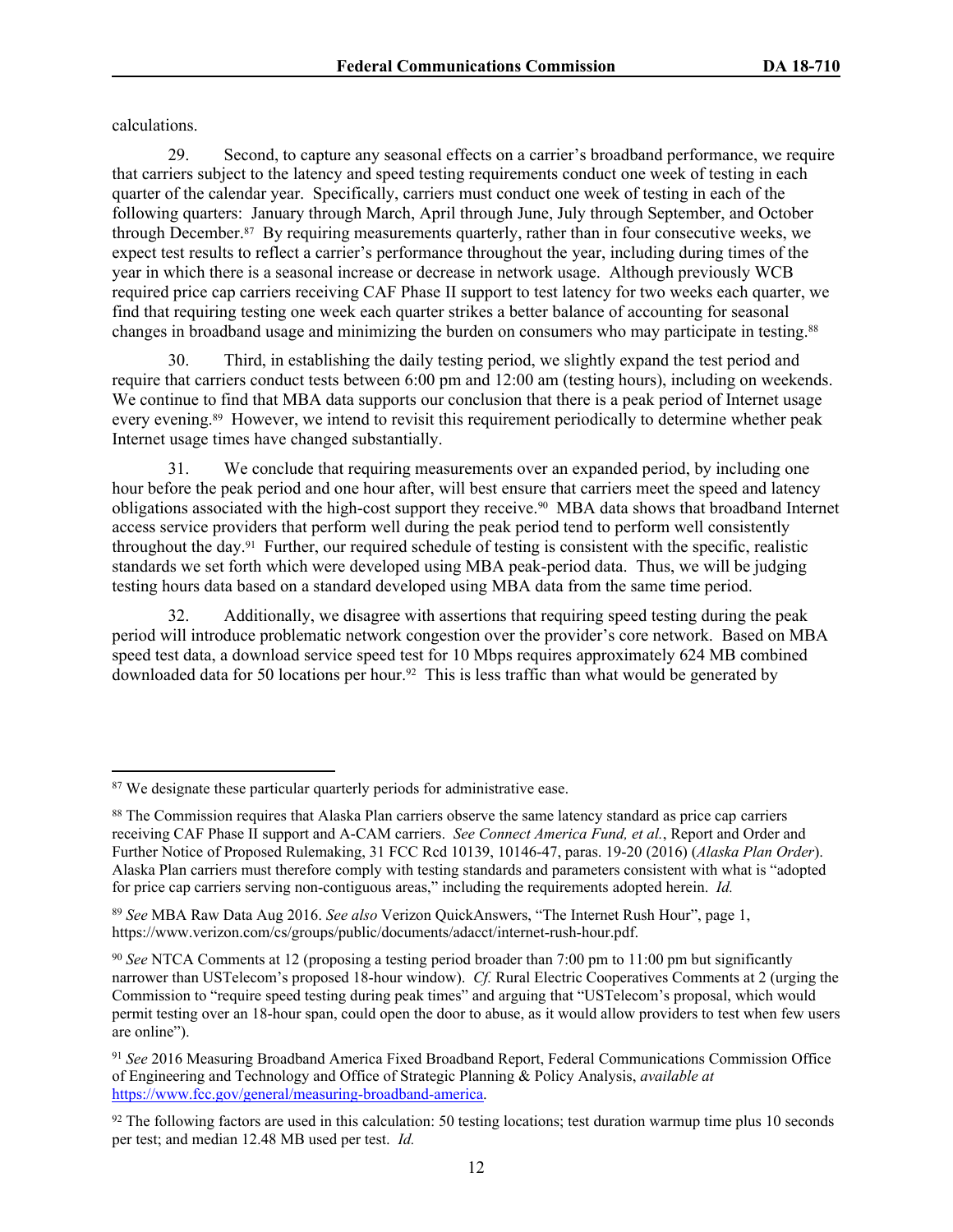streaming a little less than one-half of a high-definition movie.<sup>93</sup> A download service speed test for 25 Mbps requires approximately 1,841 MB combined downloaded data for 50 locations,<sup>94</sup> which is about the same amount of traffic as a little less than two high-definition movies.<sup>95</sup> The small amount of data should have no noticeable effect on network congestion.Upload test data-usage is even lower. Based upon MBA speed test data, a one-hour upload service speed test for 1 Mbps and 3 Mbps for 50 locations will be approximately 57 MB and 120 MB, respectively. This testing will use bandwidth equivalent to uploading 12 photos to a social media website at 1 Mbps or 24 photos at 3 Mbps.<sup>96</sup> To the extent that a carrier is concerned about possible impacts on the consumer experience, we permit carriers the flexibility to choose whether to stagger their tests, so long as they do not violate any other testing requirements, as we explain in our discussion of the testing intervals below.<sup>97</sup>

33. Fourth, testing for all locations in a single speed tier in a single state must be done during the same week. If a provider has more than one speed tier in a state, testing for each speed tier can be conducted during different weeks within the quarter. For a provider serving multiple states, testing of each service tier does not need to be done during the same week, i.e., a provider may test its 10/1 Mbps customers in New York one week and in Pennsylvania during a different week. We will generally consider requests for waiver or extension in cases where a major, disruptive event (e.g., a hurricane) negatively affects a provider's broadband performance. However, prior to requesting a waiver, providers should determine whether rescheduling testing within the 3-month test window will be sufficient to handle the disruptive event.

### **C. Number of Test Locations**

34. *Background*. Price cap carriers must currently test 50 randomly-selected customer locations<sup>98</sup> within the census blocks for each state for which the provider is receiving model-based support.<sup>99</sup> However, in states where a price cap carrier receives model-based support for 2,000 or fewer lines, WCB found that a provider must conduct measurements for 20 customer locations, rather than 50.<sup>100</sup> In 2014 and 2017, we sought comment on applying the existing requirement more broadly.<sup>101</sup> We also sought comment on USTelecom's suggestion that we require each provider to test the lesser, in each state, of (a) 20 percent of the locations reported in USAC's High Cost Universal Broadband portal (HUBB) or (b) 50 subscribers. $102$ 

<sup>100</sup> *Id.* at 15071 n.64.

<sup>93</sup> For purposes of this calculation, we used an estimate of 3 GB per hour for streaming a high-definition video. *See* Netflix Help Center, How can I control how much data Netflix uses?, *available at* [https://help.netflix.com/en/node/87.](https://help.netflix.com/en/node/87)

<sup>&</sup>lt;sup>94</sup> The following factors are used in this calculation: 50 testing locations; test duration warmup time  $+10$  second test; and median 36.82 MB used per test. MBA Raw Data Aug 2016.

<sup>95</sup> *See supra* n.93.

<sup>96</sup> For purposes of this calculation, we used an estimate of 5 MB per photo upload data usage. *See* AT&T, Internet Data Calculator, *available a*t [https://www.att.com/esupport/data-calculator/index.jsp.](https://www.att.com/esupport/data-calculator/index.jsp)

<sup>&</sup>lt;sup>97</sup> We note that we do not have data regarding speed testing for gigabit level services. Based on the impact of testing for the other tiers, we assume that gigabit testing under the conditions required in the Order will not cause congestion on a gigabit-capable network. However, we will revisit this issue as necessary when we have additional data.

<sup>98</sup> A customer location is a location at which there is an active subscriber.

<sup>99</sup> *CAF Phase II Price Cap Service Obligation Order*, 28 FCC Rcd at 15071, para. 23.

<sup>101</sup> *2014 Broadband Measurement and Reporting Public Notice,* 29 FCC Rcd at 12626, paras. 13-14; *2017 Performance Measures Public Notice*, 32 FCC Rcd at 9323, para. 6.

<sup>102</sup> *2017 Performance Measures Public Notice*, 32 FCC Rcd at 9324, para. 8.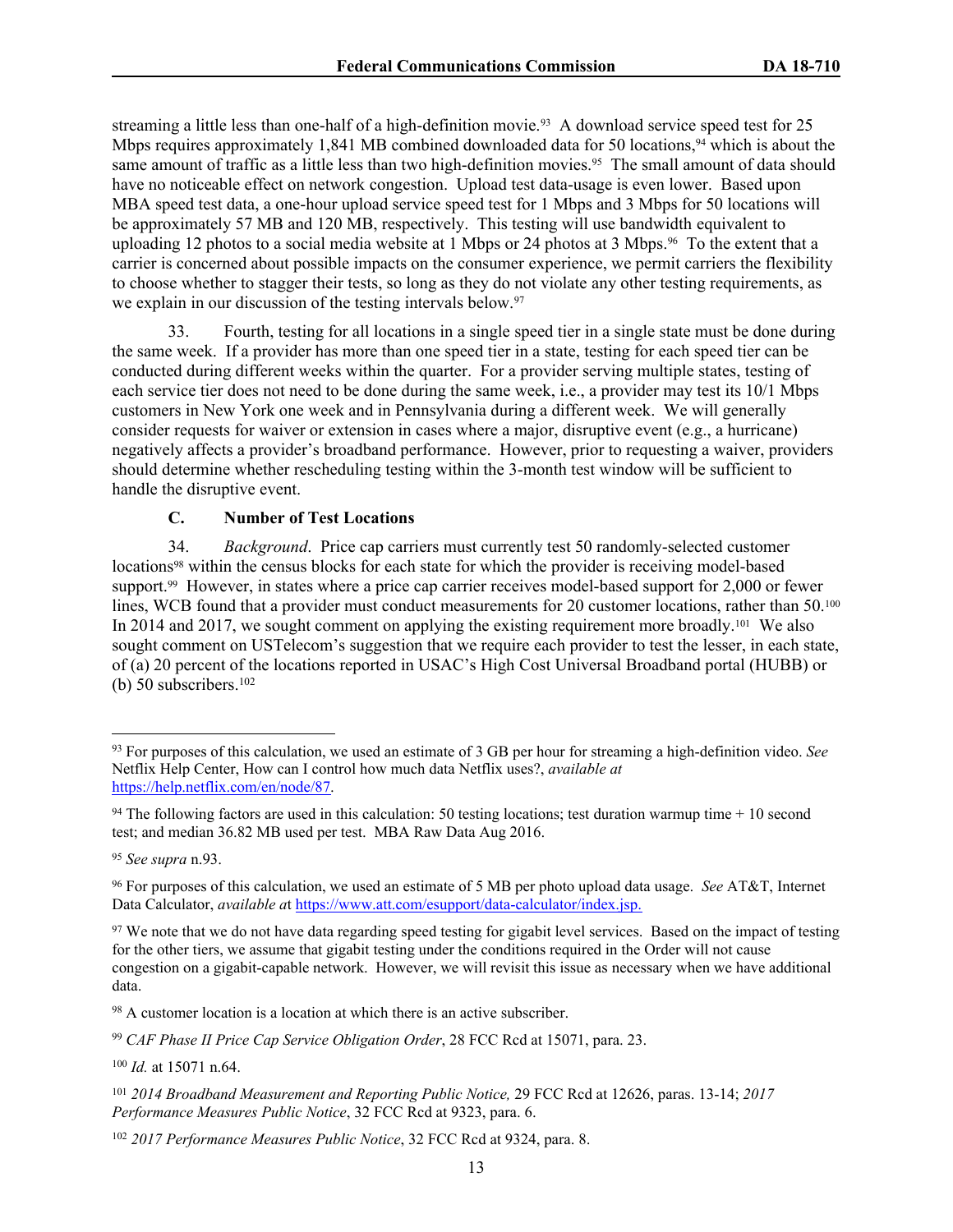35. Commenters generally agree that smaller providers should not be required to test 50 locations but vary regarding the exact number of locations such providers must test.<sup>103</sup> WISPA supports USTelecom's proposed alternative of 20 percent of HUBB locations in each state,<sup>104</sup> but other commenters argue that smaller providers should test a lesser number of locations than USTelecom's proposed alternative.<sup>105</sup> For example, NTCA and the Rural Electric Cooperatives both propose testing the lesser of 50 locations or 5 percent of actively subscribed locations per state.<sup>106</sup> WTA similarly advocates that rural carriers, at least, should have the option of testing 5 percent of the carrier's locations in a state. 107 WTA argues that 50 locations is a relatively trivial number for AT&T or Verizon, and the "proposed alternative of 20 percent (20.0%) of an ETC's locations in a state would provide no relief from the testing burden" for a carrier exceeding 250 locations served in a state.<sup>108</sup> ITTA proposes reducing the sample size overall to 20 subscribers per state or one percent of locations, although ITTA also asks that the Commission clarify that these numbers represent a total number by state and not a minimum sample size per speed tier, per state.<sup>109</sup> Finally, ADTRAN suggests requiring testing a "statistically significant number of locations" for each kind of technology a carrier uses to provide the services subject to testing. 110

36. *Discussion*. We require that carriers test up to 50 locations per CAF-required service tier offering per state, depending on the number of subscribers a carrier has in a state. The subscribers eligible for testing must be at locations that are reported in the HUBB where there is an active subscriber. We decline to adopt a simple percentage-based alternative but, instead, adopt the following scaled requirements for each state and service tier combination for a carrier:

| Number of Subscribers at<br><b>CAF-Supported Locations</b><br>per State and Service Tier<br><b>Combination</b> | <b>Number of Test Locations</b> |  |
|----------------------------------------------------------------------------------------------------------------|---------------------------------|--|
| 50 or fewer                                                                                                    |                                 |  |
| $51 - 500$                                                                                                     | 10% of total subscribers        |  |
| Over $500$                                                                                                     | 50                              |  |

### **Required Test Locations for Speed**

We recognize that it is possible that a carrier serving 50 or fewer subscribers in a state and particular service tier cannot find the required number of five active subscribers for testing purposes.<sup>111</sup> To the

<sup>106</sup> *See* NTCA Comments at 8-9; Rural Electric Cooperatives Comments at 7-9.

<sup>107</sup> *See* WTA Comments at 9-10.

<sup>108</sup> *Id.* at 9.

<sup>109</sup> *See* ITTA Comments at 2-3.

<sup>110</sup> *See* ADTRAN Comments at 5-6.

<sup>103</sup> *See* CBT Comments at 2-3; ITTA Comments at 2-3; NTCA Comments at 8-9; Rural Electric Cooperatives Comments at 7-9; WISPA Comments at 6-7; WTA Comments at 9-10.

<sup>104</sup> *See* WISPA Comments at 6-7.

<sup>105</sup> *See* CBT Comments at 2-3; NTCA Comments at 8-9; Rural Electric Cooperatives Comments at 7-9; WTA Comments at 9-10.

<sup>111</sup> Carriers that do not employ self-testing systems built into CPE may need to install additional equipment, whether as small as a Raspberry Pi-sized device or as large as a router or modem, at the customer premises. Such carriers typically ask their customers to opt into allowing the carrier to conduct tests using additional equipment. For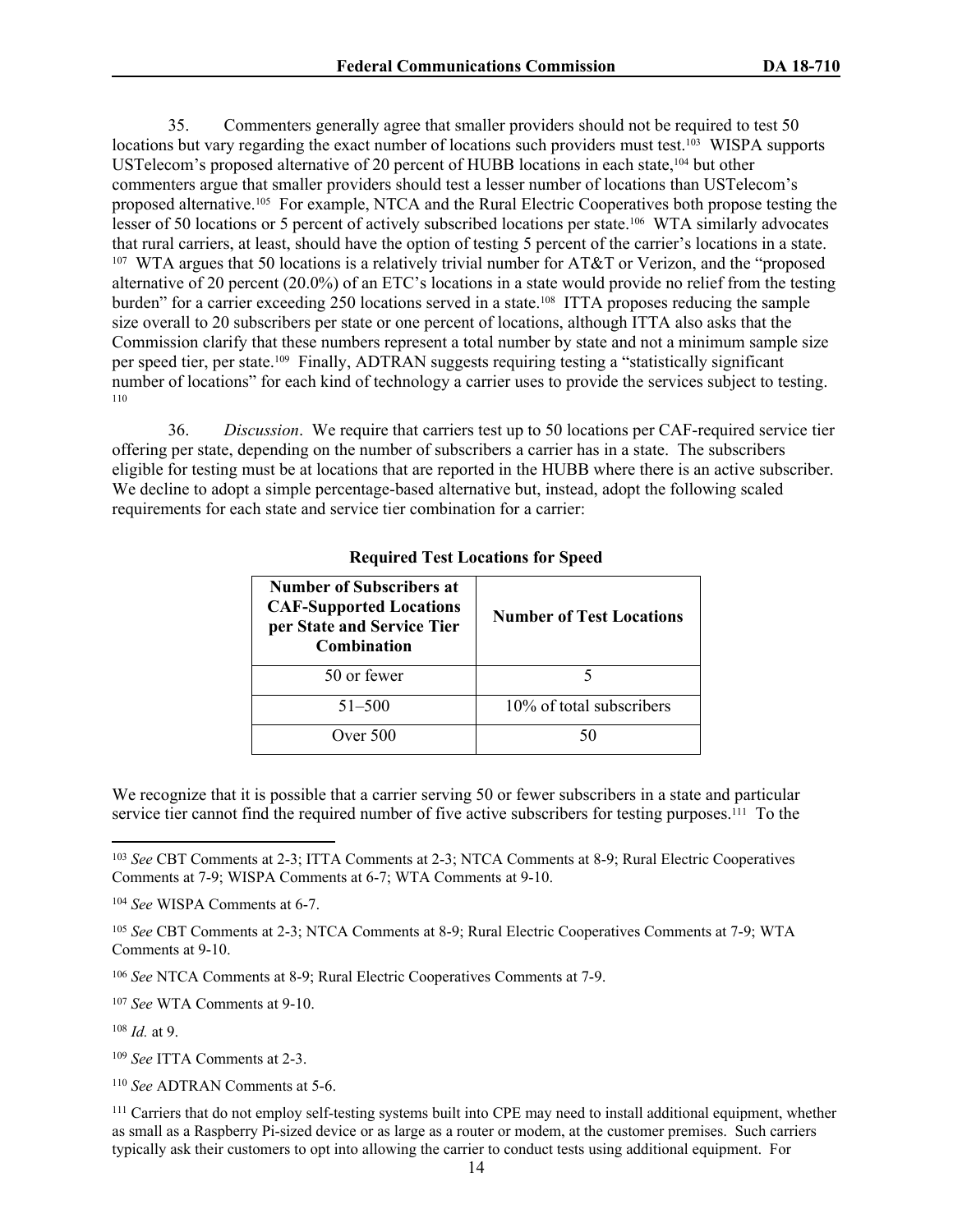extent necessary, we permit such carriers to test existing, non-CAF-supported active subscriber locations within the same state and service tier to satisfy our requirement of testing five active subscriber locations.<sup>112</sup> Carriers may voluntarily test the speed and/or latency of additional randomly selected CAFsupported subscribers over the minimum number of required test locations as part of their quarterly testing. However, data for all tested locations must be submitted for inclusion in the compliance calculations, i.e., carriers must identify the set of testing locations at the beginning of the testing and cannot exclude some locations during or after the testing.

37. Carriers must test an adequate number of subscriber locations to provide a clear picture of the carrier's performance and its customers' broadband experience across a state. We find that 50 test locations, per speed tier per state, remains a good indicator as to whether providers are fulfilling their obligations.<sup>113</sup> A sample size of 50 test locations out of 2,500 or more subscribers provides a picture of carriers' performance with a  $\pm 11.5$  percent margin of error and 90 percent confidence level.<sup>114</sup> Testing 50 locations out of more than 500 subscribers yields a comparable picture of carriers' performance. We acknowledge, however, that smaller carriers may find testing 50 locations burdensome.<sup>115</sup> Below 2,500 CAF-supported subscribers, greater percentages of subscribers are necessary to achieve the same margin of error and confidence level, but below 500 subscribers the necessary percentage rises quickly above 10 percent. Carriers serving fewer subscribers would thus be unable to provide test results achieving the same margin of error and confidence level without testing a more proportionately burdensome percentage of their subscribers.

38. We also now find it preferable to use the number of subscribers in a state and service tier, rather than the number of lines for which a provider is receiving support, to determine the required number of test locations.<sup>116</sup> A carrier receiving support for 2,000 lines serving 100 subscribers would find it much more difficult to test 50 active subscriber locations, compared to a carrier receiving support for 2,000 lines but serving 1,500 subscribers, and commenters have noted that providers may find it difficult to find a sufficient number of locations if they have relatively few subscribers.<sup>117</sup> Basing the number of locations to be tested on the number of subscribers, rather than the number of lines, addresses this concern.

39. We therefore require testing a specific number of subscribers for carriers serving more than 500 subscribers in a single service tier and state, but require carriers serving between 51 and 500 subscribers in a single service tier and state to test a fixed percentage of subscribers. For carriers serving 50 or fewer subscribers in a state and service tier, a percentage-based alternative may be insufficient; in

<sup>112</sup> We adopt different non-compliance requirements for those carriers that must test subscriber locations not supported by the Connect America Fund. *See infra* para. 66.

<sup>113</sup> *See CAF Phase II Price Cap Service Obligation Order*, 28 FCC Rcd at 15071, para. 23. We also decline to require that carriers test a certain number of locations per technology it employs to provide the services subject to testing. We require that high-cost support recipients meet their performance obligations regardless of their technology choices.

<sup>114</sup> Although ADTRAN argues that the Commission require "[t]esting on a statistically significant sample size," ADTRAN fails to identify a specific confidence level and margin of error. ADTRAN Comments at 5. We believe that the sample sizes adopted herein are sufficient to show whether carriers are complying with our speed and latency requirements.

<sup>115</sup> *See* CBT Comments at 2-3; ITTA Comments at 2-3; NTCA Comments at 8-9; Rural Electric Cooperatives Comments at 7-9; WISPA Comments at 6-7; WTA Comments at 9-10.

<sup>116</sup> *CAF Phase II Price Cap Service Obligation Order*, 28 FCC Rcd at 15071 n.64.

<sup>117</sup> *See, e.g.,* WTA Comments at 9-10 (stating that "RLECs may find it difficult to find enough households that agree to be tested in order to meet the required minimum sample size").

<sup>(</sup>Continued from previous page)

smaller carriers in particular, it may be difficult to find five such volunteers at CAF-supported locations. *See* NTCA Comments at 6-8 (noting that, as part of the testing process, carriers ask customers for consent).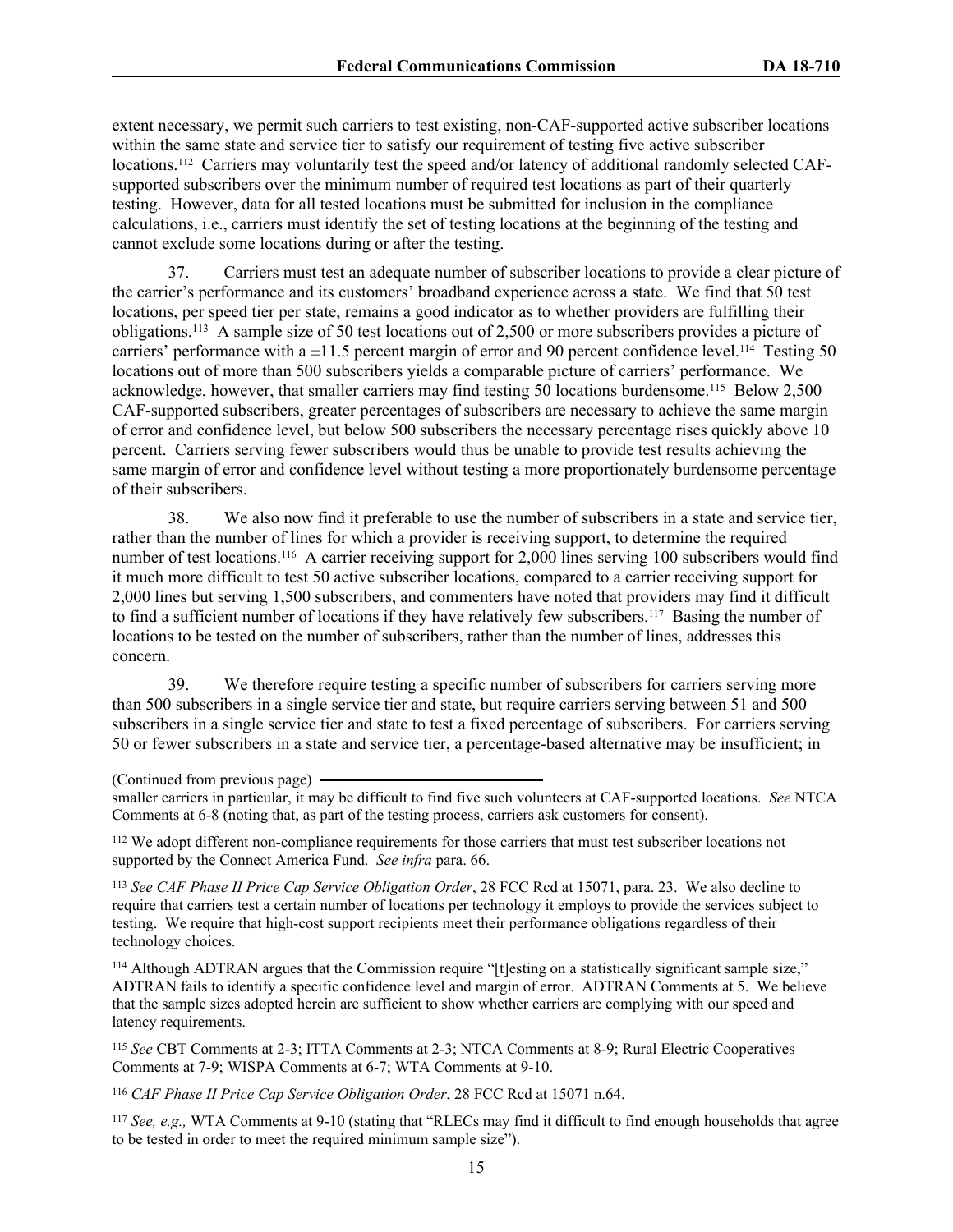an extreme situation, data from a single subscriber cannot clearly demonstrate a carrier's speed and latency performance. Accordingly, we require those providers to test a specific number of active subscriber locations. We conclude that this scaled approach balances the need to test a reasonable number of subscriber locations within a state based on the total number of subscribers and performance tiers with minimizing the burden on smaller providers to find consumer locations to be tested. We note, also, that a carrier receiving different types of CAF funding in the same state should aggregate its customers in each speed tier for purposes of testing. The following examples illustrate how this scaled approach should be implemented:

- A carrier with 2,300 customers subscribed to a single service tier of  $10/1$  Mbps in one state must test 50 locations in that state, while a carrier providing solely 25/3 Mbps service to over 2,500 subscribers in each of three states must test 50 locations in each state.
- A carrier providing 10/1 Mbps service and 25/3 Mbps service to 100 subscribers each in a single state must test 10 locations for each of the two service tiers—20 locations in total.
- A carrier providing solely 10/1 Mbps service to 30 subscribers must test five locations, and if that carrier is only able to test three CAF-supported locations, that carrier must test two non-CAF-supported locations receiving 10/1 Mbps service in the same state.
- A carrier with 2,000 customers subscribed to 10/1 Mbps in one state through CAF Phase II funding and 500 RBE customers subscribed to 10/1 Mbps in the same state, and no other high-cost support with deployment obligations, must test a total of 50 locations in that state for the  $10/1$  Mbps service tier.<sup>118</sup>

40. Test subjects must be randomly selected every two years from among the provider's active subscribers in each service tier in each state. Subscribers for latency testing may be randomly selected from those subscribers being tested for speed at all speed tiers or randomly selected from all CAF-supported subscribers, every two years. Any sample location lacking an active subscriber 12 months after that location was selected must be replaced by an actively subscribed location, randomly selected. Random selection will ensure that providers cannot pick and choose amongst subscribers so that only those subscribers likely to have the best performance (e.g., those closest to a central office) are tested. Carriers may use inducements to encourage subscribers to participate in testing. This may be particularly useful in cases where support is tied to a particular performance level for the network but the provider does not have enough subscribers to higher performance service to test to comply with the testing sample sizes. However, to ensure that the selection remains random, carriers must offer the same inducement to all randomly-selected subscribers in the areas for which participating subscribers are required for the carrier to conduct testing. WCB will provide further guidance regarding random selection by public notice.

# **D. High-Latency Voice Performance Testing**

41. *Background*. In the *CAF Phase II Auction Order*, the Commission adopted an alternative standard for carriers unable to meet the 100 ms latency standard already applicable to price cap carriers receiving CAF Phase II model-based support.<sup>119</sup> Bidders submitting these high-latency bids are required to meet a two-part standard for the latency of both their voice and broadband service: (1) for voice performance, high-latency bidders must demonstrate Mean Opinion Score (MOS) of four or higher and, (2) for broadband, these bidders must show that 95 percent or more of all testing hour measurements of

<sup>118</sup> To ensure that carriers are testing the appropriate number of locations at the correct speed tier(s), we will require carriers to submit information regarding the number of subscribers at each speed tier as part of their test results.

<sup>119</sup> *CAF Phase II Auction Order*, 31 FCC Rcd at 5960, para. 29 (adopting a minimum latency requirement that 95% or more of all peak period measurements of network round trip latency are at or below 100 milliseconds). *See also CAF Phase II Service Obligation Order*, 28 FCC Rcd at 15068-72, paras. 19-25.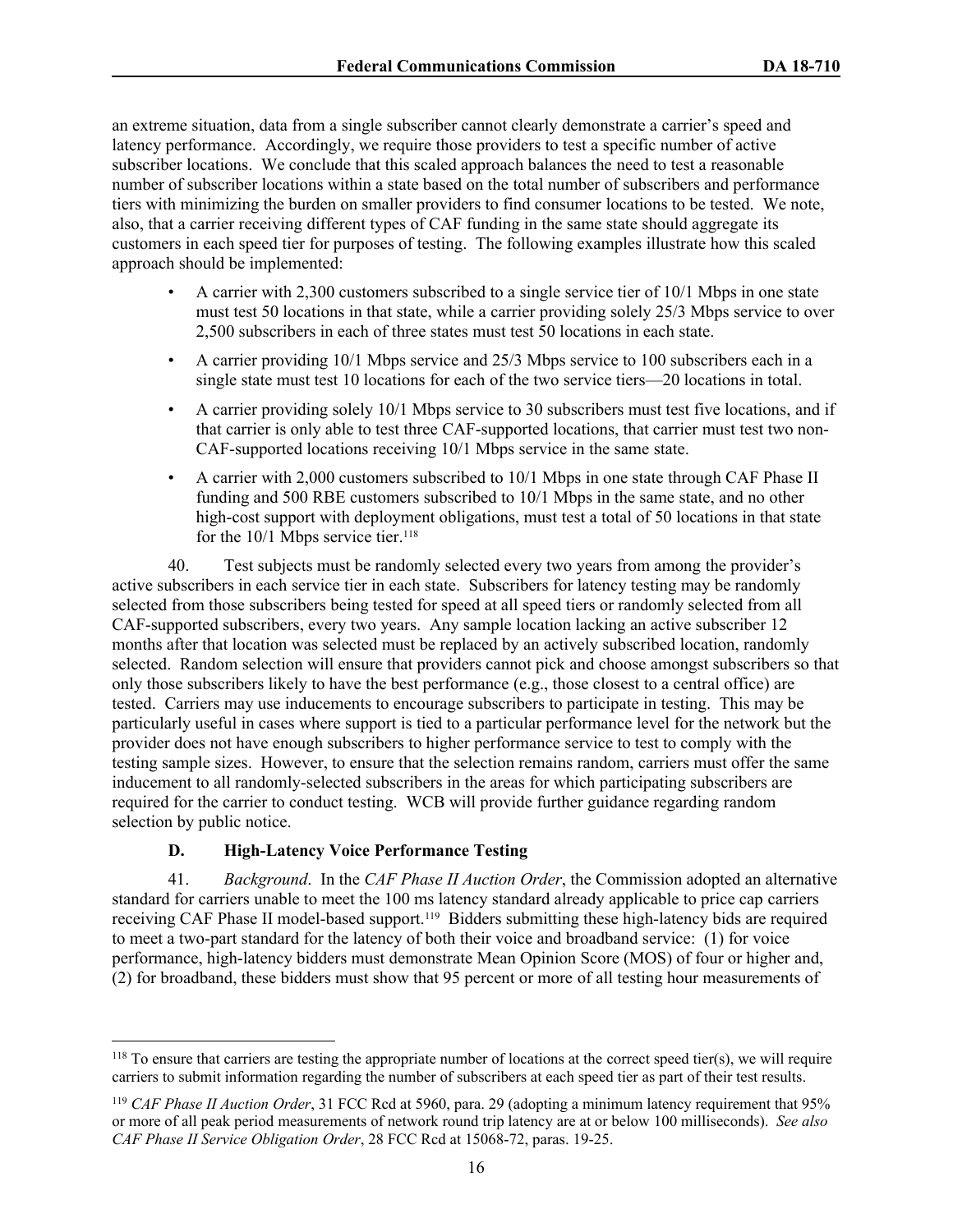network round trip latency are at or below 750 ms.<sup>120</sup>

42. In response, ADTRAN filed a petition for clarification or reconsideration seeking to clarify that an applicant selecting the high-latency option must be prepared to demonstrate that its service meets a MOS of four or higher under the International Telecommunication Union's ITU-T Recommendation P.800's conversational-opinion tests and not the listening-opinion tests.<sup>121</sup> Commenters, including the Rural Coalition and the Institute for Self-Reliance, expressed support for ADTRAN's petition.<sup>122</sup> Alternatively, if the Commission intended to allow an applicant to demonstrate compliance using either conversational-opinion tests or listening-opinion tests, ADTRAN asks that the Commission reconsider that decision.<sup>123</sup>

43. The Commission subsequently clarified that it had not yet specified which of the methods for subjective determination of transmission quality identified in ITU-T Recommendation P.800 should be used to demonstrate compliance with the voice component of the two-part standard (MOS of four or higher) and declined to do so at the time.<sup>124</sup> The Commission noted its expectation that the Bureaus and OET would adopt a specific methodology.<sup>125</sup>

44. *Discussion*. We reiterate the Commission's requirement that high-latency providers subject to testing must demonstrate a MOS of four or higher. We agree with ADTRAN that listeningopinion tests would not suffice to demonstrate a high-quality consumer voice experience.<sup>126</sup> Latency only minimally affects participants' experiences and evaluations in listening-opinion tests, which involve passive listening to audio samples.<sup>127</sup> However, in the *USF/ICC Transformation Order*, the Commission required "ETCs to offer sufficiently low latency to enable use of real-time applications, such as VoIP."<sup>128</sup> Unlike a listening-opinion test, in a conversation-opinion test, two participants actively participate in a conversation.<sup>129</sup> The back-and-forth of conversations highlights delay, echo, and other issues caused by latency in a way that one-way, passive listening cannot. Therefore, we require that high-latency providers conduct an ITU-T Recommendation P.800 conversational-opinion test.

45. Specifically, we require the use of the underlying conversational-opinion test requirements specified by the ITU-T Recommendation P.800, with testing conditions as described below. We believe that MOS testing under these conditions will ensure that the test results reflect the consumer experience as accurately as possible.<sup>130</sup> First, high-latency providers must use operational network

<sup>123</sup> ADTRAN Petition at 3.

<sup>124</sup> *Connect America Fund, et al.,* WC Docket No. 10-90, et al., Order on Reconsideration, 33 FCC Rcd 1089 at 1386, para. 16 (2018).

<sup>125</sup> *Id.*

<sup>126</sup> *See* ADTRAN Petition at 2-3.

<sup>127</sup> International Telecommunication Union, Telecommunication Standardization Sector, Series P: Telephone Transmission Quality, Methods for subjective determination of quality, P.800 at 3 (Aug. 1996) (ITU Series P).

<sup>128</sup> *USF/ICC Transformation Order*, 26 FCC Rcd at 17698, para. 96 (footnote omitted).

<sup>129</sup> ITU Series P at 3.

<sup>130</sup> The following information should be collected during MOS testing: the conversation-opinion score, the difficulty scale, measured active speech levels, duration of testing, time and date of testing, and other information on testing

<sup>120</sup> *CAF Phase II Auction Order*, 31 FCC Rcd at 5960-61, para. 30.

<sup>&</sup>lt;sup>121</sup> Petition for Clarification or Reconsideration of ADTRAN, Inc., WC Docket No. 10-90 et al. (filed July 5, 2016) (ADTRAN Petition).

<sup>122</sup> *See* Comments of ADTRAN, Inc., AU Docket No. 17-182, WC Docket No. 10-90, at 2-4 (filed Sept. 18, 2017); Reply Comments of the Rural Coalition, AU Docket No. 17-182, WC Docket No. 10-90, at 18-19 (filed Oct. 18, 2017); Reply Comments of the Institute for Local Self-Reliance et al., AU Docket No. 17-182, WC Docket No. 10- 90, at 7-8 (filed Oct. 18, 2017) (Institute for Local Self-Reliance et al. Reply).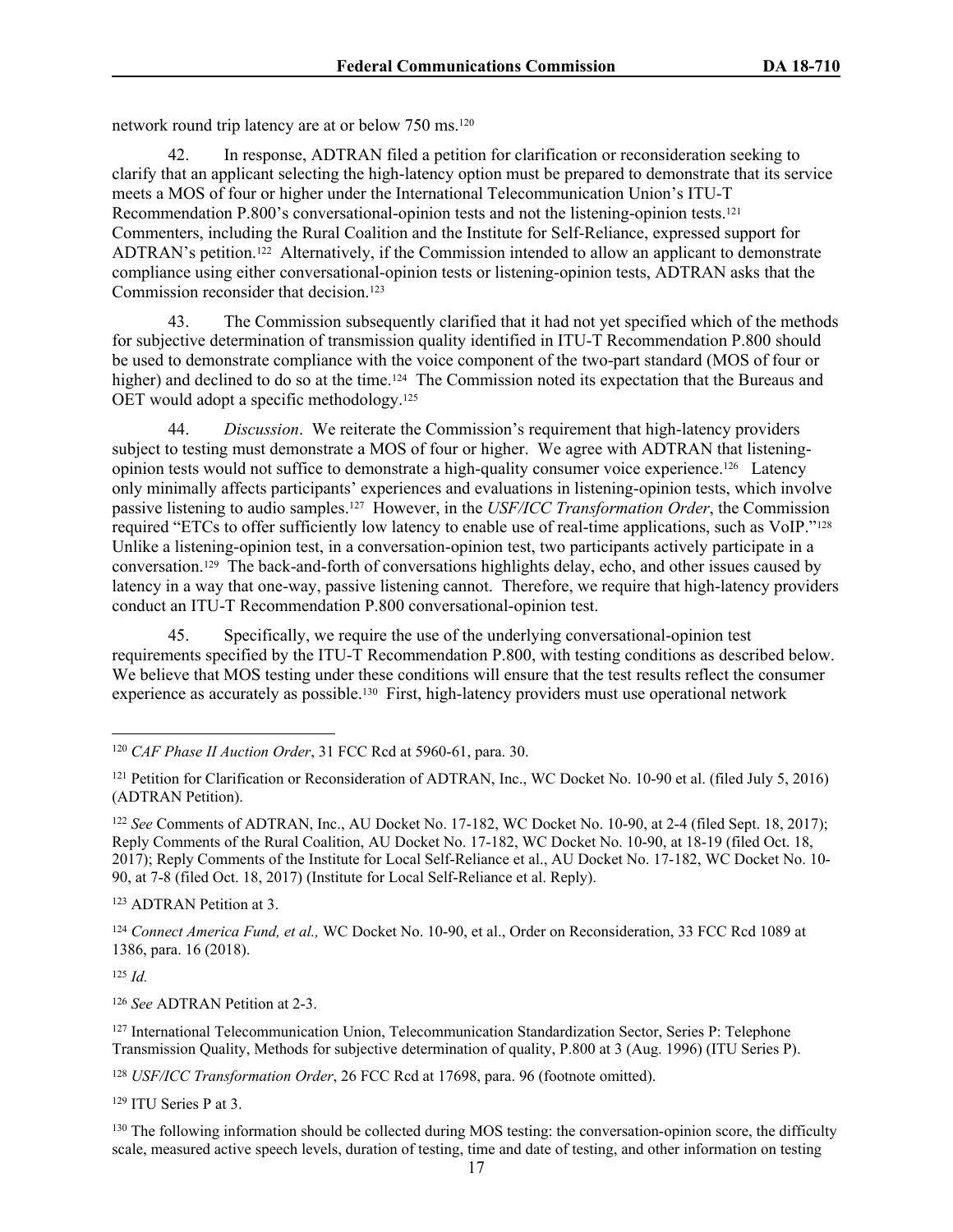infrastructure, such as actual satellite links, for conducting MOS testing, not laboratory-based simulations intended to reproduce service conditions. Second, the tests must be implemented using equipment, systems, and processes that are used in provisioning service to locations funded by high-cost universal service support. Third, live interviews and surveys must be conducted by an independent agency or organization (Reviewer) to determine the MOS. Survey forms, mail-in documentation, automated phone calls, or other non-interactive and non-person-to-person interviews are not permitted. Any organization or laboratory with experience testing services for compliance with telecommunications industry-specified standards and, preferably, MOS testing experience, may be a Reviewer. Fourth, testing must be conducted over a "single hop" satellite connection with at least one endpoint at an active subscriber location using the subscriber's end-user equipment. Finally, the second endpoint may be a centralized location from which the Reviewer conducts live interviews with the subscriber to determine the subscriber's MOS evaluation.

46. To reduce the burden of the MOS testing for high-latency bidders while still ensuring high-quality voice service, we adopt a separate scaled table for the number of locations that are subject to MOS testing. Specifically, we will determine the number of testing locations based upon the number of subscribers nationally for which CAF-supported service is provided. We recognize that the satellite infrastructures employed by many high-latency bidders have characteristics different from terrestrial networks that make testing of satellite service on a national, rather than state, basis appropriate. That is, middle-mile/backhaul for satellite networks are the direct links from the consumer locations to the satellite and then from the satellite to selected downlink sites, so there is unlikely to be significant variability based on the state in which the subscriber is located. The consumers must be randomly selected from the total CAF-supported subscriber base in all applicable states to ensure that different types of geographic locations are tested.

| <b>Number of Subscribers at</b><br><b>CAF-Supported Locations</b><br><b>Nationally</b> | <b>Number of MOS Test Locations</b> |
|----------------------------------------------------------------------------------------|-------------------------------------|
| 3500 or fewer                                                                          | 100                                 |
| Over $3500$                                                                            | 370                                 |

**Required Test Locations for MOS Testing**

This scaled, nationwide testing requirement will reduce high-latency bidders' testing burden while ensuring a sufficient testing sample to verify compliance with voice performance requirements.

#### **V. COMPLIANCE FRAMEWORK**

47. We extend our existing standard for full compliance with high-cost support recipients' latency obligations and adopt a standard for full compliance with speed obligations. We also establish a compliance framework outlining specific actions for various degrees of compliance that fall short of those standards.

### **A. Standards for Full Compliance**

48. *Background*. In 2013, WCB used ITU calculations and reported core latencies in the contiguous United States to determine that a latency of 100 ms or below was appropriate for real-time applications, such as VoIP.<sup>131</sup> The Commission thus required price cap carriers accepting CAF Phase II

<sup>(</sup>Continued from previous page)

environment and tested subjects. WCB will provide further guidance by public notice on consumer selection and data collection.

<sup>131</sup> *See CAF Phase II Price Cap Service Obligation Order*, 28 FCC Rcd at 15068-70, paras. 19-22.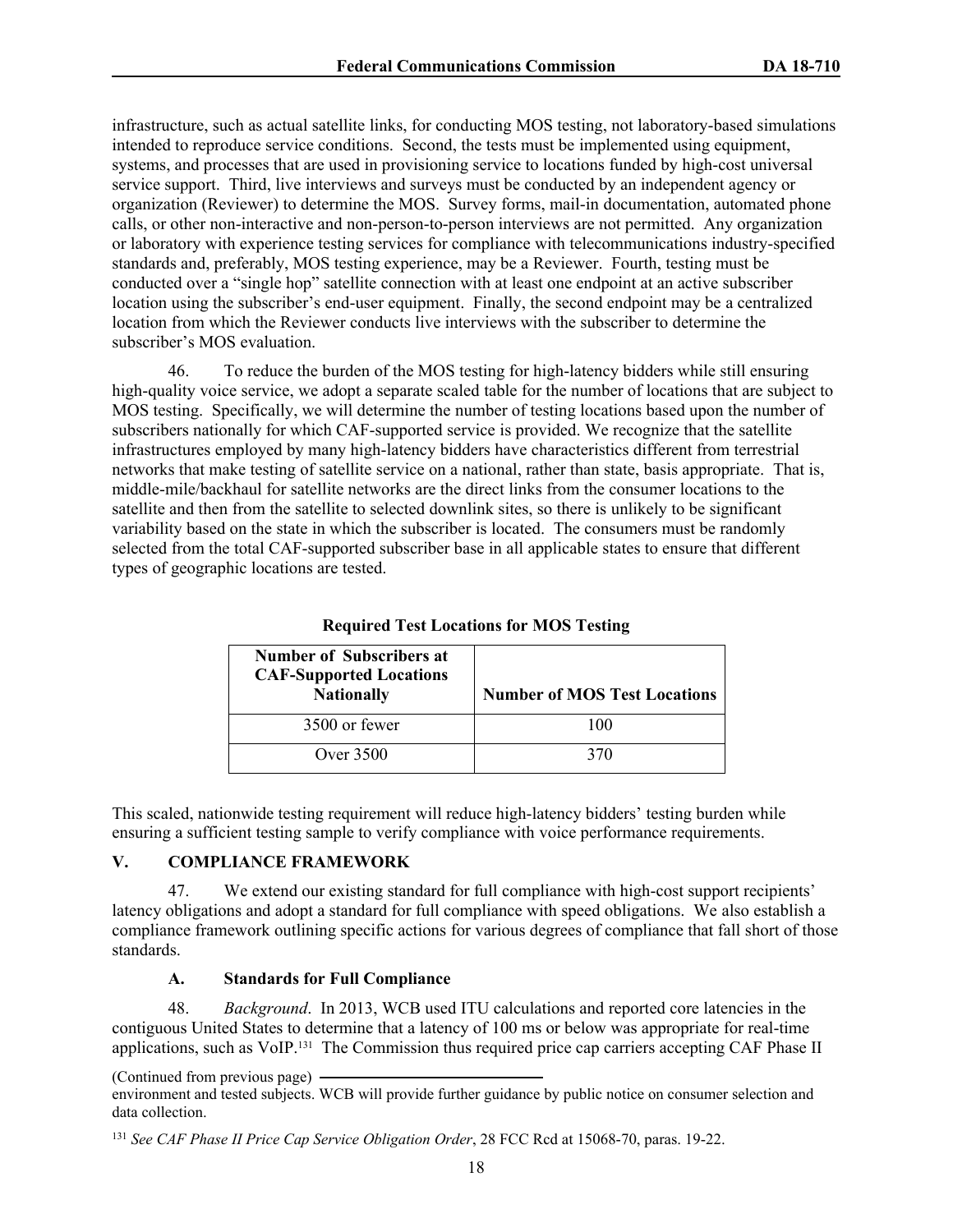model-based support to test and certify that 95 percent of testing hours latency measurements are at or below 100 ms (the latency standard).<sup>132</sup> The Commission extended the same standard to RBE participants, rate-of-return carriers electing the voluntary path to model support, CAF Phase II competitive bidders not submitting high-latency bids, and Alaska Plan carriers.<sup>133</sup> As explained above, bidders submitting high-latency bids must certify that 95 percent or more of all testing hour measurements of network round trip latency are at or below 750 ms.<sup>134</sup> In the *2014 Broadband Measurement and Reporting Public Notice*, we sought comment on extending the same testing methodologies to other high-cost support recipients serving fixed locations and on how compliance with speed obligations should be determined for those carriers.<sup>135</sup> We later sought to refresh the record by seeking comment on USTelecom's proposed compliance framework in which certifying "full" compliance means that 95 to 100 percent of all an ETC's measurements during the test period meet the required speed.<sup>136</sup>

49. Few commenters advocate for particular speed or latency full-compliance standards. ADTRAN argues that requirements similar to those already established for measuring latency (i.e., the 95 percent of observations during testing hours standard) should apply to speed testing.<sup>137</sup> The Rural Electric Cooperatives, however, propose requiring that providers' measurements meet 90 percent of the required speed at least 95 percent of the time and note that data overhead, the test frame size, and hardware limitations can negatively impact speed test results.<sup>138</sup> Because of those limitations, "even a perfectly engineered Gigabit network would ordinarily test at between 940 Mbps and 987 Mbps."<sup>139</sup> Most other commenters either support USTelecom's compliance proposal in full or suggest alternatives that similarly assume a full compliance standard of 95 percent.<sup>140</sup>

50. *Discussion*. We reaffirm the existing low-latency and high-latency standards and establish a speed standard for full compliance. The data on round-trip latency in the United States has not

<sup>134</sup> *See CAF Phase II Auction Order*, 31 FCC Rcd at 5960-61, para. 30. This is one part of high-latency bidders' "two-part standard," which also requires demonstrating a MOS of four or higher. *See id.*; *supra* Section IV.D.

<sup>135</sup> *See 2014 Broadband Measurement and Reporting Public Notice*, 29 FCC Rcd at 12625-26, paras. 5-14.

<sup>136</sup> *See 2017 Performance Measures Public Notice*, 32 FCC Rcd at 9324-26, paras. 8-9 (citing USTelecom *Ex Parte* at 4-6).

<sup>137</sup> *See* ADTRAN Comments at 5.

<sup>138</sup> *See* Rural Electric Cooperatives Comments at 12.

<sup>140</sup> *See* CBT Comments at 5; NTCA Comments at 15-17; USTelecom Comments at 12; WISPA Comments at 7-10.

<sup>132</sup> *See Id.* at 15068-74, paras. 19-32.

<sup>133</sup> *See Rural Broadband Experiments Order*, 29 FCC Rcd at 8795, para. 78; *2016 Rate-of-Return Reform Order*, 31 FCC Rcd at 3099, para. 28; CAF *Phase II Auction Order*, 31 FCC Rcd at 5960, para. 29; *Alaska Plan Order*, 31 FCC Rcd at 10146-47, paras. 19-20.

<sup>&</sup>lt;sup>139</sup> *Id.* at 12 n.47 (citing NetApp Knowledgebase, What Is the Theoretical Maximum Throughput of a Gigabit Ethernet Interface? (Nov. 11, 2017), https://kb.netapp.com/app/answers/answer\_view/a\_id/1003832). *See also* Rural Electric Cooperatives *Ex Parte* at 1-2 ("Data overhead and the frame size involved in measurement reduces the actual throughput of 1 Gigabit service and therefore can have adverse impacts on speeds during testing. This means that even a perfectly-engineered Gigabit network would ordinarily test around 940 Mbps."); Letter from Alan Buzacott, Executive Director, Federal Regulatory Affairs, Verizon, to Marlene H. Dortch, Secretary, FCC, WC Docket No. 10-90, at 1-2 (filed Mar. 13, 2018) ("[S]peed measurements for gigabit-class services in urban areas are limited by technical constraints"); Letter from Joshua Seidemann, Vice President of Policy, NTCA, to Marlene Dortch, Secretary, FCC, WC Docket No. 10-90, at Attach. 1 (filed June 18, 2018) (explaining how protocol overheads and subscribers' equipment interfaces can limit maximum broadband throughput, particularly for subscribers of 1 Gbps broadband Internet service); Letter from Mark D. Massman, P.E., President, Association of Communication Engineers, to Marlene Dortch, Secretary, FCC, WC Docket No. 10-90, at 1 (filed June 28, 2018) (ACE *Ex Parte*) (expressing support for NTCA's June 18, 2018 submission regarding the technical limitations involved with providing 1 Gbps service).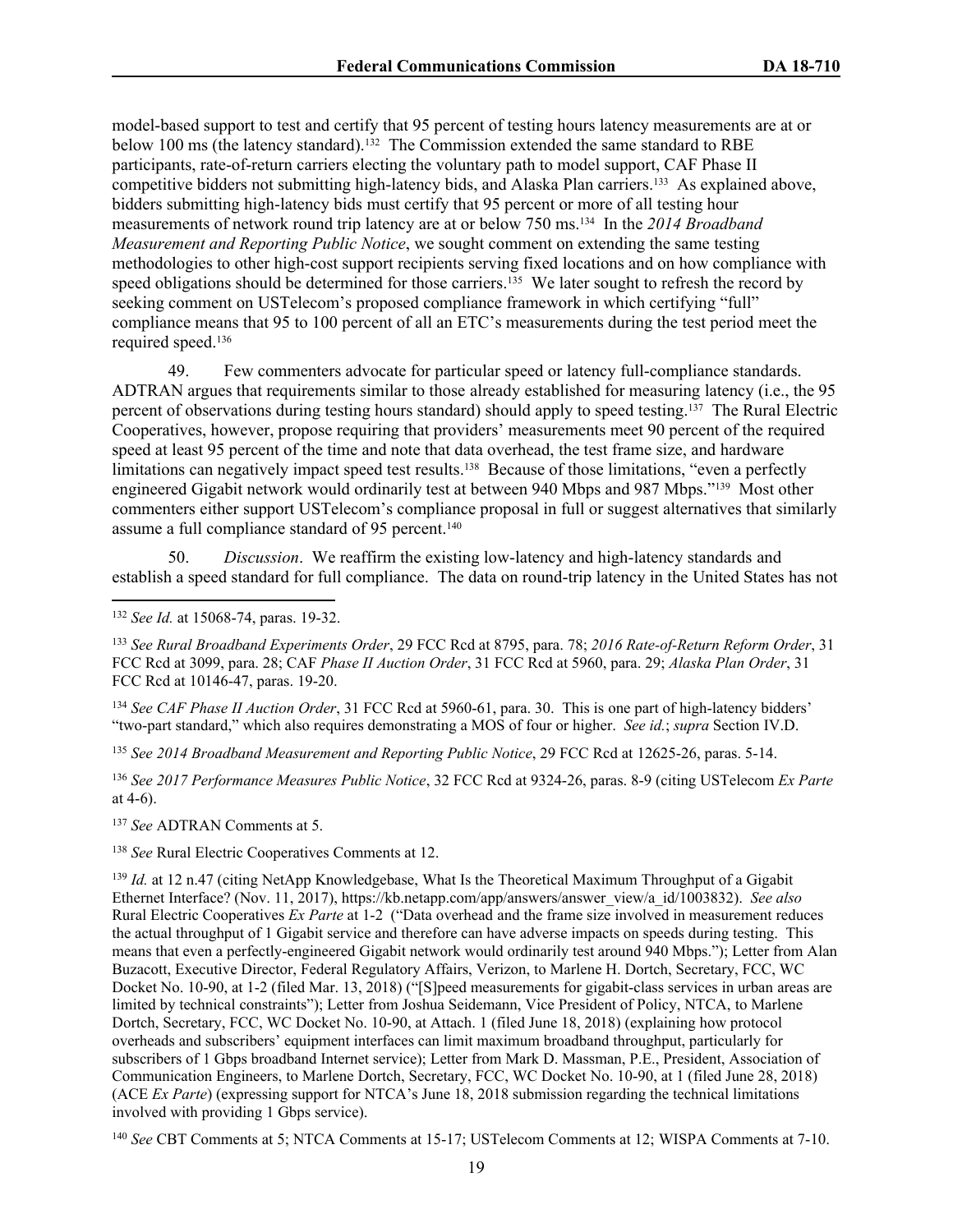markedly changed since the 2013 *CAF Phase II Price Cap Service Obligation Order*, <sup>141</sup> and no parties have challenged the Commission's reasoning for the existing 100 ms latency standard.<sup>142</sup> Accordingly, we conclude that all high-cost support recipients serving fixed locations, except those carriers submitting high-latency bids in the CAF Phase II auction, must certify that 95 percent or more of all testing hours measurements of network round-trip latency are at or below 100 ms. High-latency bidders must certify that 95 percent or more of all testing hours measurements are at or below 750 ms.<sup>143</sup> Providers must record the observed latency for all latency test measurements, including all lost packet tests. Thus, providers may not discard lost-packet tests from their test results; these tests count as discrete tests not meeting the standard.<sup>144</sup>

51. For speed, we require that 80 percent of download and upload measurements be at or above 80 percent of the CAF-required speed tier (i.e., an 80/80 standard).<sup>145</sup> For example, if a carrier receives high-cost support for 10/1 Mbps service, 80 percent of the download speed measurements must be at or above 8 Mbps, while 80 percent of the upload speed measurements must be at or above 0.8 Mbps. <sup>146</sup> We require carriers to meet and test to their CAF obligation speed(s) regardless of whether their subscribers purchase Internet service offerings with advertised speeds matching the CAF-required speeds at CAF-eligible locations. Thus, carriers that have deployed a network with the requisite speeds must include all subscribers at that level in their testing, but may still find it necessary to upgrade individual subscriber locations, at least temporarily, to conduct speed testing. For example, a carrier may be required to deploy and offer 100/20 Mbps service, but only 5 of its 550 subscribers at CAF-supported locations take 100/20 Mbps service, with the remainder taking 20/20 Mbps service. To satisfy its testing obligations, the carrier would be required to (1) test all 5 of the 100/20 Mbps subscribers and (2) randomly select 45 of its other CAF-supported subscribers, raise those subscribers' speed to 100/20 Mbps, at least temporarily, and test those 45 subscribers.

52. We believe that this standard best meets our statutory requirement to ensure that highcost-supported broadband deployments provide reasonably comparable service as those available in urban areas.<sup>147</sup> The most recent MBA report cites the 80/80 standard as a "key measure" of network

<sup>142</sup> *See 2016 Rate-of-Return Reform Order*, 31 FCC Rcd at 3099, para. 28 (noting that no parties objected to extending the latency standard already adopted for price cap carriers to rate-of-return carriers).

<sup>143</sup> *CAF Phase II Auction Order*, 31 FCC Rcd at 5960-61, para. 30.

<sup>144</sup> Thus, any latency test that sends packet(s) must be counted in the totals to determine if the 95% requirement is met. A test showing latency at or below 100 ms would meet the standard while tests showing latency greater than 100 ms or with packet(s) sent but not returning, e.g., lost or discarded packets, would count as failing to meet the standard.

<sup>145</sup> To ensure that outlying observations do not unreasonably affect results, we will exclude from certification calculations any speed measurements with values greater than 150% of the advertised speed, because such values are likely invalid. Thus, for a carrier that offers 20/3 Mbps service to satisfy its CAF obligation to provide 10/1 Mbps service, we will exclude a download test result showing a value of greater than 30 Mbps (i.e., 150% of the advertised 20 Mbps download speed). We will not automatically exclude test results that are "too slow," because those results likely reflect poor performance or network congestion, rather than fundamental problems with the testing infrastructure. However, if a carrier knows or suspects that the testing infrastructure has failed or has negatively impacted test results, the carrier may submit evidence of the test infrastructure failure with sufficiently detailed information for the Commission to understand its cause and determine the extent to which any test results should be discarded or adjusted when calculating compliance.

<sup>146</sup> The speed for which the provider should be testing is the speed required by the relevant CAF rules, not the advertised speed. Thus, for example, if a provider must deploy broadband with a speed of 10/1 Mbps but advertises and sells services of 12/2 Mbps, the provider should calculate compliance based on a requirement of 10/1 Mbps, not 12/2 Mbps.

<sup>147</sup> *See* 47 U.S.C. § 254(b)(3) ("Consumers in all regions of the Nation, including low-income consumers and those in rural, insular, and high cost areas, should have access to telecommunications and information services, including

<sup>141</sup> *See CAF Phase II Price Cap Service Obligation Order*, 28 FCC Rcd at 15068-70, paras. 19-22.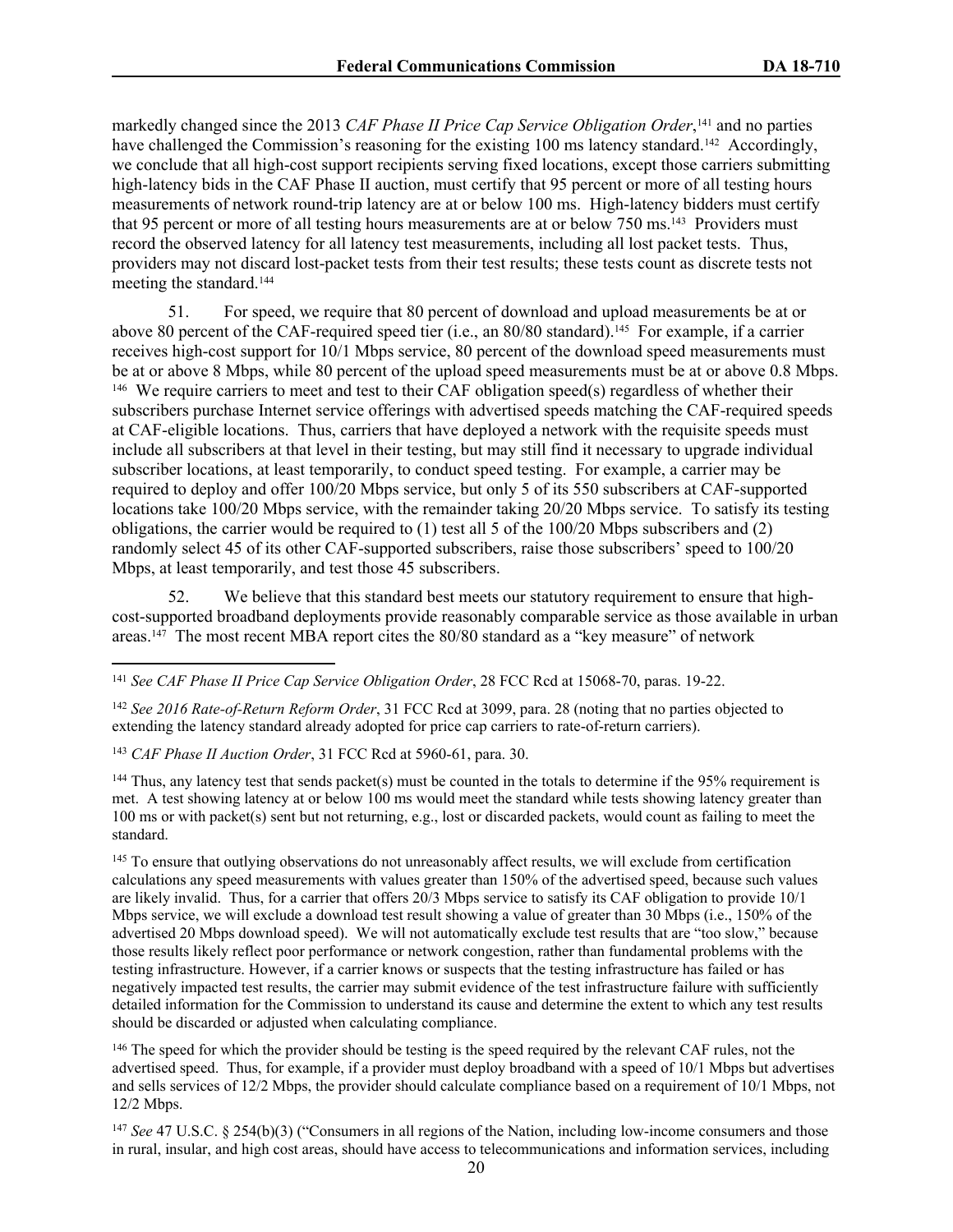consistency.<sup>148</sup> MBA data show that all fixed terrestrial broadband technologies that are included in the MBA program can meet this standard.<sup>149</sup> We are confident that high-cost support recipients' newer fixed broadband deployments will benefit from more up-to-date technologies and network designs that should provide even better performance.

53. Further, we expect that a realistic 80/80 standard will provide a "cushion" to address certain testing issues. We noted above that some commenters expressed concern that they would be responsible for testing to an IXP even though that involved the use of backhaul that a provider may not control.<sup>150</sup> We believe that the 80/80 standard allows sufficient leeway to providers so that they will meet performance standards as long as they have reasonable backhaul arrangements. In addition, commenters have raised a concern that speed testing could possibly show misleadingly low results if the subscriber being tested is using the connection at the time of the testing. However, our testing methodology addresses this concern. As with the MBA, we allow rescheduling of testing in instances where the customer usage exceeds MBA cross-talk thresholds.<sup>151</sup> Thus, we do not anticipate that customer crosstalk will affect CAF performance data any more (or less) than the MBA program data on which our standard is based. Customer usage should not prevent carriers with appropriately constructed networks from meeting our requirements.

54. We find that a speed standard similar to what we have adopted for latency to measure broadband speed performance, as proposed by ADTRAN, is not appropriate. Staff analysis has found that this standard would not ensure CAF-supported service that is comparable to that in urban areas. The 2016 MBA Report stated that "[c]onsistency of speed may be more important to customers who are heavy users of applications that are both high bandwidth and sensitive to short duration declines in actual speed, such as streaming video."<sup>152</sup> A speed standard relying on an average or median value would not ensure consistency of speed because the distribution of values around the median may vary significantly. A carrier could meet such a standard by ensuring that the average or median speed test meets a target speed, while not providing sufficiently fast service nearly half the time or to nearly half its subscribers in locations supported by universal service. We therefore conclude that the 80/80 standard we adopt herein is a better measure of comparability and high-quality service.

55. Finally, we recognize that, because of technical limitations, it is currently unrealistic to expect that providers obligated to provide gigabit service, i.e., speeds of 1,000 Mbps,<sup>153</sup> achieve actual speeds of 1,000 Mbps download at the customer premises. Typical customer premises equipment, including equipment for gigabit subscribers, permits a maximum throughput of 1 Gbps, and the overhead associated with gigabit Internet traffic (whether in urban or rural areas) can reach up to 60 Mbps out of the theoretical 1 Gbps.<sup>154</sup> Customer premises equipment with higher maximum throughput are generally

<sup>150</sup> *See, e.g.,* NTCA Comments at 9-11.

<sup>151</sup> *See supra* Section IV.B.

<sup>152</sup> 2016 MBA Report at 9 (footnote omitted).

<sup>(</sup>Continued from previous page)

interexchange services and advanced telecommunications and information services, that are reasonably comparable to those services provided in urban areas and that are available at rates that are reasonably comparable to rates charged for similar services in urban areas.").

<sup>148</sup> 2016 MBA Report at 6.

<sup>149</sup> MBA Raw Data Aug 2016.

<sup>153</sup>*See, e.g., Connect America Fund, et al*., WC Docket No. 10-90, et al., Report and Order and Order on Reconsideration, 32 FCC Rcd 1624, 1626-27, para. 10 (2017) (adopting a 1 Gbps downstream/500 Mbps upstream tier).

<sup>154</sup> *See, e.g.,* Isla McKetta, *Are You Gigabit Ready? 17 Tips To Help You Get the Highest Speeds Possible*, (May 3, 2017), *available at* <http://www.speedtest.net/insights/blog/are-you-gigabit-ready-17-tips-to-help/> (stating that because of overhead, "you might be able to achieve a Speedtest result of 997 Mbps, but you're more likely to top out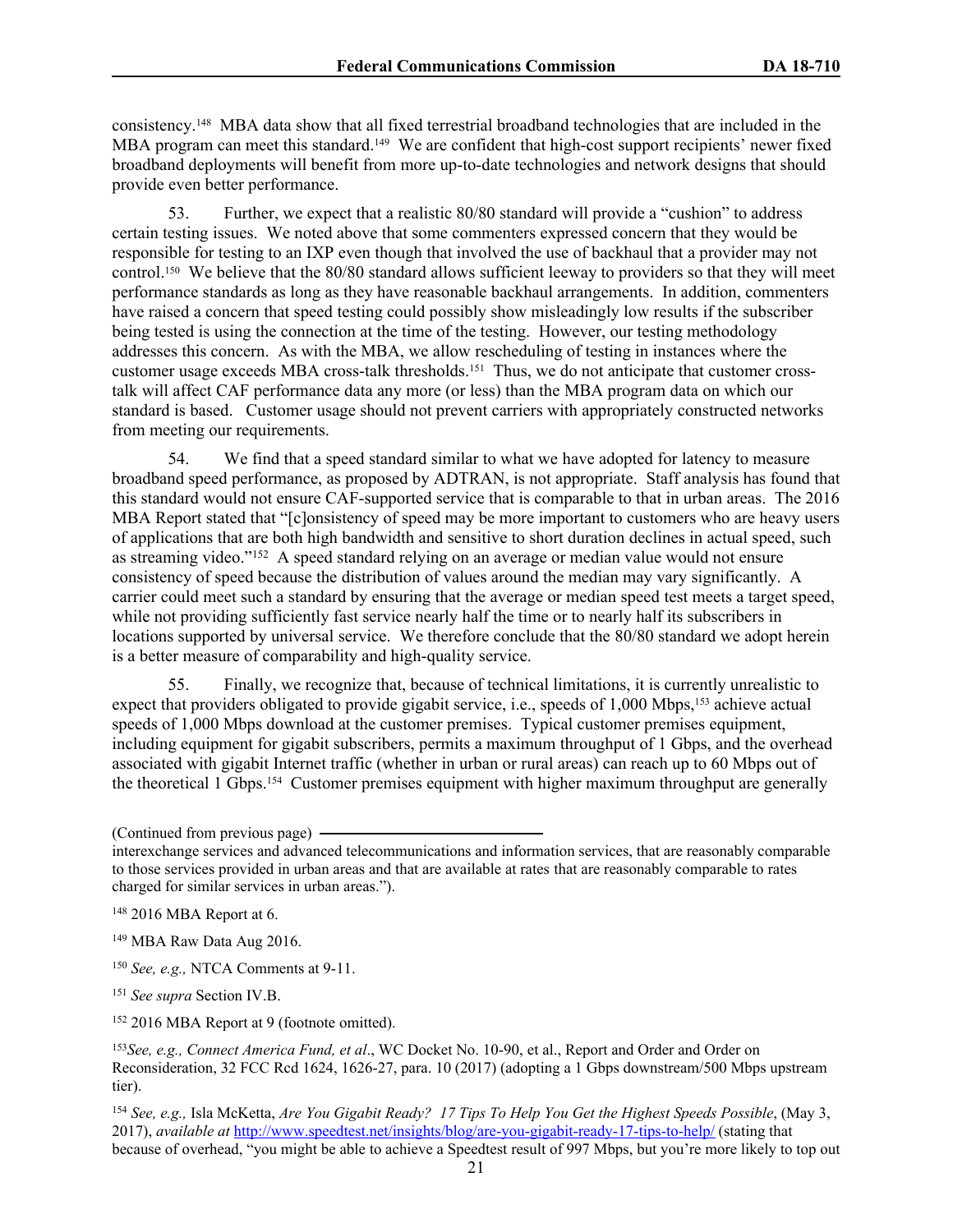more costly and not readily available.<sup>155</sup> Thus, even if a gigabit provider were to "overprovision" its gigabit service, the subscriber would not experience speeds of 1,000 Mbps.<sup>156</sup> We do not want to discourage carriers from bidding in the upcoming CAF auction to provide 1 Gbps service by requiring unachievable service levels. We note that the 80/80 standard we adopt requires gigabit carriers to demonstrate that 80 percent of their testing hours download speed tests are at or above 80 percent of 1,000 Mbps, i.e., 800 Mbps. This standard should not pose a barrier to carriers bidding to provide 1 Gbps service.

### **B. Non-Compliance and Verification Measures**

56. *Background*.In the *USF/ICC Transformation Order and FNPRM*, the Commission "delegate[d] authority to the Bureaus to finalize performance measures as appropriate," consistent with its universal service goals,<sup>157</sup> and sought comment on testing methodologies.<sup>158</sup> The Commission asked whether providers should record test results "in a format that can be produced to USAC and auditable such that USAC or state commissions may confirm that a provider is, in fact, providing broadband at the required minimum speeds."<sup>159</sup> In the *2014 Broadband Measurement and Reporting Public Notice*, we sought further comment on determining providers' compliance with their CAF speed obligations and, more generally, methodologies appropriate for other recipients of CAF support besides price cap carriers accepting model-based support.<sup>160</sup> We also sought comment "on the circumstances that would trigger an audit of the speed and latency metrics."<sup>161</sup> Subsequently, USTelecom proposed a framework for determining ETCs' compliance with their CAF performance obligations.<sup>162</sup>

57. We sought comment on that proposal in the *2017 Performance Measures Public* Notice.<sup>163</sup> USTelecom envisions a compliance framework with four "compliance tiers" or levels, each associated with different remedial actions or obligations, below full compliance with speed standards<sup>164</sup> resembling the framework for non-compliance with interim deployment milestones.<sup>165</sup> USTelecom defines the first level to include carriers reporting 80 to 94 percent of speed tests meeting the required

<sup>155</sup> *See* Rural Electric Cooperatives Comments at 12 n.47.

<sup>156</sup> *See id.*

<sup>157</sup> *USF/ICC Transformation Order*, 26 FCC Rcd at 17680, para. 48. The Commission adopted the following universal service performance goals: "(1) preserve and advance universal availability of voice service; (2) ensure universal availability of modern networks capable of providing voice and broadband service to homes, businesses, and community anchor institutions; (3) ensure universal availability of modern networks capable of providing mobile voice and broadband service where Americans live, work, and travel; (4) ensure that rates are reasonably comparable in all regions of the nation, for voice as well as broadband services; and (5) minimize the universal service contribution burden on consumers and businesses." *Id.*

<sup>158</sup> *USF/ICC Transformation FNPRM*, 26 FCC Rcd at 18045-46, paras. 1013-17.

<sup>159</sup> *Id.* at 18045, para. 1015. The Commission also sought comment on "additional measures to impose greater accountability on recipients of funding," including the establishment of non-compliance performance levels with public interest obligations that would "result in the loss of specific percentages of support." *Id*. at 18067-68, paras. 1111, 1116.

<sup>160</sup> *2014 Broadband Measurement and Reporting Public Notice*, 29 FCC Rcd at 12625-26, paras. 5-14.

<sup>161</sup> *Id.* at 12623, para. 1. *See also id.* at 12629-30, paras. 26-28.

<sup>162</sup> *See* USTelecom *Ex Parte* at 4-6, Exhibit A.

<sup>164</sup> *See* USTelecom *Ex Parte* at 4-6, Exhibit A.

<sup>165</sup> *See* 47 CFR § 54.320(d)(1).

<sup>(</sup>Continued from previous page)

at 940 Mbps"). *Cf.* ACE *Ex Parte* at 1 (asserting that testing a 1 Gbps service would yield a result of 960 Mbps in "a best-case scenario").

<sup>163</sup> *See 2017 Performance Measures Public Notice*, 32 FCC Rcd at 9324-26, paras. 8-9.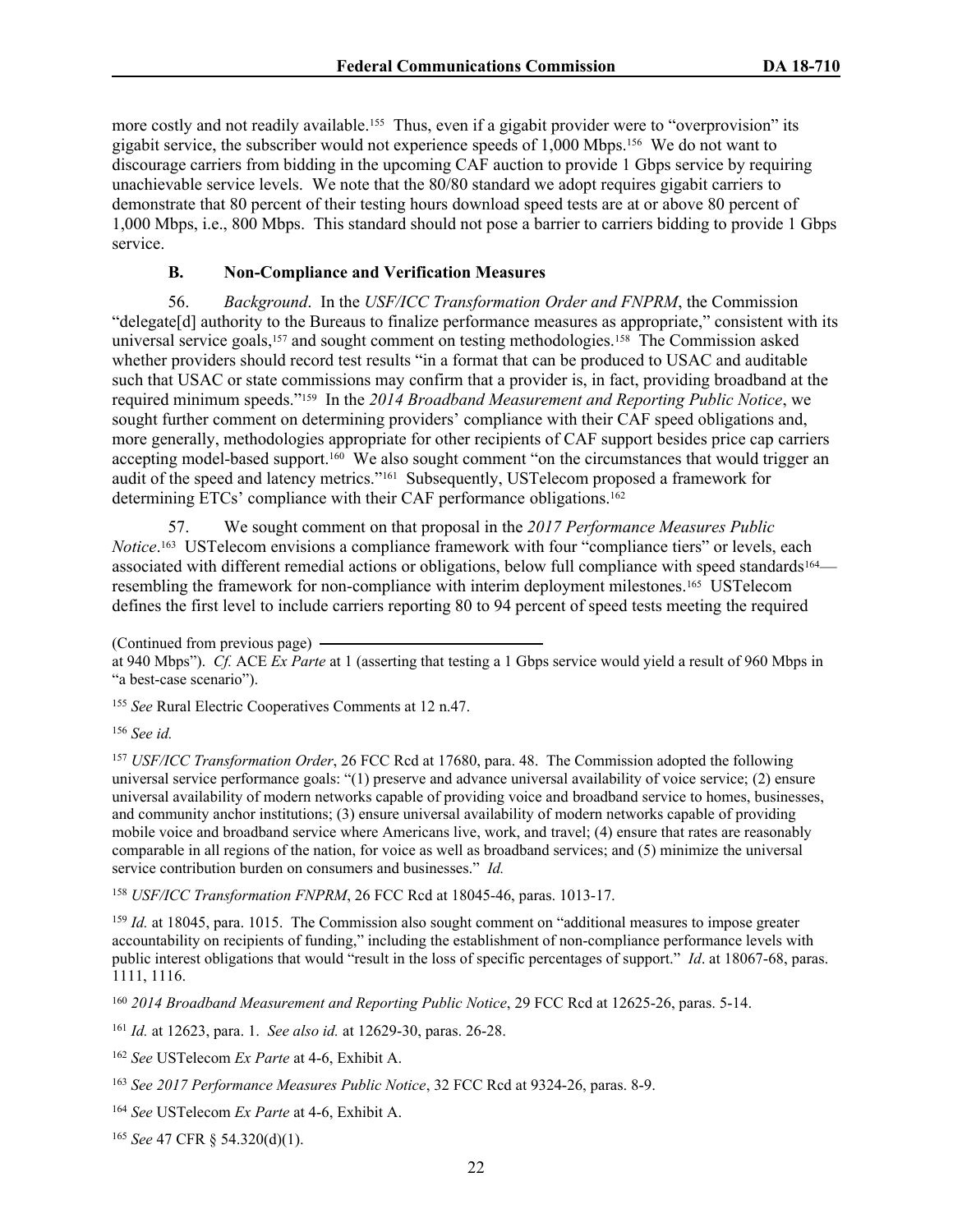speed in a state. Those carriers would submit speed test results for each subscriber location indicating (a) the date and time of the testing and the methodology used and (b) steps to be taken to resolve the compliance gap. Those carriers would then need "to identify and retest the subscriber locations that triggered the compliance gap and report the results every quarter" until the locations are in compliance.<sup>166</sup> However, ETCs may elect to remove a location from the HUBB (i.e., no longer report that location as "deployed") to come into compliance if the network issue cannot be readily resolved. When the locations that triggered the compliance gap and the other tested locations come into full compliance, the ETC would then be considered fully compliant. ETCs that do not resolve their compliance gap issue within 12 months would be downgraded to the second level.

58. The second and third levels would operate similarly, with qualifying ranges of 70 to 79 percent and 60 to 69 percent of tests demonstrating the required speed but requiring that USAC withhold 15 or 25 percent of the monthly support received for the state. Whenever a carrier comes into the next higher level of compliance, that level's requirements would apply, and USAC would return the withheld support up to an amount reflecting the difference between the levels' required withholding. The fourth (and final) level also operates similarly, with a qualifying range of 50 to 59 percent of tests demonstrating the required speed, and for which USAC would withhold 50 percent of the relevant support, but if the ETC remains in this level for 6 months (i.e., two quarterly reporting periods), USAC would withhold all of the ETC's support for that state and would conduct a recovery action for a percentage of support based on the ETC's compliance gap.

59. A few commenters express varying degrees of support for USTelecom's proposed compliance framework.<sup>167</sup> Notably, NTCA generally supports the framework but suggests adjustments to qualifying percentage ranges for the four levels.<sup>168</sup> Also recommending an alternative, WISPA argues that USTelecom's proposed framework penalizes non-compliance with speed requirements more severely than the existing scheme for non-compliance with buildout milestones.<sup>169</sup> More specifically, WISPA proposes that an ETC qualify for a particular level depending on both the degree of the speed compliance gap and the deployment compliance gap.<sup>170</sup> The Rural Electric Cooperatives, however, argue that USTelecom's framework is too lenient and propose a different framework, without defined levels, in which USAC would withhold 2 percent of a carrier's high-cost support for each percentage point difference between the speed measured for 90 percent of tests and the standard for full compliance.<sup>171</sup> On the other hand, WTA argues that USTelecom's proposed "five-tier compliance and penalty system" is too punishing, particularly for rural carriers and other small ETCs.<sup>172</sup>

60. *Discussion*. Consistent with the Commission's universal service goals, we adopt a compliance framework that encourages ETCs to comply fully with their performance obligations and includes the potential for USAC to audit test results. We establish a four-level framework that sets forth particular obligations and automatic triggers based on an ETC's degree of compliance with our latency,

<sup>169</sup> *See* WISPA Comments at 7-10.

<sup>170</sup> *See id.*

<sup>166</sup> USTelecom *Ex Parte* at 5.

<sup>167</sup> *See* CBT Comments at 5; NTCA Comments at 15-17; USTelecom Comments at 12; WISPA Comments at 7-10.

<sup>168</sup> *See* NTCA Comments at 15-17. NTCA specifically proposes defining the compliance tiers as follows: (a) Tier 1: 90-94% of measurements at or above the required speed; (b) Tier 2: 80-89%; (c) Tier 3: 70-79%t; and (d) Tier 4: less than 69%. *See id.*

<sup>171</sup> *See* Rural Electric Cooperatives Comments at 9-10. The Rural Electric Cooperatives advocate for a full compliance standard of 90% of the required speed 95% of the time. Thus, USAC would withhold no support from a carrier with a speed obligation of 100 Mbps and actual speeds of 90 Mbps or higher in 95% of its speed tests, but it would withhold 4% of the carrier's support if that carrier's actual speeds were 88 Mbps or higher in 95% of tests. *See id.* at 12-15.

<sup>172</sup> *See* WTA Comments at 11.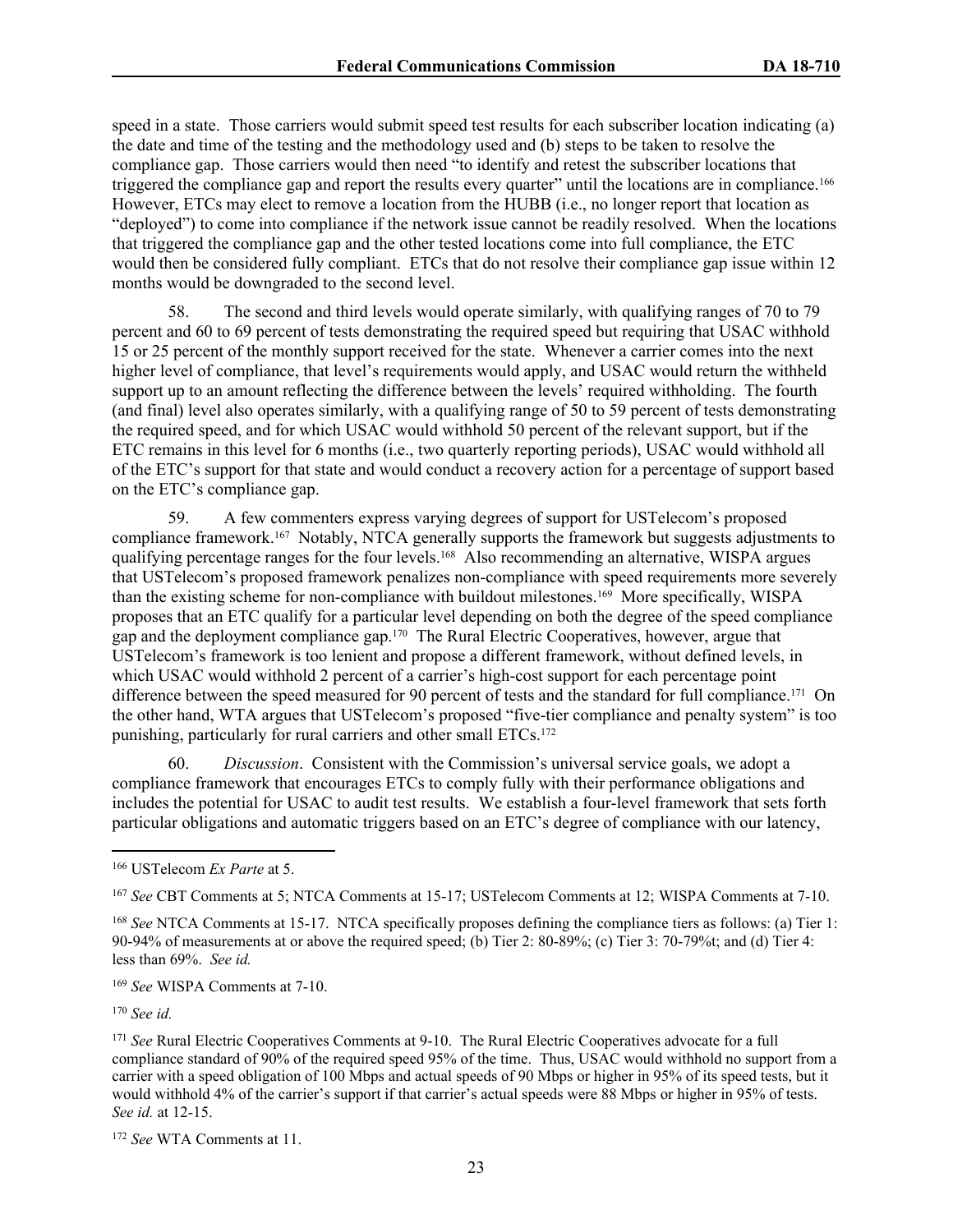speed, and, if applicable, MOS testing standards in each state and high-cost support program. We will determine a carrier's compliance for each standard separately. In each case, we will divide the percentage of its measurements meeting the relevant standard by the required percentage of measurements to be in full compliance.

61. In other words, for latency, in each state in which the carrier has CAF-supported locations, we will calculate the percentage of compliance using the 95-percent standard, so we will divide the percentage of the carrier's testing hours' latency measurements at or below the required latency (i.e., 100 ms or 750 ms) by 95. As an example, if a low-latency provider observes that 90 percent of all its testing hours measurements are at or below 100 ms, then that provider's latency compliance percentage would be 90/95 = 94.7 percent in that state. For speed, for each speed tier and state we will calculate the percentage of compliance relative to the 80-percent-based standard, so we will divide the percentage of the carrier's testing hours speed measurements at or above 80 percent of the target speed by 80.<sup>173</sup> Thus, if a provider observes that 65 percent of its testing hours speed measurements meet 80 percent of the required speed, the provider's compliance percentage would be 65/80 = 81.25 percent for the relevant speed tier in that state. Carriers must include and submit the results from all tests and cannot exclude any tests conducted beyond the minimum numbers of tests, as outlined in Section IV of this Order, for the calculation of latency and speed compliance percentages.

62. For MOS testing, the high-latency bidder must demonstrate a MOS of 4 or higher, so a high-latency bidder would calculate its percentage of compliance relative to 4. Thus, a provider demonstrating a MOS of 3 would have a compliance percentage of  $3/4 = 75$  percent. For a high-latency bidder conducting MOS testing across its entire network, rather than state-by-state, we will calculate the same MOS compliance percentage for each state that it serves with CAF Phase II support.

63. To avoid penalizing a provider for failing to meet multiple standards for the same locations, we adopt a streamlined compliance framework in which the lowest of a carrier's separate latency, speed, and, if applicable, MOS compliance percentages (including percentages for each speed tier) determines its obligations. All carriers not fully compliant in a particular state must submit quarterly reports providing one week of testing hours test results, subject to the same requirements we establish in this Order, and describing steps taken to resolve the compliance gap, and USAC will withhold a percentage of a non-compliant carrier's monthly support. Whenever a carrier in Levels 1 through 3 comes into a higher level of compliance, that level's requirements will apply, and USAC will return the withheld support up to an amount reflecting the difference between the levels' required withholding but not including any support withheld by USAC for more than 12 months.

64. We define Level 1 compliance to include carriers with compliance percentages at or above 85 but below 100 percent, and we direct USAC to withhold 5 percent of a Level 1-compliant carrier's monthly support. Level 2 compliance includes carriers with compliance percentages at or above 70 but below 85 percent, and we direct USAC to withhold 10 percent of a Level 2-compliant carrier's monthly support. Level 3 compliance includes carriers with compliance percentages at or above 55 but below 70 percent, and we direct USAC to withhold 15 percent of a Level 3-compliant carrier's monthly support. Level 4 compliance includes carriers with compliance percentages below 55 percent, and we direct USAC to withhold 25 percent of a Level 4-compliant carrier's monthly support. We will also refer Level 4-compliant carriers to USAC for an investigation into the extent to which the carrier has actually deployed broadband in accordance with its deployment obligations. The following table provides a summary of the compliance framework, where *x* is the carrier's compliance percentage:

<sup>&</sup>lt;sup>173</sup> As noted above, when first determining the percentage of its testing hours speed measurements at or above 80% of the target speed, we will exclude any observations from certification calculations above 150% of the carrier's advertised (not target) speed. Any such observations are likely outliers. *See supra* n.145.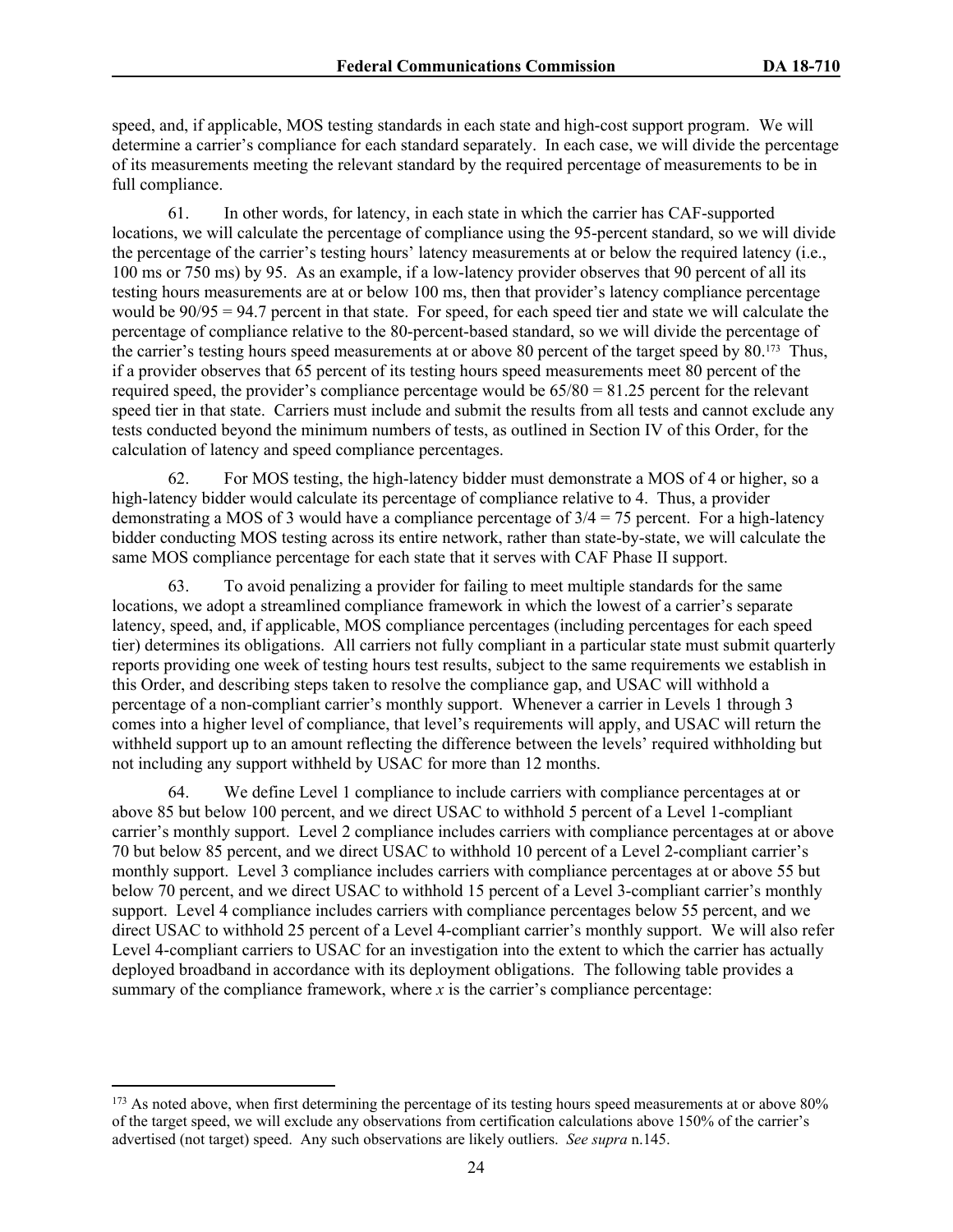|                        | <b>Qualifying Compliance</b><br>Percentage x | <b>Required Quarterly</b><br><b>Reporting</b> | <b>Monthly Support</b><br>Withheld |
|------------------------|----------------------------------------------|-----------------------------------------------|------------------------------------|
| <b>Full Compliance</b> | $x \ge 100\%$                                | N <sub>0</sub>                                | N/A                                |
| Level 1                | $85\% \leq x \leq 100\%$                     | Yes                                           | $5\%$                              |
| <b>Level 2</b>         | $70\% \leq x \leq 85\%$                      | Yes                                           | 10%                                |
| Level 3                | $55\% \leq x \leq 70\%$                      | Yes                                           | 15%                                |
| <b>Level 4</b>         | $x < 55\%$                                   | Yes                                           | 25%                                |

**Compliance Levels and Support Reductions**

65. Similar to commenters' proposals, the framework we adopt resembles the noncompliance framework for interim deployment milestones in section 54.320(d) of the Commission's rules.<sup>174</sup> We emphasize that the goal of this compliance framework is to provide incentives, rather than penalize. Balancing commenters' concerns regarding the severity or leniency of a such a framework, we conclude that our framework appropriately encourages carriers to come into full compliance and offer, in areas requiring high-cost support, broadband service meeting standards consistent with what consumers typically experience.

66. Finally, we provide one exception to this non-compliance framework. As discussed above, carriers that serve 50 or fewer subscribers in a state and particular service tier but cannot find five active subscribers for conducting the required testing may test non-CAF-supported active subscriber locations to the extent necessary. Because those carriers' test results would not solely reflect the performance of CAF-supported locations, any such carriers not fully complying with our latency and speed standards will be referred to USAC for further investigation of the level of performance at the CAF-supported locations.

67. The Commission requires that providers subject to these testing requirements annually certify and report the results to USAC, which may audit the test results.<sup>175</sup> To facilitate compliance monitoring, we require providers to submit speed and latency test results, including the technologies used to provide broadband at the tested locations, for each state and speed tier combination in addition to an annual certification in a format to be determined by WCB; high-latency bidders conducting MOS testing across their entire networks, rather than state-by-state, may submit and certify MOS test results on a nationwide basis. To minimize the burden on providers, USAC will calculate the compliance percentages required using the data submitted. By requiring carriers to submit test results annually, or quarterly if they are not fully in compliance with our standards, and having USAC perform the compliance calculations, we minimize the potential for any manipulation or gaming of the testing regime, as providers will be required to certify to a set of specific results rather than to a general level of compliance. Because of the need to develop a mechanism for collecting the testing data and obtain Paperwork Reduction Act (PRA) approval, carriers will be required to submit the first set of testing data and accompanying certification by July 1, 2020. This submission should include data for at least the third and fourth quarters of 2019. Subsequently, data and certifications will be due by July 1 of each year for the preceding calendar year. WCB will provide further guidance by public notice regarding how carriers will submit their testing data and certifications. Together with USAC audits and possible withholding of support, we believe these measures will provide ample incentives for carriers to comply with their obligations.

<sup>174</sup> *See* 47 CFR § 54.320(d).

<sup>175</sup> 47 CFR § 54.313(a)(6); *see also USF/ICC Transformation Order*, 26 FCC Rcd at 17705-06, para. 109.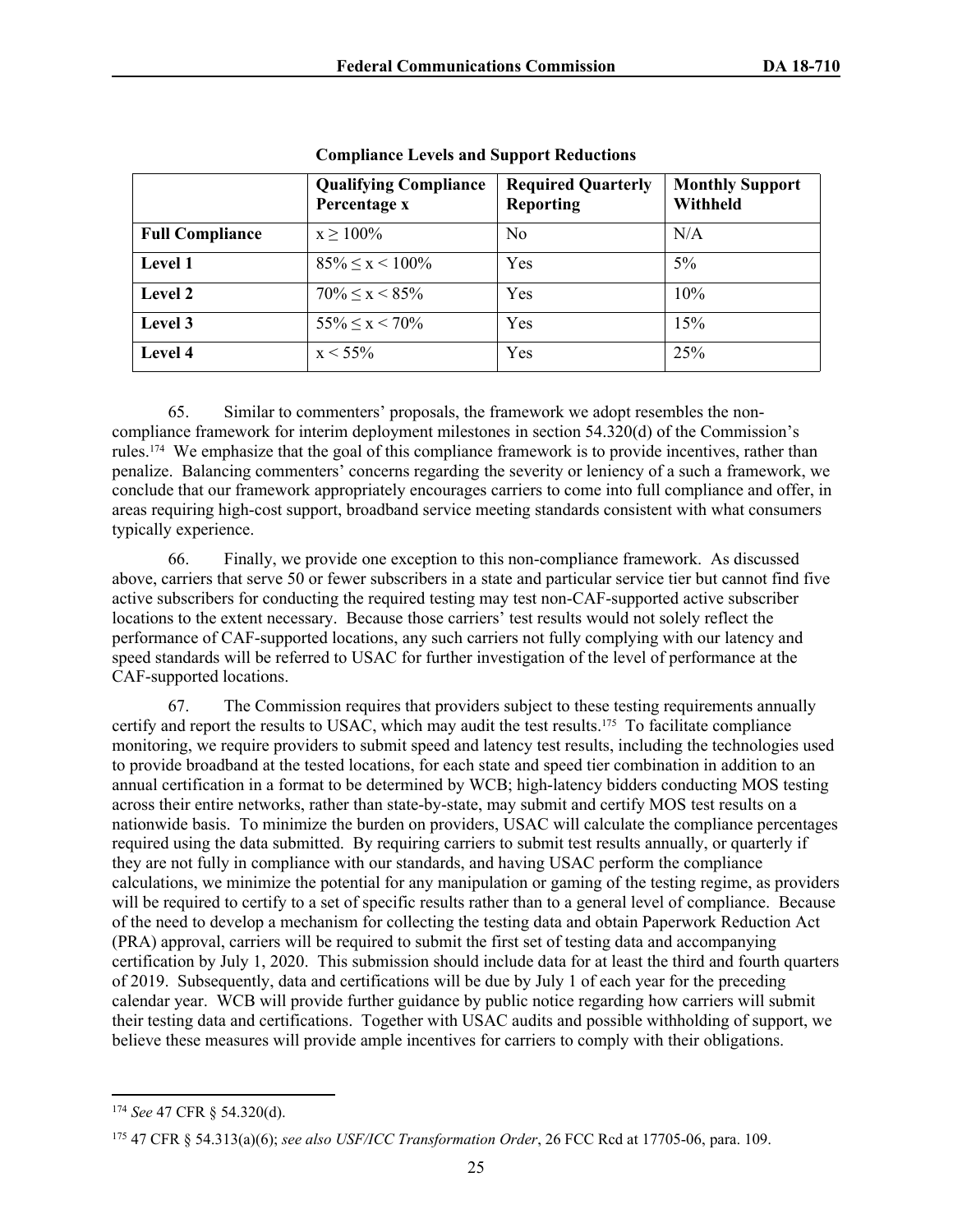### **VI. PROCEDURAL MATTERS**

68. *Paperwork Reduction Act Analysis*. The Order adopted herein contains new, proposed new or modified information collection requirements. The Commission, as part of its continuing effort to reduce paperwork burdens, invites the general public and the Office of Management and Budget (OMB) to comment on the information collection requirements contained in this document, as required by the Paperwork Reduction Act of 1995, Public Law 104-13. In addition, pursuant to the Small Business Paperwork Relief Act of 2002, Public Law 107-198, we seek specific comment on how we might further reduce the information collection burden for small business concerns with fewer than 25 employees.<sup>176</sup>

69. *Congressional Review Act*. The Commission will send a copy of this Order to Congress and the Government Accountability Office pursuant to the Congressional Review Act.<sup>177</sup>

70. *Final Regulatory Flexibility Analysis*. The Regulatory Flexibility Act of 1980 (RFA) requires that an agency prepare a regulatory flexibility analysis for notice and comment rulemakings, unless the agency certifies that "the rule will not, if promulgated, have a significant economic impact on a substantial number of small entities."<sup>178</sup> Accordingly, we have prepared a FRFA concerning the possible impact of the rule changes contained in the Order on small entities. The FRFA is set forth in Appendix B.

### **VII. ORDERING CLAUSES**

71. Accordingly, IT IS ORDERED that, pursuant to sections 1, 4(i), 5(c), 201(b), 214, and 254 of the Communications Act of 1934, as amended, and section 706 of the Telecommunications Act of 1996, 47 U.S.C. §§ 151, 154(i), 155(c), 201(b), 214, 254, 1302, sections 0.91 and 0.291 of the Commission's rules, 47 CFR §§ 0.91, 0.291, and the delegations of authority in paragraph 170 of the *USF/ICC Transformation Order*, FCC 11-161, this Order IS ADOPTED, effective thirty (30) days after publication of the text or summary thereof in the *Federal Register*, except for the provisions subject to the PRA,<sup>179</sup> which will become effective upon announcement in the *Federal Register* of OMB approval of the subject information collection requirements.

72. IT IS FURTHER ORDERED that the Commission's Consumer and Governmental Affairs Bureau, Reference Information Center, SHALL SEND a copy of this Order, including the Final Regulatory Flexibility Analysis, to the Chief Counsel for Advocacy of the Small Business Administration.

### FEDERAL COMMUNICATIONS COMMISSION

Kris Anne Monteith Chief Wireline Competition Bureau

Donald Stockdale Chief Wireless Telecommunications Bureau

<sup>176</sup> *See* 44 U.S.C. § 3506(c)(4).

<sup>177</sup> *See* 5 U.S.C. § 801(a)(1)(A).

<sup>178</sup> 5 U.S.C. § 605(b).

<sup>179</sup> *See supra* paras. 63, 67.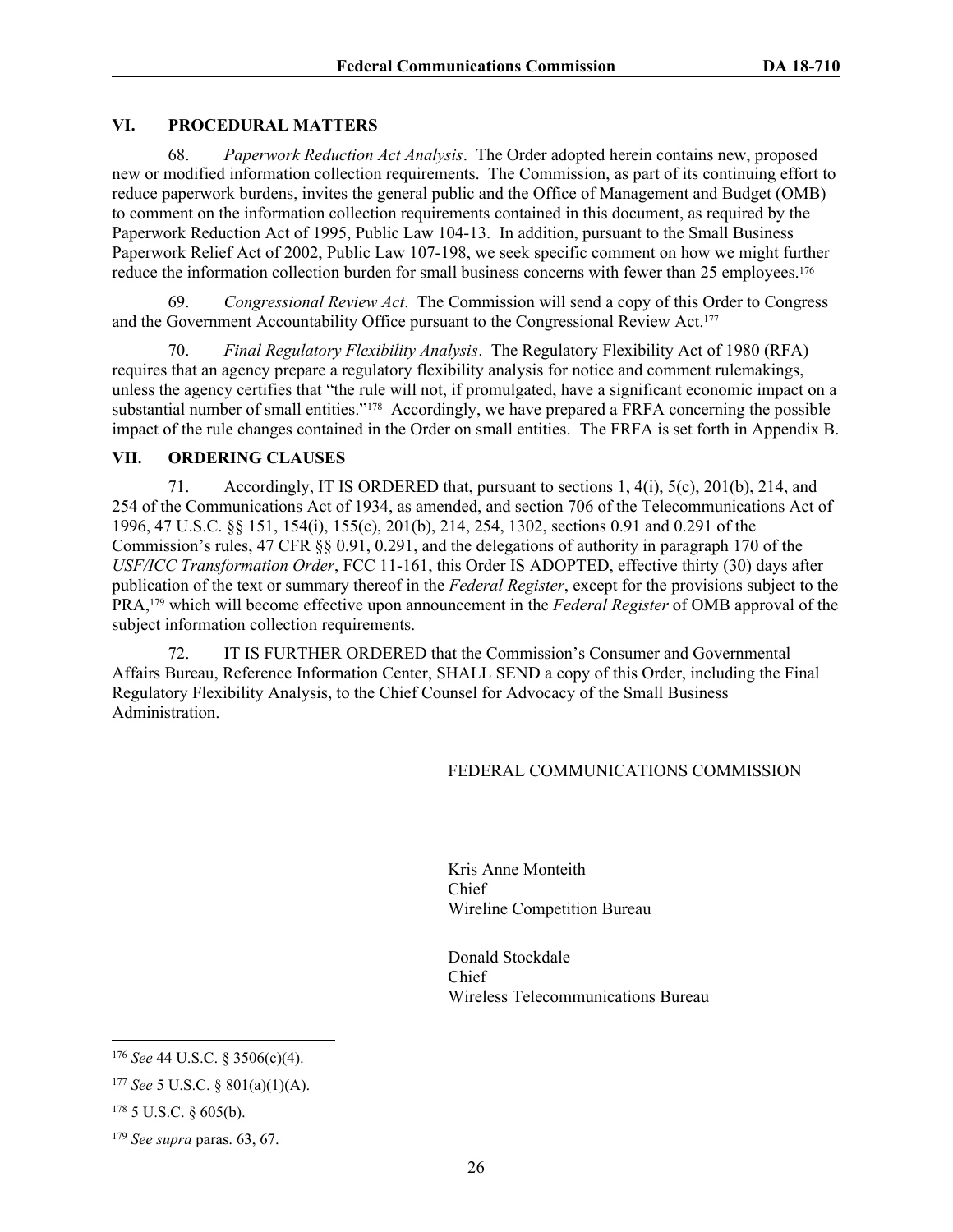Julius P. Knapp Chief Engineer Office of Engineering and Technology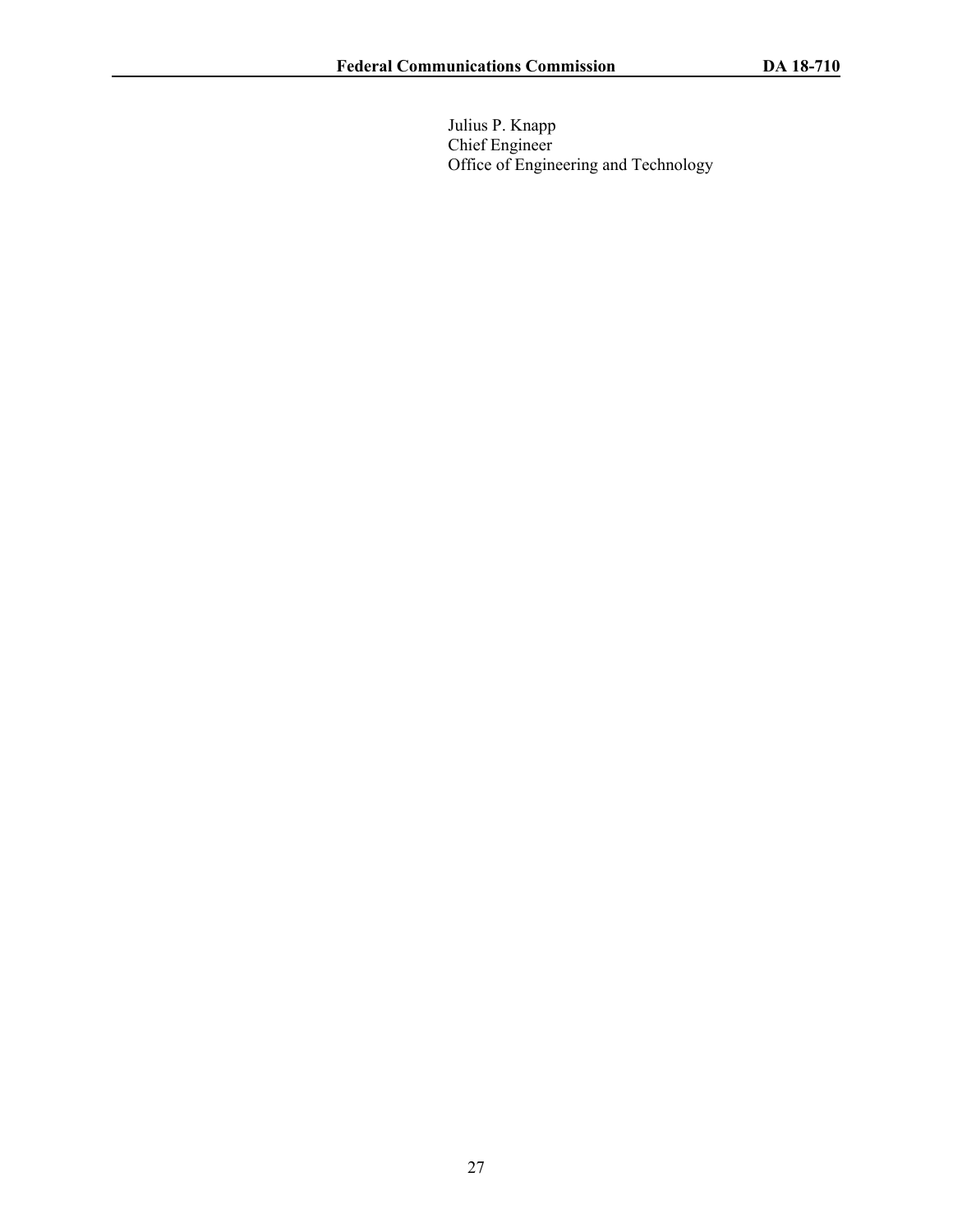# **Appendix A**

### **Summary of Testing Requirements**

- This framework applies to all providers with CAF Phase II, A-CAM, rate-of-return mandatory buildout, RBE, and Alaska Plan obligations.
- Three testing options will be permitted: use of MBA testing; off-the-shelf testing; and provider-developed self-testing or self-testing.
- A test is defined to be a single, discrete observation or measurement of speed or latency conducted from the customer premises of an active subscriber at a CAF-supported location to a remote test server located at, or reached by, passing through an FCC-designated IXP.
- For providers serving non-contiguous areas more than 500 air miles from the contiguous United States, testing must be conducted from the customer premises of an active subscriber to the point in the non-contiguous area where all mainland traffic is aggregated for transport from the non-contiguous area.
- Testing must be conducted for one week during each quarter of the year. In those weeks, testing must be performed between the hours of 6:00 pm to 12:00 am local time each day, including weekends (testing hours).
- For latency testing, a provider must conduct a minimum of one test per minute—sixty tests per hour—for each testing hour. If the consumer load during a latency test exceeds 64 Kbps downstream, the provider may cancel the test and reevaluate whether the consumer load exceeds 64 Kbps downstream before retrying the test in the next minute.
- For speed testing, a provider must conduct a minimum of one test per testing hour in each direction (download and upload) and start at the beginning of each test hour. If the consumer load is greater than 64 Kbps downstream for download tests or 32 Kbps upstream for upload tests, the provider may defer the affected test for one minute and reevaluate whether the load exceeds the relevant 64 Kbps or 32 Kbps threshold before retrying the test. This load checkand-retry must continue at one-minute intervals until the speed test can be run or the one-hour test window ends and the test for that hour is canceled.
- The first performance measures data and certification will be due by July 1, 2020 and shall include data for the third and fourth quarters of 2019. Thereafter, data and certification will be due July 1 each year for all four quarters of the prior calendar year.
- Test subjects for speed testing must be randomly selected from among the provider's active subscribers in each speed tier in each state. Subscribers for latency testing may be randomly selected from those subscribers being tested for speed at all speed tiers in that state.
- The number of consumers to be tested will be based on the number of subscribers at CAFsupported locations, with a maximum of 50 randomly-selected subscribers per state per speed tier for speed testing and 50 randomly-selected subscribers per state for latency.
- To comply with the speed standard, a provider's certified test results, for each state and service tier, must show that 80 percent of the upload measurements are at or above 80 percent of the required upload speed and 80 percent of the download measurements are at or above 80 percent of the required download speed.
- To comply with the latency standard, a provider's (excluding high-latency bidders in the CAF Phase II auction) certified test results must show, for each state, that 95 percent or more of all tests of network round trip latency are at or below 100 ms when measured between the customer premises and a remote server that is located at or reached by passing through an FCC-designated IXP.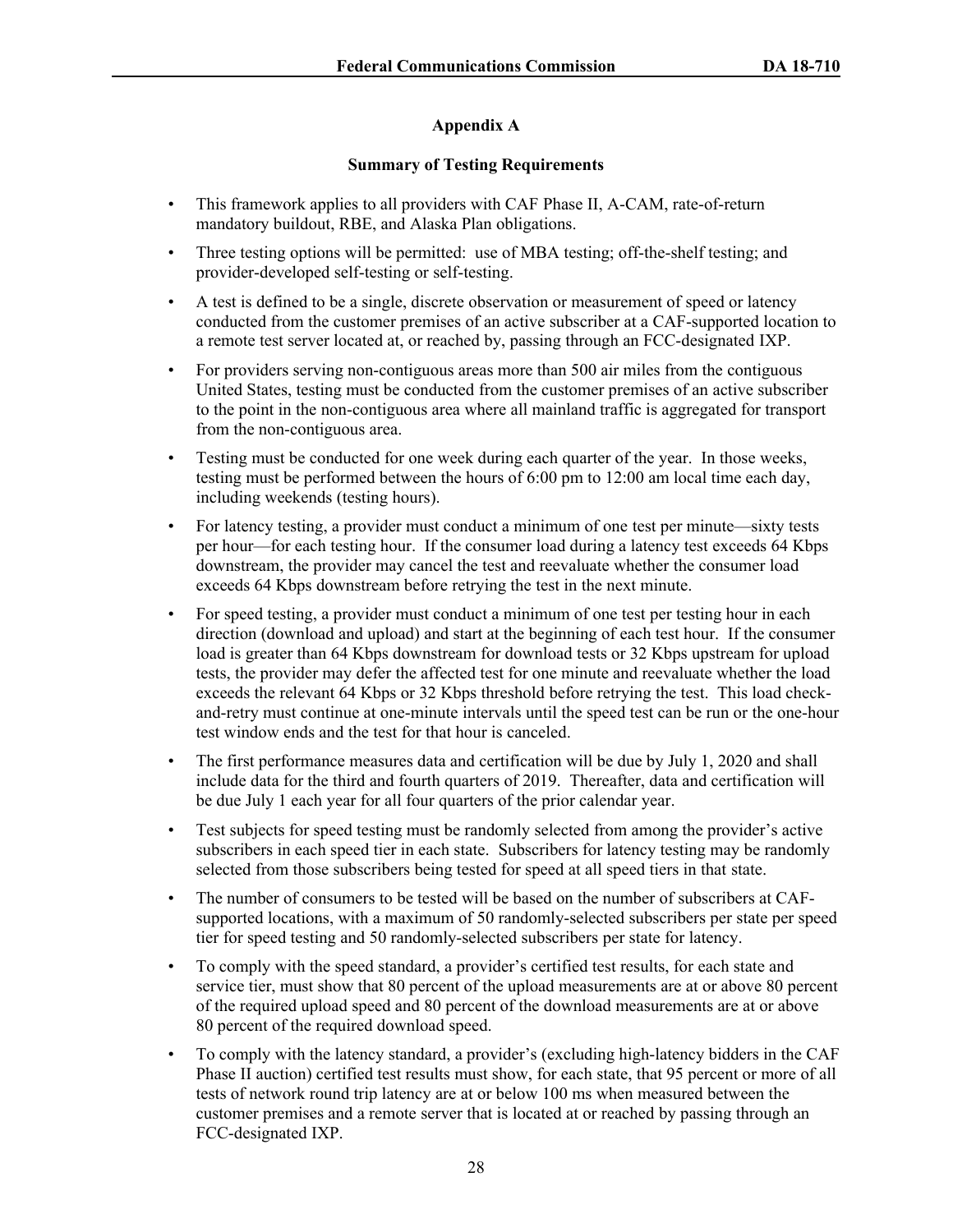- Certified test results from high-latency bidders in the CAF Phase II auction must show that 95 percent or more of all testing hours measurements of network round trip latency are at or below 750 ms when measured between the customer premises and an FCC-designated IXP. In addition, high-latency bidders must show a MOS of 4 or above using a modified ITU Standard Recommendation P.800 conversational-opinion test conducted over the actual network by an independent testing organization.
- All test results must be submitted. In other words, providers cannot delete, trim, edit or otherwise exclude any test measurements. However, if a provider knows or suspects that the testing infrastructure has failed or has negatively impacted test results, the provider may submit evidence of the test infrastructure failure with sufficiently detailed information for the Commission to understand its cause and determine the extent to which any test results should be discarded or adjusted when calculating compliance. Providers must still submit such test results.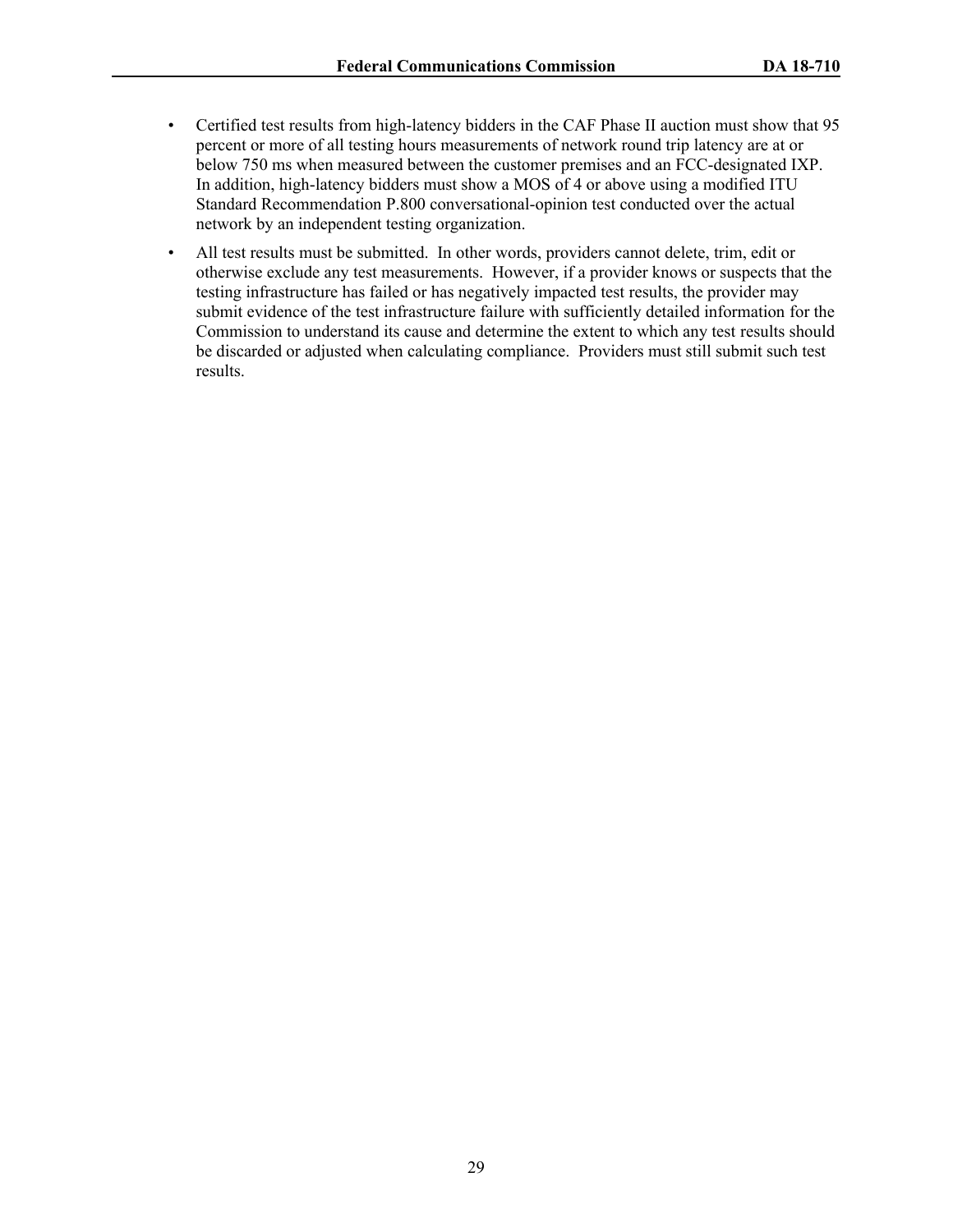### **APPENDIX B**

#### **Final Regulatory Flexibility Analysis**

1. As required by the Regulatory Flexibility Act of 1980 (RFA),<sup>180</sup> as amended, an Initial Regulatory Flexibility Analysis (IRFA) was incorporated in the *USF/ICC Transformation FNPRM*. 181 The Commission sought written public comment on the proposals in the *USF/ICC Transformation FNPRM*, including comment on the IRFA. The Commission did not receive any relevant comments on the *USF/ICC Transformation FNPRM* IRFA. This present Final Regulatory Flexibility Analysis (FRFA) conforms to the RFA.<sup>182</sup>

# **A. Need for, and Objective of, the Order**

2. As a condition of receiving high-cost universal service support, eligible telecommunications carriers (ETCs) must offer broadband service in their supported areas that meets certain basic performance requirements.<sup>183</sup> ETCs subject to broadband performance obligations must currently offer broadband with latency suitable for real-time applications, such as VoIP, and meet a minimum speed standard of 10 Mbps downstream and 1 Mbps upstream or greater.<sup>184</sup> Recipients of highcost support must also test their broadband networks for compliance with speed and latency metrics and certify and report the results to the Universal Service Administrative Company (USAC) and the relevant state or tribal government on an annual basis, with those results subject to audit.<sup>185</sup>

3. In the Order, we define how ETCs with Connect America Fund (CAF) Phase II, Alternative Connect America Cost Model (A-CAM), rate-of-return mandatory buildout, rural broadband experiment (RBE), or Alaska Plan obligations must test speed and latency and certify and report the results. Specifically, we establish a uniform framework for measuring speed and latency performance. We permit three testing methods as options for ETCs to conduct the required speed and latency tests,<sup>186</sup> and we provide a definition for a "test" in this context and specify the measurement span associated with these tests.<sup>187</sup> We establish specific test parameters for latency and speed, including how often and how many tests must be conducted<sup>188</sup> and the minimum test sample size.<sup>189</sup> We also establish voice testing

<sup>182</sup> *See* 5 U.S.C. § 604.

<sup>183</sup> *See USF/ICC Transformation FNPRM*, 26 FCC Rcd at 17705-06, para. 109.

<sup>186</sup> *See supra* Section III.

<sup>188</sup> *See supra* Section IV.B.

<sup>180</sup> 5 U.S.C. § 603. The RFA, 5 U.S.C. §§ 601-612 has been amended by the Contract With America Advancement Act of 1996, Public Law No. 104-121, 110 Stat. 847 (1996) (CWAAA). Title II of the CWAAA is the Small Business Regulatory Enforcement Fairness Act of 1996 (SBREFA).

<sup>181</sup> *See Connect America Fund et al.*, WC Docket No. 10-90 et al., Report and Order and Further Notice of Proposed Rulemaking, 26 FCC Rcd 17663, 18364-95 (2011) (*USF/ICC Transformation Order and FNPRM*),

<sup>184</sup> *Connect America Fund; ETC Annual Reports and Certifications*, Report and Order, 29 FCC Rcd 15644, 15649, para. 15 (2014). Although the Commission adopted 10 Mbps downstream and 1 Mbps upstream as a minimum speed standard for recipients of high-cost support, depending on the outcome of the Commission's competitive bidding processes, some recipients may bid and receive support to offer faster speeds or, potentially, higher-latency service. *See Connect America Fund; ETC Annual Reports and Certifications; Rural Broadband Experiments*, Report and Order and Further Notice of Proposed Rulemaking, 31 FCC Rcd 5949, 5957, para. 15 (2016) (allowing bids of different performance tiers with speeds of 1 Gbps/500 Mbps, 100/20 Mbps, 25/3 Mbps, and 10/1 Mbps). *See also, e.g.*, *Connect America Fund; ETC Annual Reports and Certifications*, Report and Order and Further Notice of Proposed Rulemaking, 29 FCC Rcd 8769, 8779-80, paras. 24-29 (2014) (making available support through the rural broadband experiments for services providing speeds of 100/25 Mbps, 25/5 Mbps, and 10/1 Mbps).

<sup>185</sup> *USF/ICC Transformation Order*, 26 FCC Rcd at 17705-06, para. 109.

<sup>187</sup> *See supra* Section IV.A.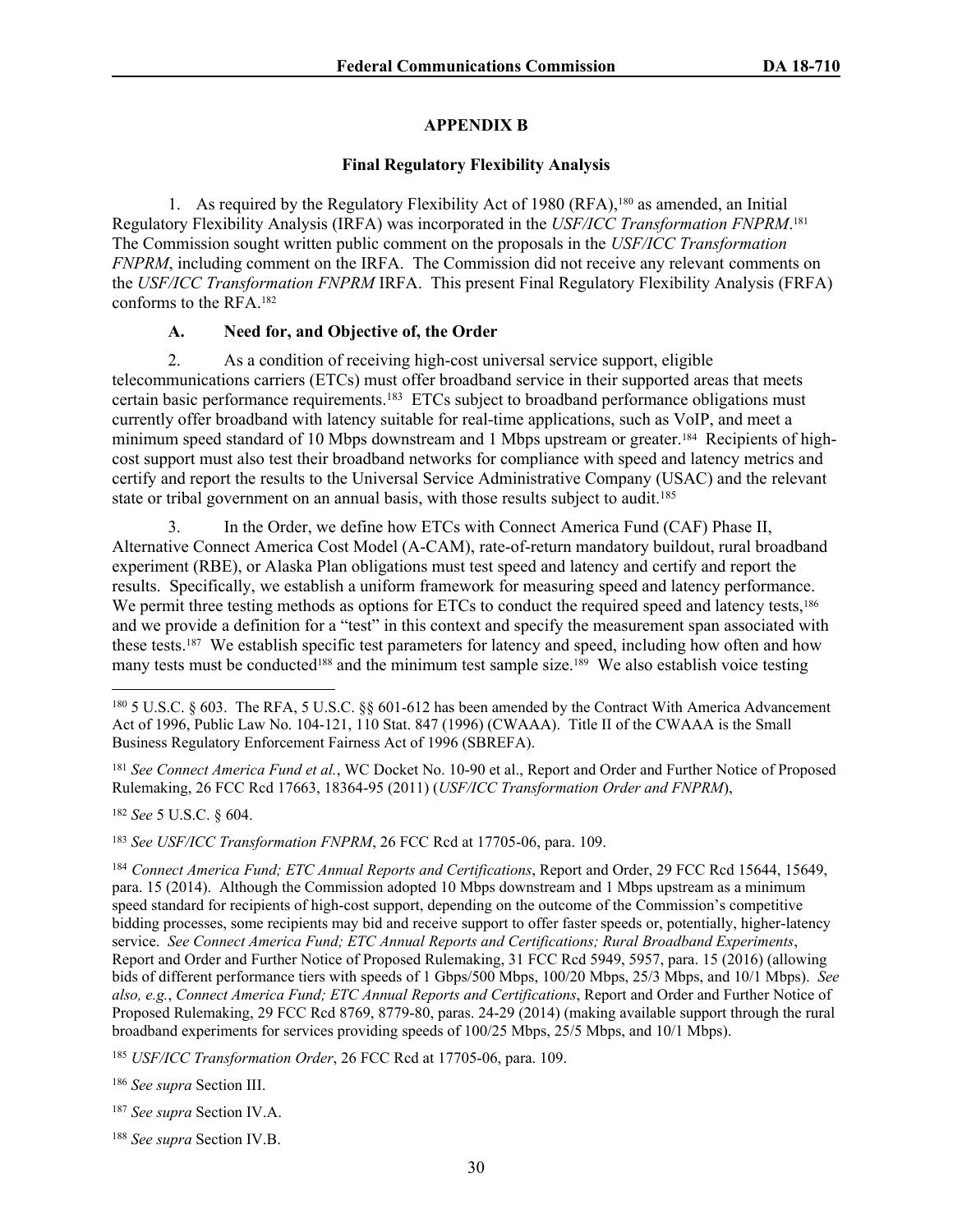requirements for high-latency bidders in the CAF Phase II auction.<sup>190</sup> Finally, we define compliance for latency and speed standards and establish the required certifications,<sup>191</sup> as well as a compliance framework providing strong incentives for ETCs to meet our standards.<sup>192</sup>

With the testing framework we have adopted herein, we have provided maximum flexibility to reduce the burden on smaller entities, consistent with ensuring that these carriers are meeting their latency and speed requirements. Smaller entities required to do testing can choose from one of three methodologies to conduct the required testing. All entities providing broadband service should already use testing mechanisms for internal purposes, such as ensuring that customers are receiving the appropriate level of service and troubleshooting in response to customer complaints. In addition, we will be providing an online portal so entities can easily submit all of their test results electronically and USAC will do all of the necessary compliance calculations.

### **B. Summary of Significant Issues Raised by Public Comments in Response to the IRFA**

5. There were no comments raised that specifically addressed how broadband service should be measured, as presented in the *USF/ICC Transformation FNPRM* IRFA.<sup>193</sup> Nonetheless, the Wireline Competition Bureau, Wireless Telecommunications Bureau, and Office of Engineering and Technology considered the potential impact of the rules proposed in the IRFA on small entities and reduced the compliance burden for all small entities in order to reduce the economic impact of the rules enacted herein on such entities.

### **C. Response to Comments by the Chief Counsel for Advocacy of the Small Business Administration**

6. Pursuant to the Small Business Jobs Act of 2010,<sup>194</sup> which amended the RFA, the Commission is required to respond to any comments filed by the Chief Counsel of the Small Business Administration (SBA), and to provide a detailed statement of any change made to the proposed rule(s) as a result of those comments.

7. The Chief Counsel did not file any comments in response to the proposed rule(s) in this proceeding.

### **D. Description and Estimate of the Number of Small Entities to Which the Rules Would Apply**

8. The RFA directs agencies to provide a description of, and where feasible, an estimate of the number of small entities that may be affected by the proposed rules, if adopted.<sup>195</sup> The RFA generally defines the term "small entity" as having the same meaning as the terms "small business," "small organization," and "small governmental jurisdiction."<sup>196</sup> In addition, the term "small business" has the same meaning as the term "small-business concern" under the Small Business Act.<sup>197</sup> A small-business

(Continued from previous page) <sup>189</sup> *See supra* Section IV.C.

<sup>190</sup> *See supra* Section IV.D.

<sup>191</sup> *See supra* Section V.A.

<sup>192</sup> *See supra* Section V.B.

<sup>193</sup> *See USF/ICC Transformation FNPRM*, 26 FCC Rcd at 18364, para. 3.

<sup>194</sup> 5 U.S.C. Sec. 604(a)(3).

<sup>195</sup> *See* 5 U.S.C. § 603(b)(3).

<sup>196</sup> *See* 5 U.S.C. § 601(6).

<sup>197</sup> *See* 5 U.S.C. § 601(3) (incorporating by reference the definition of "small-business concern" in the Small Business Act, 15 U.S.C. § 632). Pursuant to 5 U.S.C. § 601(3), the statutory definition of a small business applies "unless an agency, after consultation with the Office of Advocacy of the Small Business Administration and after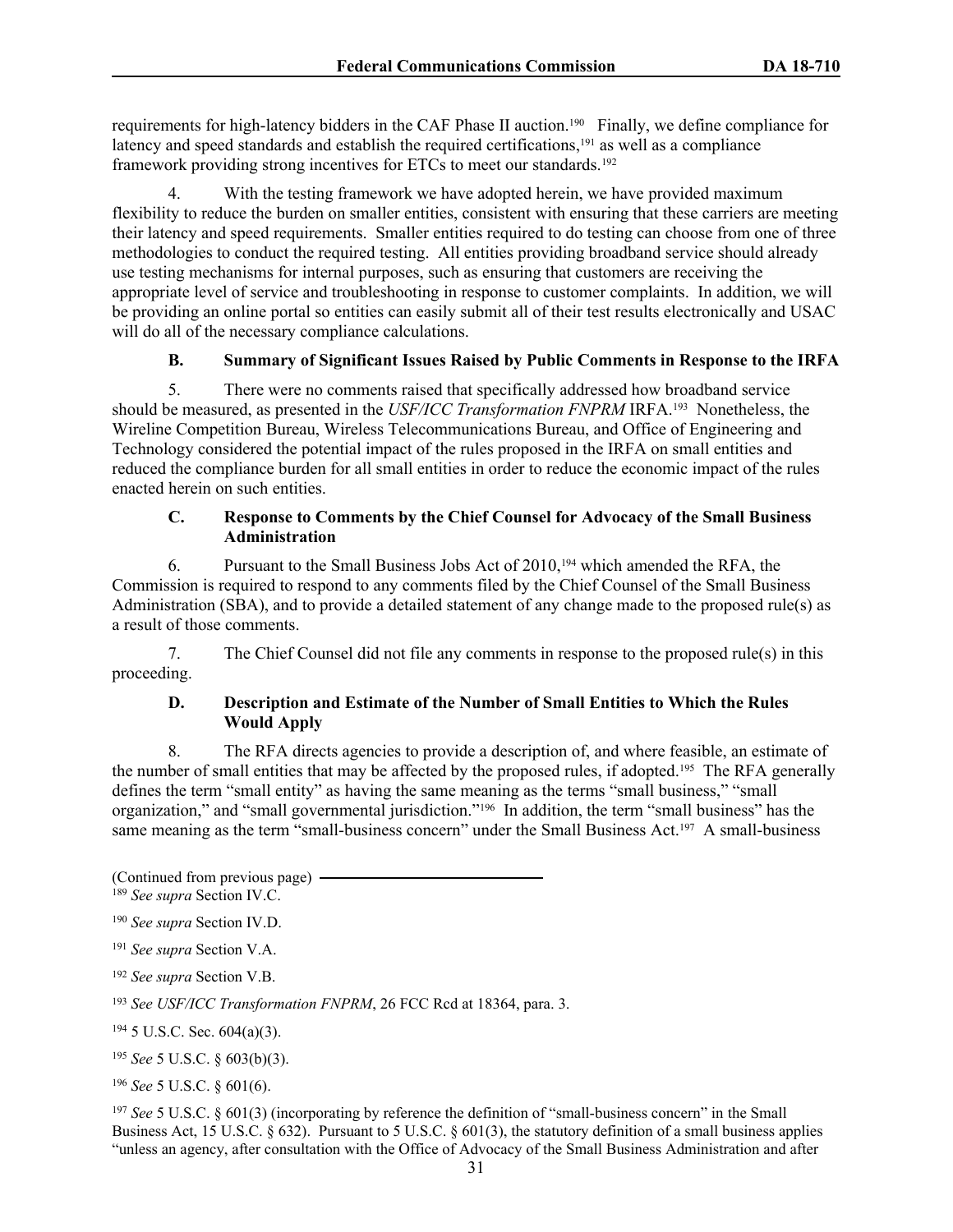concern" is one which: (1) is independently owned and operated; (2) is not dominant in its field of operation; and (3) satisfies any additional criteria established by the Small Business Administration (SBA).<sup>198</sup>

# **1. Total Small Entities**

9. Our actions, over time, may affect small entities that are not easily categorized at present. We therefore describe here, at the outset, three broad groups of small entities that could be directly affected herein. First, while there are industry specific size standards for small businesses that are used in the regulatory flexibility analysis, according to data from the SBA's Office of Advocacy, in general a small business is an independent business having fewer than 500 employees. These types of small businesses represent 99.9 percent of all businesses in the United States which translates to 28.8 million businesses.

10. Next, the type of small entity described as a "small organization" is generally "any notfor-profit enterprise which is independently owned and operated and is not dominant in its field." Nationwide, as of August 2016, there were approximately 356,494 small organizations based on registration and tax data filed by nonprofits with the Internal Revenue Service (IRS).

11. Finally, the small entity described as a "small governmental jurisdiction" is defined generally as "governments of cities, counties, towns, townships, villages, school districts, or special districts, with a population of less than fifty thousand." U.S. Census Bureau data from the 2012 Census of Governments indicates that there were 90,056 local governmental jurisdictions consisting of general purpose governments and special purpose governments in the United States. Of this number there were 37, 132 General purpose governments (county, municipal and town or township) with populations of less than 50,000 and 12,184 Special purpose governments (independent school districts and special districts) with populations of less than 50,000. The 2012 U.S. Census Bureau data for most types of governments in the local government category shows that the majority of these governments have populations of less than 50,000. Based on this data we estimate that at least 49,316 local government jurisdictions fall in the category of "small governmental jurisdictions."

# **2. Broadband Internet Access Service Providers**

12. Broadband Internet service providers include wired (e.g., cable, DSL) and VoIP service providers using their own operated wired telecommunications infrastructure fall in the category of Wired Telecommunication Carriers.<sup>199</sup> Wired Telecommunications Carriers are comprised of establishments primarily engaged in operating and/or providing access to transmission facilities and infrastructure that they own and/or lease for the transmission of voice, data, text, sound, and video using wired telecommunications networks. Transmission facilities may be based on a single technology or a combination of technologies.<sup>200</sup> The SBA size standard for this category classifies a business as small if it has 1,500 or fewer employees.<sup>201</sup> U.S. Census data for 2012 show that there were 3,117 firms that

(Continued from previous page)

opportunity for public comment, establishes one or more definitions of such term which are appropriate to the activities of the agency and publishes such definition(s) in the Federal Register."

<sup>198</sup> *See* 15 U.S.C. § 632.

<sup>199</sup> *See*, 13 CFR § 121.201. The Wired Telecommunications Carrier category formerly used the NAICS code of 517110. As of 2017 the U.S. Census Bureau definition show the NAICs code as 517311. *See*, <https://www.census.gov/cgi-bin/sssd/naics/naicsrch?code=517311&search=2017>

<sup>200</sup> *Id.*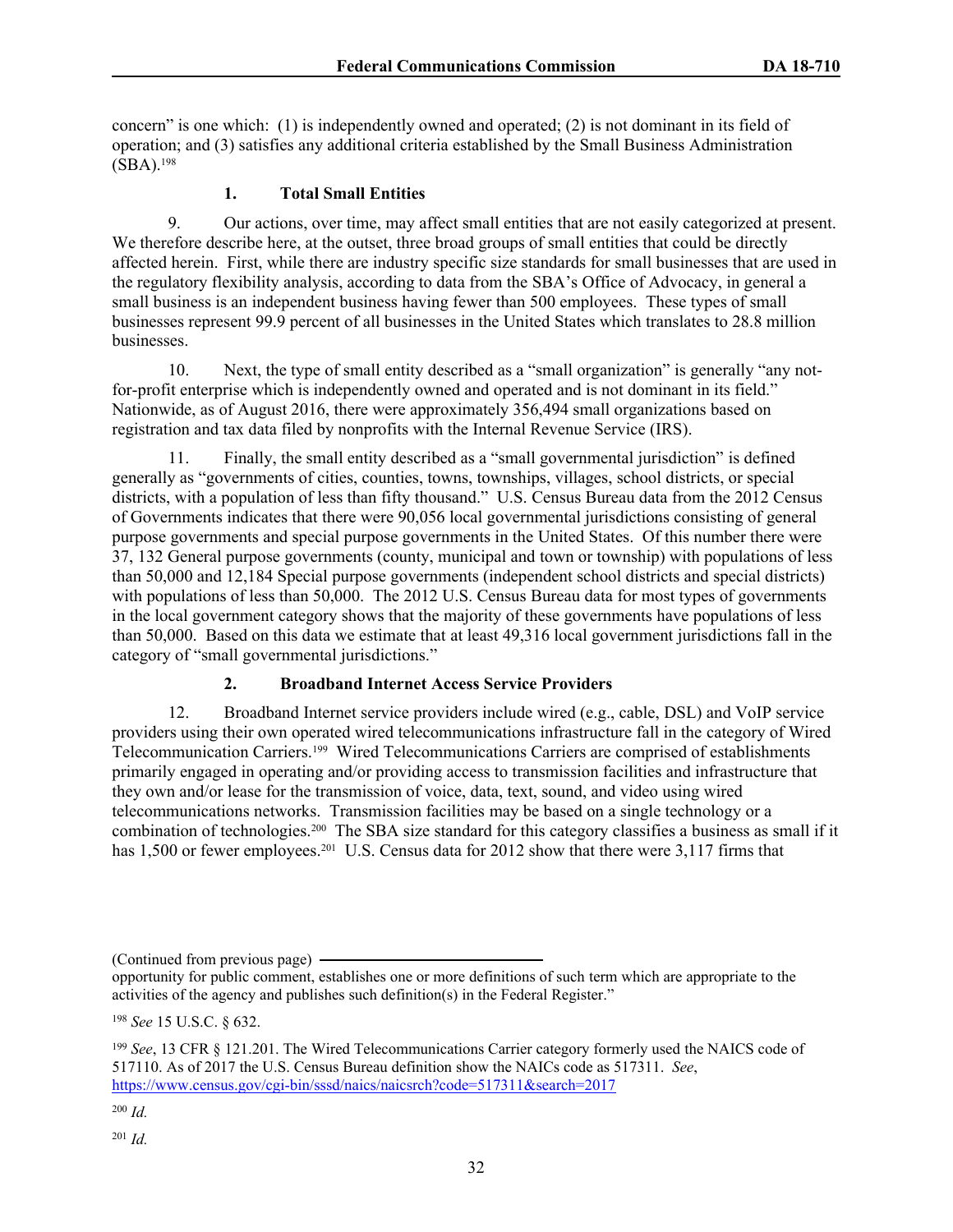operated that year. Of this total, 3,083 operated with fewer than 1,000 employees.<sup>202</sup> Consequently, under this size standard the majority of firms in this industry can be considered small.

13. The broadband Internet access service provider industry has changed since this definition was introduced in 2007. The data cited above may therefore include entities that no longer provide broadband Internet access service, and may exclude entities that now provide such service. To ensure that this FRFA describes the universe of small entities that our action might affect, we discuss in turn several different types of entities that might be providing broadband Internet access service. We note that, although we have no specific information on the number of small entities that provide broadband Internet access service over unlicensed spectrum, we include these entities in our Final Regulatory Flexibility Analysis.

### **3. Wireline Provider**

14. *Wired Telecommunications Carriers.* The U.S. Census Bureau defines this industry as "establishments primarily engaged in operating and/or providing access to transmission facilities and infrastructure that they own and/or lease for the transmission of voice, data, text, sound, and video using wired communications networks. Transmission facilities may be based on a single technology or a combination of technologies. Establishments in this industry use the wired telecommunications network facilities that they operate to provide a variety of services, such as wired telephony services, including VoIP services, wired (cable) audio and video programming distribution, and wired broadband internet services. By exception, establishments providing satellite television distribution services using facilities and infrastructure that they operate are included in this industry."<sup>203</sup> The SBA has developed a small business size standard for Wired Telecommunications Carriers, which consists of all such companies having 1,500 or fewer employees.<sup>204</sup> U.S. Census Bureau data for 2012 shows that there were 3,117 firms that operated that year.<sup>205</sup> Of this total, 3,083 operated with fewer than 1,000 employees.<sup>206</sup> Thus, under this size standard, the majority of firms in this industry can be considered small.

15. *Incumbent Local Exchange Carriers* (*Incumbent LECs*). Neither the Commission nor the SBA has developed a small business size standard specifically for incumbent LEC services. The closest applicable size standard under SBA rules is for the category Wired Telecommunications Carriers. Under that size standard, such a business is small if it has 1,500 or fewer employees.<sup>207</sup> According to Commission data, <sup>208</sup> 1,307 carriers reported that they were incumbent LEC providers.<sup>209</sup> Of these 1,307 carriers, an estimated 1,006 have 1,500 or fewer employees and 301 have more than 1,500 employees.<sup>210</sup> Consequently, the Commission estimates that most providers of incumbent LEC service are small.

<sup>206</sup> *Id.*

<sup>207</sup> 13 CFR § 121.201, NAICS code 517311.

<sup>208</sup> Federal Communications Commission, Wireline Competition Bureau, Industry Analysis and Technology Division, *Trends in Telephone Service*, tbl. 5.3 (Sept. 2010) (*Trends in Telephone Service*).

<sup>209</sup> *See Trends in Telephone Service* at tbl. 5.3.

<sup>210</sup> *See id*.

<sup>202</sup> [http://factfinder.census.gov/faces/tableservices/jsf/pages/productview.xhtml?](http://factfinder.census.gov/faces/tableservices/jsf/pages/productview.xhtml?%20pid=ECN_2012_US_51SSSZ2&prodType=table) [pid=ECN\\_2012\\_US\\_51SSSZ2&prodType=table.](http://factfinder.census.gov/faces/tableservices/jsf/pages/productview.xhtml?%20pid=ECN_2012_US_51SSSZ2&prodType=table)

<sup>203</sup> *See* 13 CFR § 120.201. The Wired Telecommunications Carrier category formerly used the NAICS code of 517110. As of 2017 the U.S. Census Bureau definition shows the NAICS code as 517311 for Wired Telecommunications Carriers. *See*, [https://www.census.gov/cgi](https://www.census.gov/cgi-bin/sssd/naics/naicsrch?code=517311&search=2017)[bin/sssd/naics/naicsrch?code=517311&search=2017.](https://www.census.gov/cgi-bin/sssd/naics/naicsrch?code=517311&search=2017)

<sup>204</sup> *Id*.

<sup>205</sup> *See* U.S. Census Bureau, *2012 Economic Census of the United States,* Table No. EC1251SSSZ5, *Information: Subject Series - Estab & Firm Size: Employment Size of Firms: 2012* (517110 Wired Telecommunications Carriers). [https://factfinder.census.gov/bkmk/table/1.0/en/ECN/2012\\_US/51SSSZ5//naics~517110.](https://factfinder.census.gov/bkmk/table/1.0/en/ECN/2012_US/51SSSZ5//naics~517110)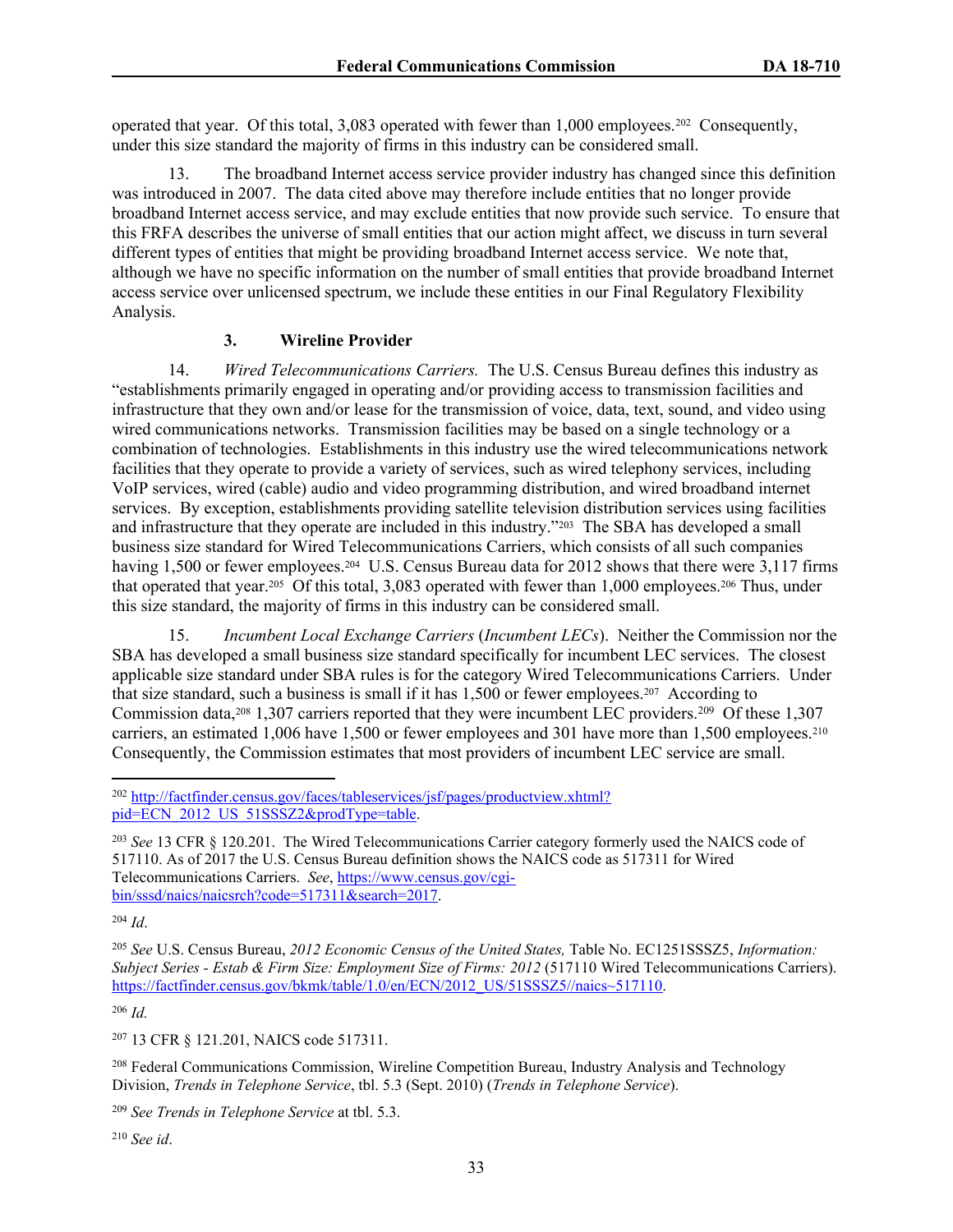16. Competitive Local Exchange Carriers (Competitive LECs), Competitive Access Providers (CAPs), Shared-Tenant Service Providers, and Other Local Service Providers. Neither the Commission nor the SBA has developed a small business size standard specifically for these service providers. The appropriate size standard under SBA rules is for the category Wired Telecommunications Carriers. Under that size standard, such a business is small if it has 1,500 or fewer employees.<sup>211</sup> According to Commission data, 1,442 carriers reported that they were engaged in the provision of either competitive local exchange services or competitive access provider services.<sup>212</sup> Of these 1,442 carriers, an estimated 1,256 have 1,500 or fewer employees and 186 have more than 1,500 employees.<sup>213</sup> In addition, 17 carriers have reported that they are Shared-Tenant Service Providers, and all 17 are estimated to have 1,500 or fewer employees.<sup>214</sup> In addition, 72 carriers have reported that they are Other Local Service Providers.<sup>215</sup> Of the 72, seventy have 1,500 or fewer employees and two have more than 1,500 employees.<sup>216</sup> Consequently, the Commission estimates that most providers of competitive local exchange service, competitive access providers, Shared-Tenant Service Providers, and other local service providers are small entities.

17. We have included small incumbent LECs in this present RFA analysis. As noted above, a "small business" under the RFA is one that, *inter alia*, meets the pertinent small business size standard (e.g., a telephone communications business having 1,500 or fewer employees), and "is not dominant in its field of operation."<sup>217</sup> The SBA's Office of Advocacy contends that, for RFA purposes, small incumbent LECs are not dominant in their field of operation because any such dominance is not "national" in scope. <sup>218</sup> We have therefore included small incumbent LECs in this RFA analysis, although we emphasize that this RFA action has no effect on Commission analyses and determinations in other, non-RFA contexts.

18. *Interexchange Carriers.* Neither the Commission nor the SBA has developed a small business size standard specifically for providers of interexchange services. The appropriate size standard under SBA rules is for the category Wired Telecommunications Carriers. Under that size standard, such a business is small if it has 1,500 or fewer employees.<sup>219</sup> According to Commission data,<sup>220</sup> 359 carriers have reported that they are engaged in the provision of interexchange service. Of these, an estimated 317 have 1,500 or fewer employees and 42 have more than 1,500 employees. Consequently, the Commission estimates that the majority of IXCs are small entities.

19. *Operator Service Providers* (*OSPs*). Neither the Commission nor the SBA has developed a small business size standard specifically for operator service providers. The appropriate size standard under SBA rules is for the category Wired Telecommunications Carriers. Under that size standard, such a

<sup>213</sup> *See id.*

<sup>214</sup> *See id*.

<sup>215</sup> *See id*.

<sup>216</sup> *See id*.

<sup>217</sup> 5 U.S.C. § 601(3).

<sup>218</sup> Letter from Jere W. Glover, Chief Counsel for Advocacy, SBA, to William E. Kennard, Chairman, Federal Communications Commission (filed May 27, 1999). The Small Business Act contains a definition of "small business concern," which the RFA incorporates into its own definition of "small business." 15 U.S.C. § 632(a); 5 U.S.C. § 601(3). SBA regulations interpret "small business concern" to include the concept of dominance on a national basis. 13 CFR § 121.102(b).

<sup>219</sup> 13 CFR § 121.201, NAICS code 517311.

<sup>211</sup> 13 CFR § 121.201, NAICS code 517311.

<sup>212</sup> *See Trends in Telephone Service* at tbl.5.3.

<sup>220</sup> *Trends in Telephone Service*, tbl. 5.3.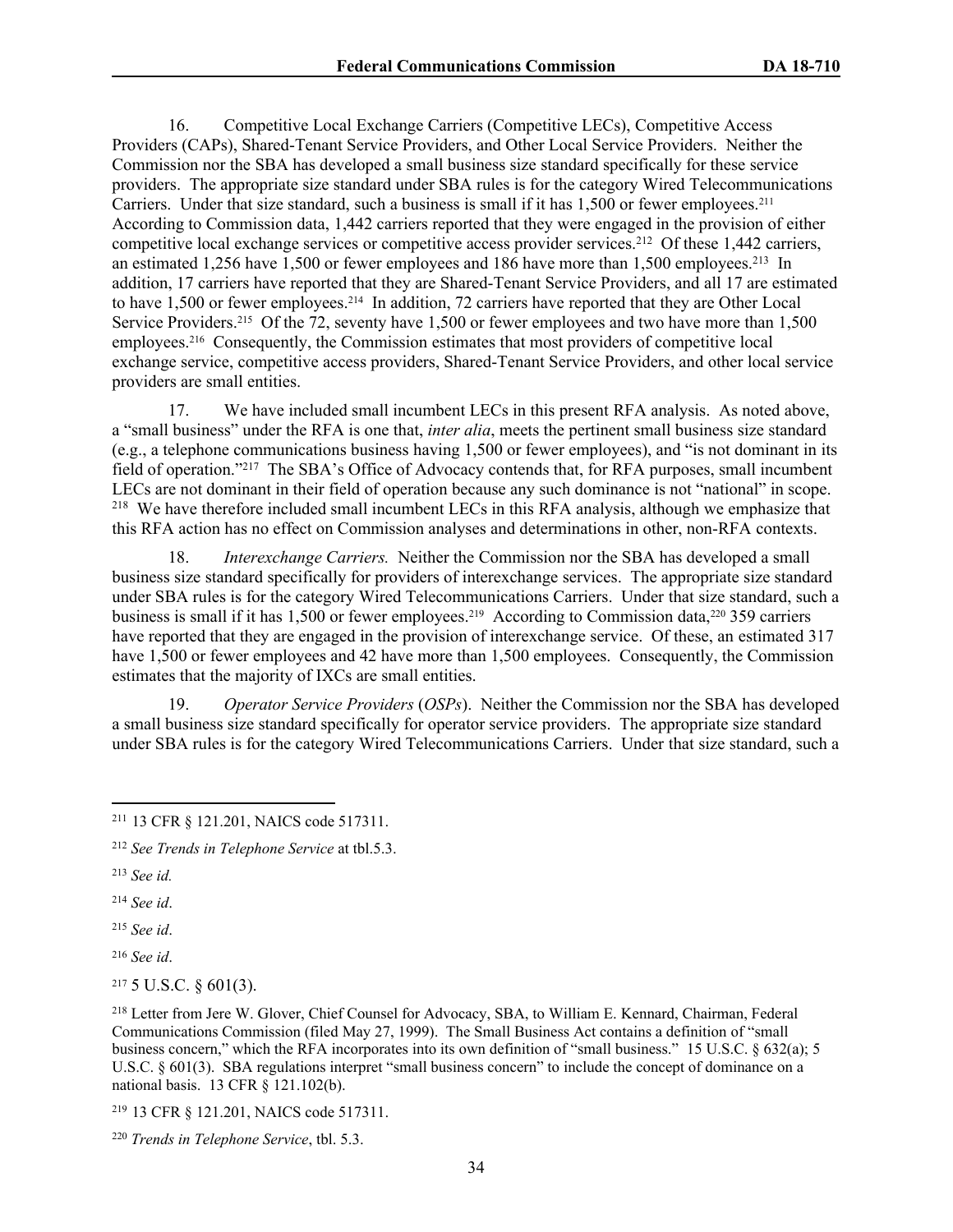business is small if it has 1,500 or fewer employees.<sup>221</sup> According to Commission data, 33 carriers have reported that they are engaged in the provision of operator services. Of these, an estimated 31 have 1,500 or fewer employees and two have more than 1,500 employees.<sup>222</sup> Consequently, the Commission estimates that the majority of OSPs are small entities.

20. *Prepaid Calling Card Providers*. Neither the Commission nor the SBA has developed a small business size standard specifically for prepaid calling card providers. The appropriate size standard under SBA rules is for the category Telecommunications Resellers. Under that size standard, such a business is small if it has 1,500 or fewer employees.<sup>223</sup> According to Commission data, 193 carriers have reported that they are engaged in the provision of prepaid calling cards.<sup>224</sup> Of these, an estimated all 193 have 1,500 or fewer employees and none have more than 1,500 employees.<sup>225</sup> Consequently, the Commission estimates that the majority of prepaid calling card providers are small entities.

21. *Local Resellers.* The SBA has developed a small business size standard for the category of Telecommunications Resellers. Under that size standard, such a business is small if it has 1,500 or fewer employees.<sup>226</sup> According to Commission data, 213 carriers have reported that they are engaged in the provision of local resale services.<sup>227</sup> Of these, an estimated 211 have 1,500 or fewer employees and two have more than 1,500 employees.<sup>228</sup> Consequently, the Commission estimates that the majority of local resellers are small entities.

22. *Toll Resellers.* The SBA has developed a small business size standard for the category of Telecommunications Resellers. Under that size standard, such a business is small if it has 1,500 or fewer employees.<sup>229</sup> According to Commission data, 881 carriers have reported that they are engaged in the provision of toll resale services.<sup>230</sup> Of these, an estimated 857 have 1,500 or fewer employees and 24 have more than 1,500 employees.<sup>231</sup> Consequently, the Commission estimates that the majority of toll resellers are small entities.

23. *Other Toll Carriers*. Neither the Commission nor the SBA has developed a size standard for small businesses specifically applicable to Other Toll Carriers. This category includes toll carriers that do not fall within the categories of interexchange carriers, operator service providers, prepaid calling card providers, satellite service carriers, or toll resellers. The closest applicable size standard under SBA rules is for Wired Telecommunications Carriers. Under that size standard, such a business is small if it has 1,500 or fewer employees.<sup>232</sup> According to Commission data, 284 companies reported that their primary telecommunications service activity was the provision of other toll carriage.<sup>233</sup> Of these, an

<sup>224</sup> *See Trends in Telephone Service* at Table 5.3.

<sup>221</sup> 13 CFR § 121.201, NAICS code 517311.

<sup>222</sup> *Trends in Telephone Service*, tbl. 5.3.

<sup>223</sup> *See* 13 CFR § 121.201, NAICS code 517911.

<sup>225</sup> *See id*.

<sup>226</sup> *See* 13 CFR § 121.201, NAICS code 517911.

<sup>227</sup> *See Trends in Telephone Service* at Table 5.3.

<sup>228</sup> *See id*.

<sup>229</sup> *See* 13 CFR § 121.201, NAICS code 517911.

<sup>230</sup> *See Trends in Telephone Service* at Table 5.3.

<sup>231</sup> *See id*.

<sup>232</sup> *See* 13 CFR § 121.201, NAICS code 517311.

<sup>233</sup> *See Trends in Telephone Service* at Table 5.3.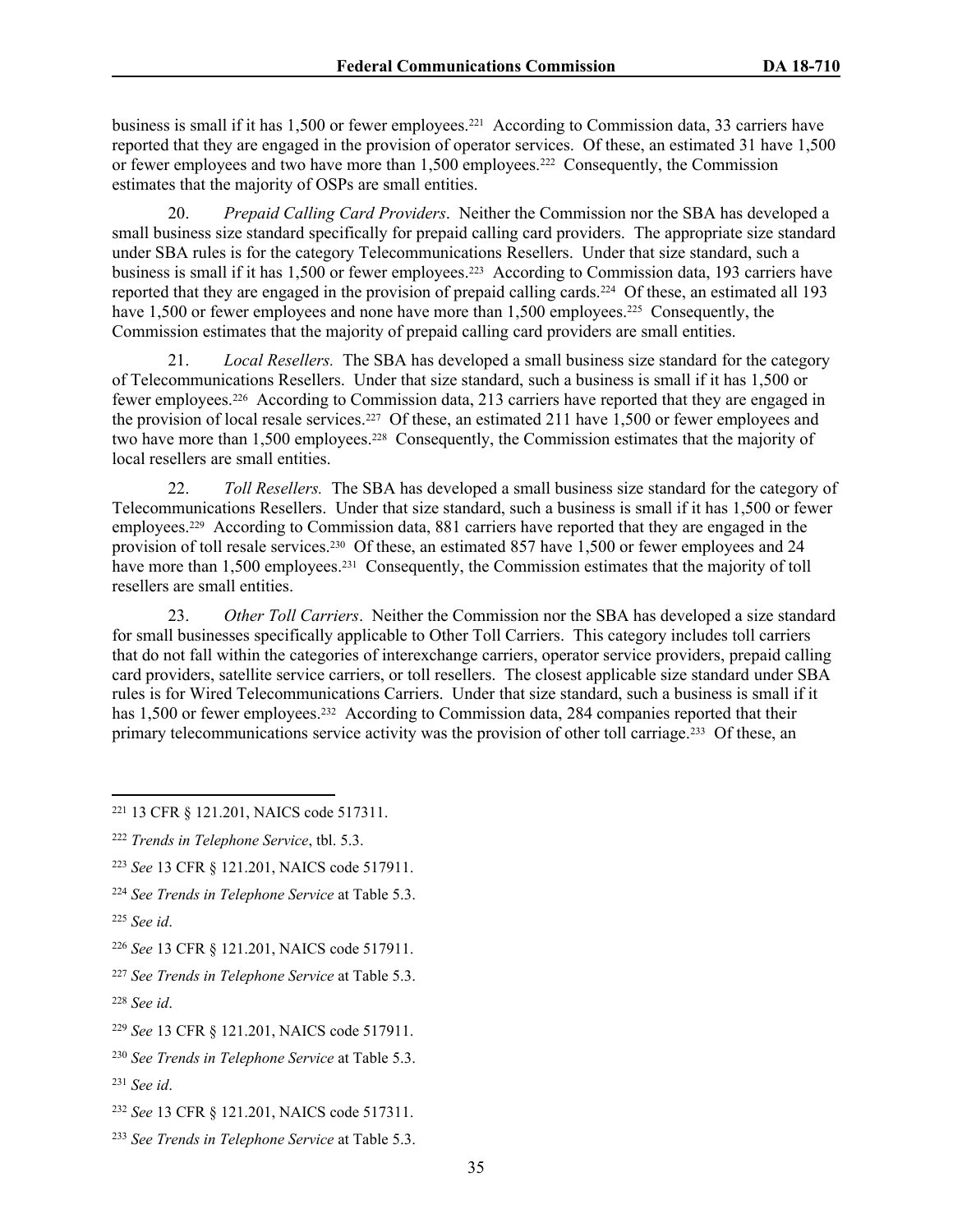estimated 279 have 1,500 or fewer employees and five have more than 1,500 employees.<sup>234</sup> Consequently, the Commission estimates that most Other Toll Carriers are small entities.

24. *800 and 800-Like Service Subscribers*. 235 Neither the Commission nor the SBA has developed a small business size standard specifically for 800 and 800-like service (toll free) subscribers. The appropriate size standard under SBA rules is for the category Telecommunications Resellers. Under that size standard, such a business is small if it has 1,500 or fewer employees.<sup>236</sup> The most reliable source of information regarding the number of these service subscribers appears to be data the Commission collects on the 800, 888, 877, and 866 numbers in use.<sup>237</sup> According to our data, as of September 2009, the number of 800 numbers assigned was 7,860,000; the number of 888 numbers assigned was 5,588,687; the number of 877 numbers assigned was 4,721,866; and the number of 866 numbers assigned was 7,867,736.<sup>238</sup> We do not have data specifying the number of these subscribers that are not independently owned and operated or have more than 1,500 employees, and thus are unable at this time to estimate with greater precision the number of toll free subscribers that would qualify as small businesses under the SBA size standard. Consequently, we estimate that there are 7,860,000 or fewer small entity 800 subscribers; 5,588,687 or fewer small entity 888 subscribers; 4,721,866 or fewer small entity 877 subscribers; and 7,867,736 or fewer small entity 866 subscribers.

### **E. Description of Projected Reporting, Recordkeeping, and Other Compliance Requirements for Small Entities**

25. In the Order, we establish for high-cost support recipients serving fixed locations a uniform framework for measuring speed and latency performance and define the requisite standards for full compliance with those providers' speed and latency obligations. The Commission's existing rules require that high-cost recipients report "[t]he results of network performance tests pursuant to the methodology and in the format determined by the Wireline Competition Bureau, Wireless Telecommunications Bureau, and the Office of Engineering and Technology" and that ETCs retain such records for at least ten years from the receipt of funding.<sup>239</sup>

26. We now provide some color to this requirement; we require providers to submit speed and latency test results, including the technologies used to provide broadband at the tested locations, for each state and speed tier combination in addition to an annual certification in a format to be determined by WCB.<sup>240</sup> High-latency bidders conducting mean opinion score (MOS) testing across their entire networks, rather than state-by-state, may submit and certify MOS test results on a nationwide basis. To minimize the burden on providers, USAC will calculate the compliance percentages required using the data submitted. By requiring carriers to submit test results annually and having USAC perform the compliance calculations, we minimize the potential for any manipulation or gaming of the testing regime, as providers will be required to certify to a set of specific results rather than to a general level of compliance. However, providers that are not fully compliant with the speed and latency standards must submit quarterly reports including one week of test results and describing steps taken to resolve the compliance gap.

<sup>234</sup> *See id*.

<sup>&</sup>lt;sup>235</sup> We include all toll-free number subscribers in this category, including those for 888 numbers.

<sup>236</sup> *See* 13 CFR § 121.201, NAICS code 517911.

<sup>237</sup> *See Trends in Telephone Service* at Tables 18.7-18.10.

<sup>238</sup> *See id*.

<sup>239</sup> 47 CFR §§ 54.313(a)(6), 54.320(b).

<sup>240</sup> *See supra* Section V.B.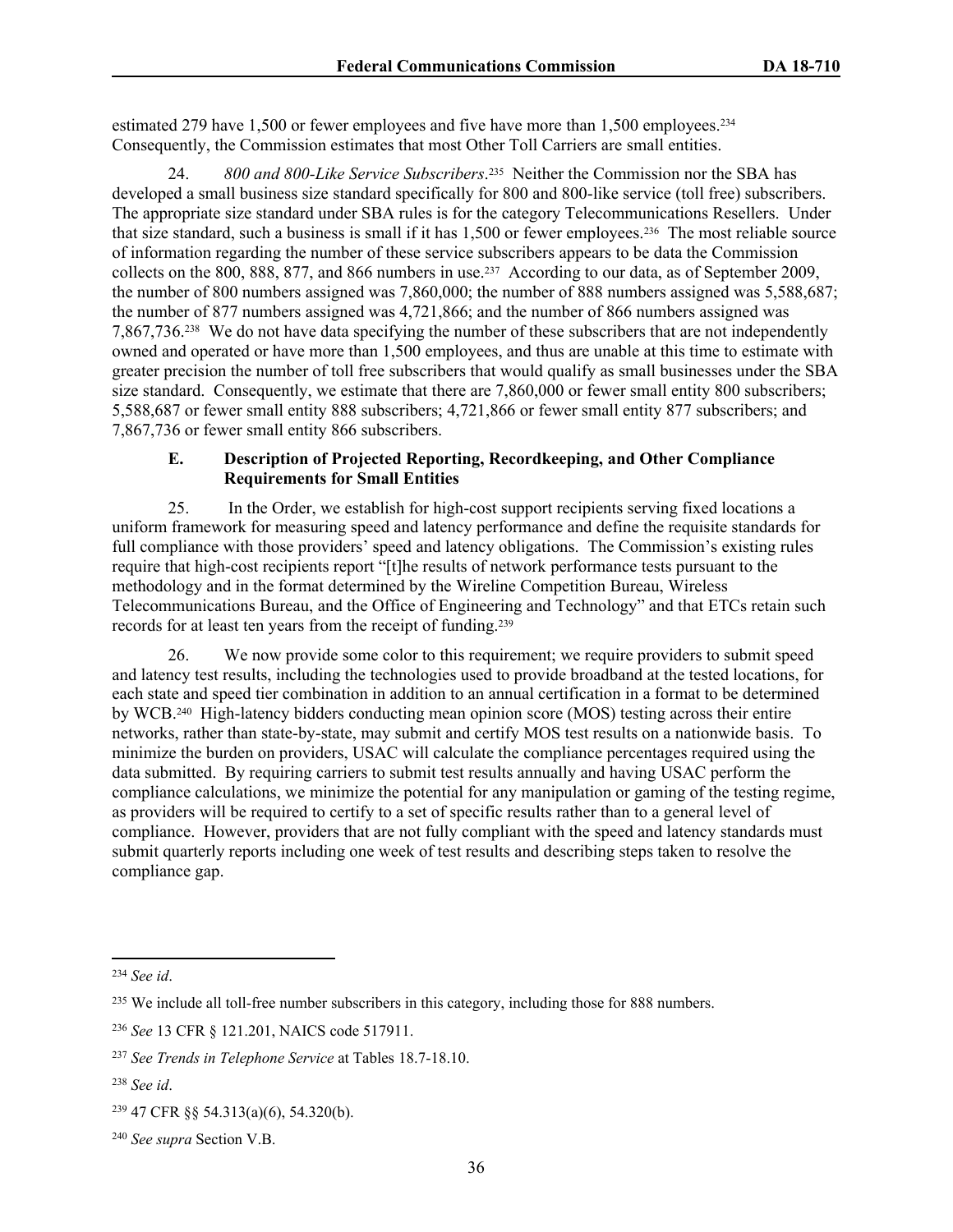### **F. Steps Taken to Minimize the Significant Economic Impact on Small Entities, and Significant Alternatives Considered**

27. The RFA requires an agency to describe any significant alternatives that it has considered in reaching its proposed approach, which may include (among others) the following four alternatives: (1) the establishment of differing compliance or reporting requirements or timetables that take into account the resources available to small entities; (2) the clarification, consolidation, or simplification of compliance or reporting requirements under the rule for small entities; (3) the use of performance, rather than design, standards; and (4) an exemption from coverage of the rule, or any part thereof, for small entities.<sup>241</sup> We have considered all of these factors subsequent to receiving substantive comments from the public and potentially affected entities. The Wireline Competition Bureau, Wireless Telecommunications Bureau, and Office of Engineering and Technology have considered the economic impact on small entities, as identified in any comments filed in response to *USF/ICC Transformation FNPRM* and IRFA, in reaching its final conclusions and taking action in this proceeding.

28. In the Order, we adopt a clear, uniform framework for high-cost support recipients serving fixed locations to test speed and latency to meet the obligations associated with the support they receive. The requirements we adopt provide flexibility for carriers to choose between different testing methods suitable for carriers of different sizes and technological sophistication.<sup>242</sup> Instead of requiring providers to invest in and implement new internal systems, we permit providers to perform speed and latency tests with readily available off-the-shelf solutions or existing MBA infrastructure. We expect that carriers with testing features built into customer premises equipment for their own network management purposes may prefer using their own self-testing systems, which we also permit.

29. We require that carriers, regardless of their preferred testing methods, conduct tests using the same parameters we establish.<sup>243</sup> These parameters take into account smaller carriers' circumstances to avoid disproportionately burdening them. For example, we expand the list of locations to which carriers may conduct required tests—allowing smaller carriers that are farther from the largest metropolitan areas to test speed and latency over shorter distances. We also permit providers to conduct tests to the designated area of their choosing, rather than to the nearest designated metropolitan area.<sup>244</sup> Further, carriers with fewer subscribers in a state and broadband service tier may test fewer locations. Greater percentages of subscribers are necessary to achieve the same margin of error and confidence level in smaller sample sizes, but we recognize that, below 450 subscribers, that necessary percentage rises quickly above 10 percent. Accordingly, in the Order, we allow providers with between 51 and 450 subscribers in a particular state and service tier combination to test 10 percent of total subscribers. We require providers with fewer than 50 subscribers in a particular state and service tier combination to test five locations, but, to the extent necessary, those carriers may test existing, non-CAF-supported active subscriber locations to satisfy that requirement.<sup>245</sup>

30. Finally, we provide clarity regarding the Commission's existing requirement that carriers must report the results of network performance tests.<sup>246</sup> Carriers must annually (or, in some cases, quarterly) submit detailed results of the required tests, conducted pursuant to the parameters we establish. We hold all carriers to the same speed and latency test standards,  $247$  but we recognize that requiring carriers to take the additional step of using their test results to determine their level of compliance may

 $241$  5 U.S.C. § 603(c).

<sup>242</sup> *See supra* Section III.

<sup>243</sup> *See supra* Section IV.

<sup>244</sup> *See supra* Section IV.A.

<sup>245</sup> *See supra* Section IV.C.

<sup>246</sup> *See* 47 CFR § 54.313(a)(6).

<sup>247</sup> *See supra* Section V.A.